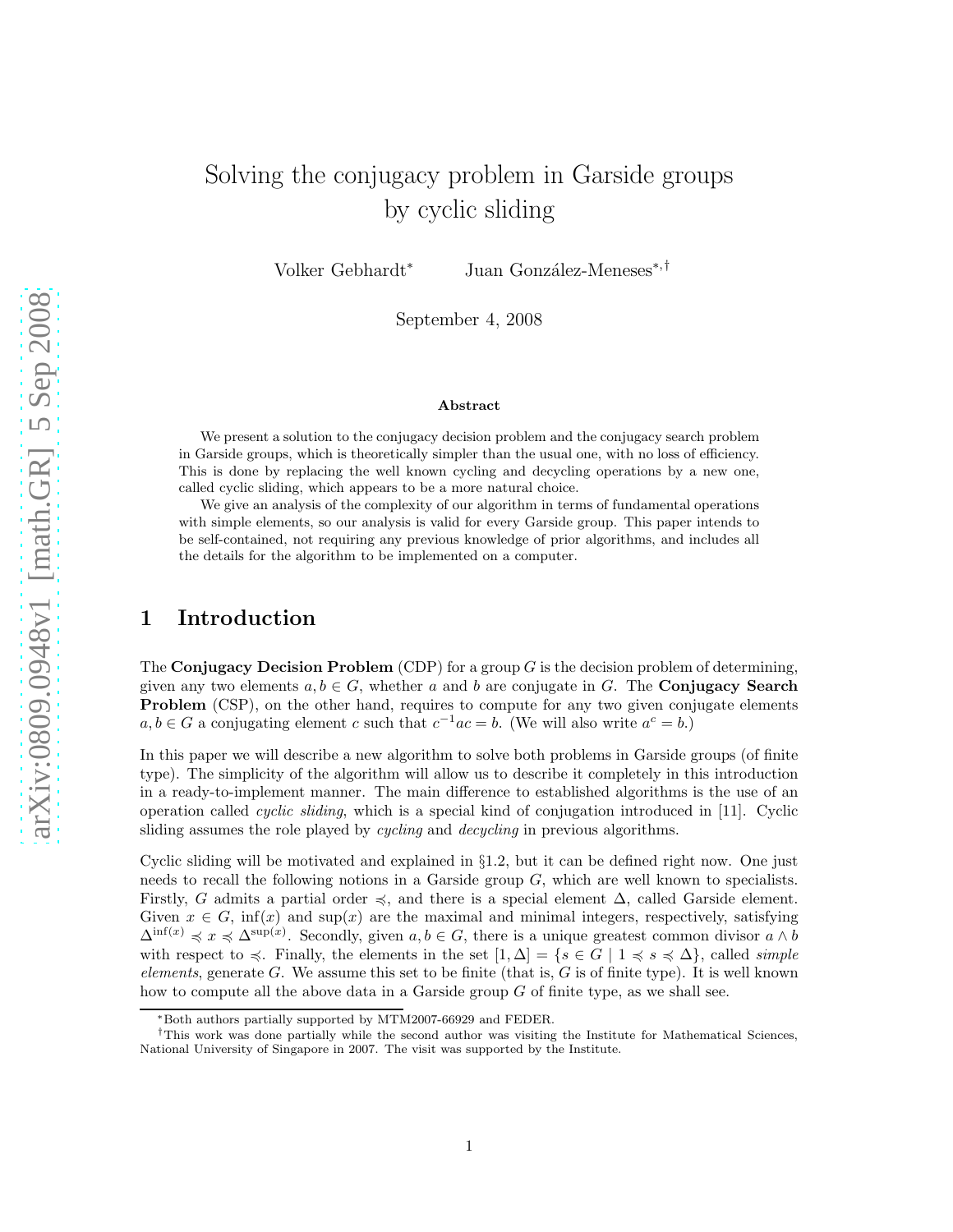Using the above well known notions, we can define the following:

**Definition 1.1** ([11]). *Given*  $x \in G$ *, we define the* **preferred prefix**  $\mathfrak{p}(x)$  *of* x *as the simple element*

$$
\mathfrak{p}(x) = \left(x\Delta^{-\inf(x)}\right) \wedge \left(x^{-1}\Delta^{\sup(x)}\right) \wedge \Delta,
$$

and we define the **cyclic sliding**  $s(x)$  of x as the conjugate of x by its preferred prefix, that is,

$$
\mathfrak{s}(x) = x^{\mathfrak{p}(x)} = \mathfrak{p}(x)^{-1}x \,\mathfrak{p}(x).
$$

This is enough to describe a simple algorithm to solve the conjugacy decision problem and the conjugacy search problem in a Garside group of finite type. The algorithm we present now, however, is by far not the best possible one. In §1.3 we will give a much better algorithm, which requires some other notions besides the preferred prefix and the cyclic sliding. Nevertheless, the simple version given here for illustration can be useful for theoretical purposes or for applying it to small examples.

### ALGORITHM  $0:$  Solving the conjugacy problem in a Garside group  $G$  of finite type

**Input:**  $x, y \in G$ . **Output:** - Whether x and y are conjugate. If x and y are conjugate, an element c such that  $x^c = y$ .

- 1. Set  $\widetilde{x} = x$ ,  $c_1 = 1$  and  $\mathcal{T} = \emptyset$ .
- 2. While  $\widetilde{x} \notin \mathcal{T}$ , set  $\mathcal{T} = \mathcal{T} \cup {\widetilde{x}}$ ,  $c_1 = c_1 \cdot \mathfrak{p}(\widetilde{x})$  and  $\widetilde{x} = \mathfrak{s}(\widetilde{x})$ .
- 3. Set  $\widetilde{y} = y$ ,  $c_2 = 1$  and  $\mathcal{T} = \emptyset$ .
- 4. While  $\widetilde{y} \notin \mathcal{T}$ , set  $\mathcal{T} = \mathcal{T} \cup {\widetilde{\{y\}}}$ ,  $c_2 = c_2 \cdot \mathfrak{p}(\widetilde{y})$  and  $\widetilde{y} = \mathfrak{s}(\widetilde{y})$ .
- 5. Set  $V = {\tilde{x}}$ ,  $V' = {\tilde{x}}$  and  $c_{\tilde{x}} = 1$ .
- 6. While  $\mathcal{V}' \neq \emptyset$ , do:
	- (a) Take  $v \in \mathcal{V}'$ .
	- (b) For every simple element s, do:

i. If  $v^s = \tilde{y}$ , then set  $c_{\tilde{y}} = c_v \cdot s$ . Return 'x and y are conjugate by  $c_1 \cdot c_{\tilde{y}} \cdot c_2^{-1}$ '. STOP.

ii. If  $v^s \notin V$ , then:

A. Apply iterated cyclic sliding to  $v^s$  until the first repetition, say  $w$ . B. If  $w = v^s$ , then set  $c_{v^s} = c_v \cdot s$ ,  $\mathcal{V} = \mathcal{V} \cup \{v^s\}$ , and  $\mathcal{V}' = \mathcal{V}' \cup \{v^s\}$ .

- (c) Remove  $v$  from  $V'$ .
- 7. Return 'x and y are not conjugate'.

The set  $V$  computed by the above algorithm, called the *set of sliding circuits of* x and denoted  $SC(x)$ , was introduced in [11]. It is a finite invariant of the conjugacy class  $x^G$  of x, that is, it is a finite subset of  $x^G$  and only depends on  $x^G$ , not on x itself. This set  $SC(x)$  consists of those conjugates of x which are stabilised by  $\mathfrak{s}^k$  for some positive integer k and it is analogous to the ultra summit set  $USS(x)$  from [10]. One has  $SC(x) \subseteq USS(x)$ , and in general  $SC(x)$  is a proper subset of  $USS(x)$ .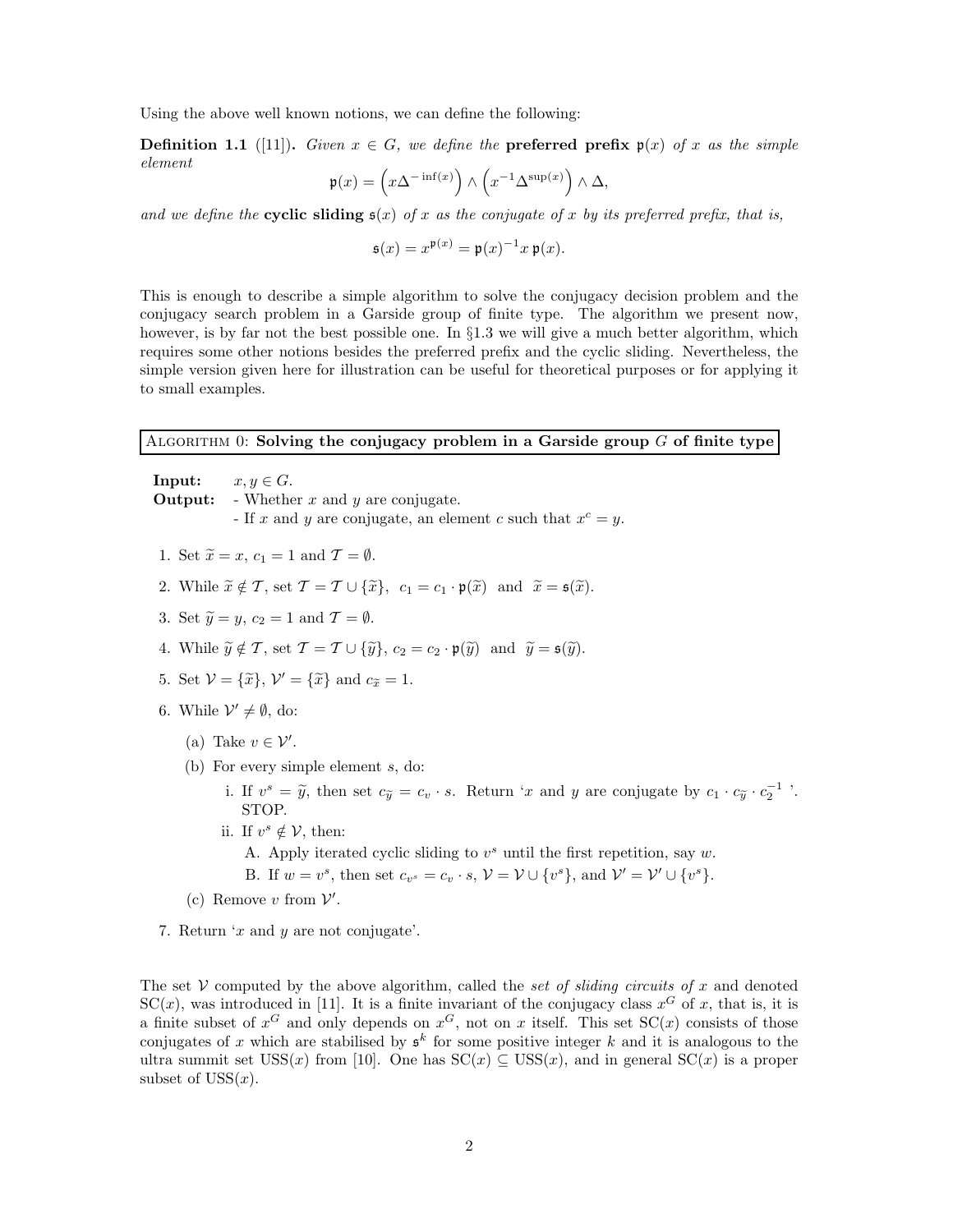The first two lines of the algorithm compute an element  $\tilde{x} \in \mathcal{SC}(x)$ , by applying iterated cyclic sliding until the first repetition is reached (which is  $\tilde{x}$ ). A conjugating element  $c_1$  from x to  $\tilde{x}$  is also computed. The following two lines compute  $\widetilde{y} \in SC(y)$  and a conjugating element  $c_2$  from y to  $\tilde{y}$  in the same way. Then, the algorithm starts to compute the whole set  $SC(x)$ . If during the computation it finds  $\tilde{y}$  as an element of  $SC(x)$ , the algorithm stops and returns a conjugating element from x to y. If this does not occur, that is, if the algorithm computes the whole set  $SC(x)$ without finding  $\tilde{y}$  in it, then it returns the message 'x and y are not conjugate'.

The use of cyclic sliding not only allows to develop a simpler algorithmic solution to the CDP/CSP, but also is of theoretical interest; we refer to [11] for details. It is shown there that the set of sliding circuits has all the good properties of the ultra summit set, but is the more natural invariant in many ways. In particular, the properties of the set of sliding circuits fully extend to the case of elements of *summit canonical length* 1, which is not the case for ultra summit sets. Another indication of the naturalness of the cyclic sliding operation is the fact that for *super summit elements* which have a *rigid* conjugate, the (unique) minimal positive element yielding a rigid conjugate is precisely the conjugating element obtained by iterated cyclic sliding.

The structure of this paper is as follows. In the introduction, we present our algorithm solving the conjugacy problems in Garside groups in a ready-to-implement form. This presentation is kept as concise as possible; explanations, motivations and the proof of correctness are postponed to later sections. More precisely, in  $\S1.1$ , we give a basic introduction to the theory of Garside groups; specialists may skip this part. In §1.2 we briefly explain the new concepts from [11] which are subsequently used for the detailed description of the algorithm in §1.3.

The rest of the paper is devoted to the explanation and analysis of the algorithm. §2 contains a summary of results from [11] which are required in our discussion. In §3 the algorithm is explained and shown to be correct. Finally, the complexity of the new algorithm is analysed in §4, where §4.1 discusses how the operations required for our algorithm can be realised, only assuming knowledge of the lattice of simple elements.

### 1.1 Basic facts about Garside groups

Garside groups were defined by Dehornoy and Paris [5]. For a detailed introduction to these groups, see [6]; a shorter introduction, containing all the details needed for this paper can be found in [1] ( $\S 1.1$  and the beginning of  $\S 1.2$ ).

One of the possible definitions of a Garside group is the following. A group  $G$  is said to be a Garside group with Garside structure  $(G, P, \Delta)$  if it admits a submonoid P satisfying  $P \cap P^{-1} = \{1\}$ , called the monoid of **positive elements**, and a special element  $\Delta \in P$  called the Garside element, such that the following properties hold:

- (G1) The partial order  $\preccurlyeq$  defined on G by  $a \preccurlyeq b \Leftrightarrow a^{-1}b \in P$  (which is invariant under left multiplication by definition) is a lattice order. That is, for every  $a, b \in G$  there are a unique least common multiple  $a \vee b$  and a unique greatest common divisor  $a \wedge b$  with respect to  $\preccurlyeq$ .
- (G2) The set  $[1, \Delta] = \{a \in G \mid 1 \le a \le \Delta\}$ , called the set of **simple elements**, generates G.
- (G3) Conjugation by  $\Delta$  preserves P (so it preserves the lattice order  $\preccurlyeq$ ). That is,  $\Delta^{-1}P\Delta = P$ .
- (G4) For all  $x \in P \setminus \{1\}$ , one has:

$$
||x|| = \sup\{k \mid \exists a_1, \dots, a_k \in P\setminus\{1\} \text{ such that } x = a_1 \cdots a_k\} < \infty.
$$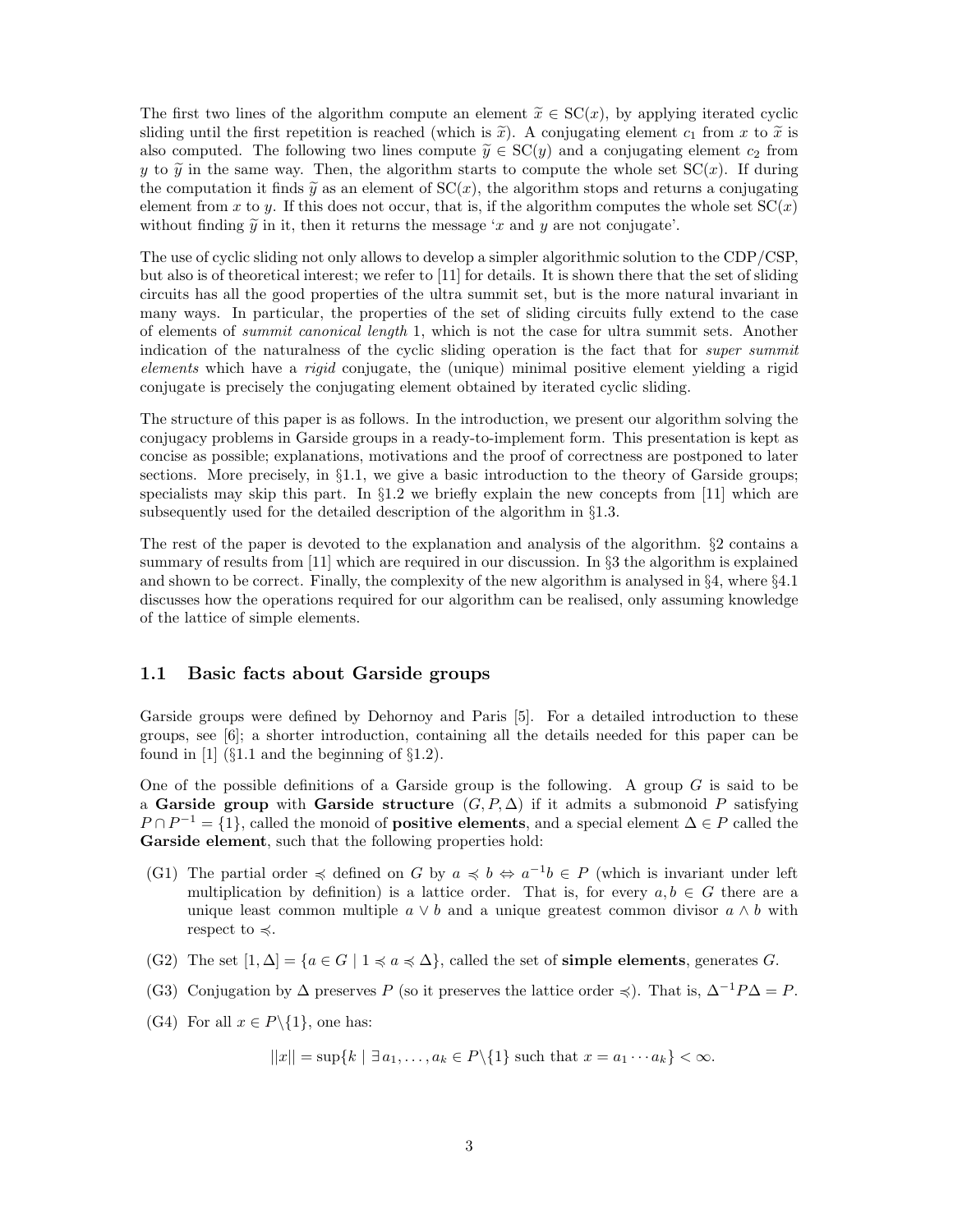**Definition 1.2.** *A Garside structure*  $(G, P, \Delta)$  *is said to be* of finite type *if the set of simple elements* [1, ∆] *is finite. A group* G *is said to be a* Garside group of finite type *if it admits a Garside structure of finite type.*

Throughout this paper, let G be a Garside group of finite type with a fixed Garside structure  $(G, P, \Delta)$  of finite type.

#### Remarks:

- 1. By definition,  $p \in P \Leftrightarrow 1 \leq p$ . Given two positive elements  $a \leq b$ , one usually says that a is a **prefix** of b. Hence the simple elements are the positive prefixes of  $\Delta$ .
- 2. The number  $||x||$  defined above for each  $x \in P \setminus \{1\}$ , defines a norm in P (setting  $||1|| = 0$ ). Note that the existence of this norm implies that every element in  $P\setminus\{1\}$  can be written as a product of **atoms**, where an atom is an element  $a \in P$  that cannot be decomposed in P, that is,  $a = bc$  with  $b, c \in P$  implies that either  $b = 1$  or  $c = 1$ . In any decomposition of x as a product of  $||x||$  factors in  $P\setminus\{1\}$ , all of them are atoms. Notice that the set of atoms generates  $G$ . Moreover, the set of atoms is finite if  $G$  is of finite type.

The main examples of Garside groups of finite type are Artin-Tits groups of spherical type. In particular, braid groups are Garside groups. In the braid group  $B_n$  on n strands with the usual Garside structure that we call **Artin Garside structure** of  $B_n$ , one has the following:

- The atoms are the standard generators  $\sigma_1, \ldots, \sigma_{n-1}$ .
- The positive elements are the braids that can be written as a word which only contains positive powers of the atoms.
- The simple elements are the positive braids in which any two strands cross at most once. One has  $|[1, \Delta]| = n!$ , so this is a finite type Garside structure.
- The Garside element  $\Delta$  is the positive braid in which any two strands cross exactly once (also called the *half twist*). That is,  $\Delta = \sigma_1(\sigma_2\sigma_1)(\sigma_3\sigma_2\sigma_1)\cdots(\sigma_{n-1}\cdots\sigma_1)$ .

Note that the monoid P induces not only a partial order  $\preccurlyeq$  which is invariant under left multiplication, but also a partial order  $\succeq$  which is invariant under right multiplication. The latter is defined by  $a \geq b \Leftrightarrow ab^{-1} \in P$ . It is obvious from the definitions that  $a \preccurlyeq b$  is equivalent to  $a^{-1} \geq b^{-1}$ . It follows from the properties of G that  $\succeq$  is also a lattice order, that P is the set of elements a such that  $a \ge 1$ , and that the simple elements are the positive suffixes of  $\Delta$  (where we say that a positive element b is a suffix of a if  $a \ge b$ ). We will denote by  $x \wedge^{\uparrow} y$  (resp.  $x \vee^{\uparrow} y$ ) the greatest common divisor (resp. least common multiple) of  $x, y \in G$  with respect to  $\succcurlyeq$ .

The following notions are well known to specialists in Garside groups:

Definition 1.3. *Given a simple element* s, the **right complement** of s is defined by  $\partial(s) = s^{-1}\Delta$ , *and the* left complement *of* s *is*  $\partial^{-1}(s) = \Delta s^{-1}$ .

Notice that the map  $\partial : [1, \Delta] \to [1, \Delta]$  is a bijection of the (finite) set  $[1, \Delta]$ . Notice also that  $\partial^2(s) = \Delta^{-1}s\Delta$ . We denote by  $\tau$  the inner automorphism of G corresponding to conjugation by  $\Delta$ . Hence  $\partial^2(s) = \tau(s)$ .

**Definition 1.4.** Given two simple elements a and b, we say that the decomposition  $a \cdot b$  is left weighted *if*  $\partial(a) \wedge b = 1$  *or, equivalently, if*  $ab \wedge \Delta = a$ *. We say that the decomposition*  $a \cdot b$  *is* right weighted if  $a \wedge^{\uparrow} \partial^{-1}(b) = 1$  or, equivalently, if  $ab \wedge^{\uparrow} \Delta = b$ .

*The process of bringing a product* a · b *of two two simple elements* a *and* b *into left weighted form by replacing it with the product*  $(as) \cdot (s^{-1}b)$ *, where*  $s = \partial(a) \wedge b$ *, is called a* **local left sliding** *or simply a* local sliding *[11].* Local right sliding *is defined analogously.*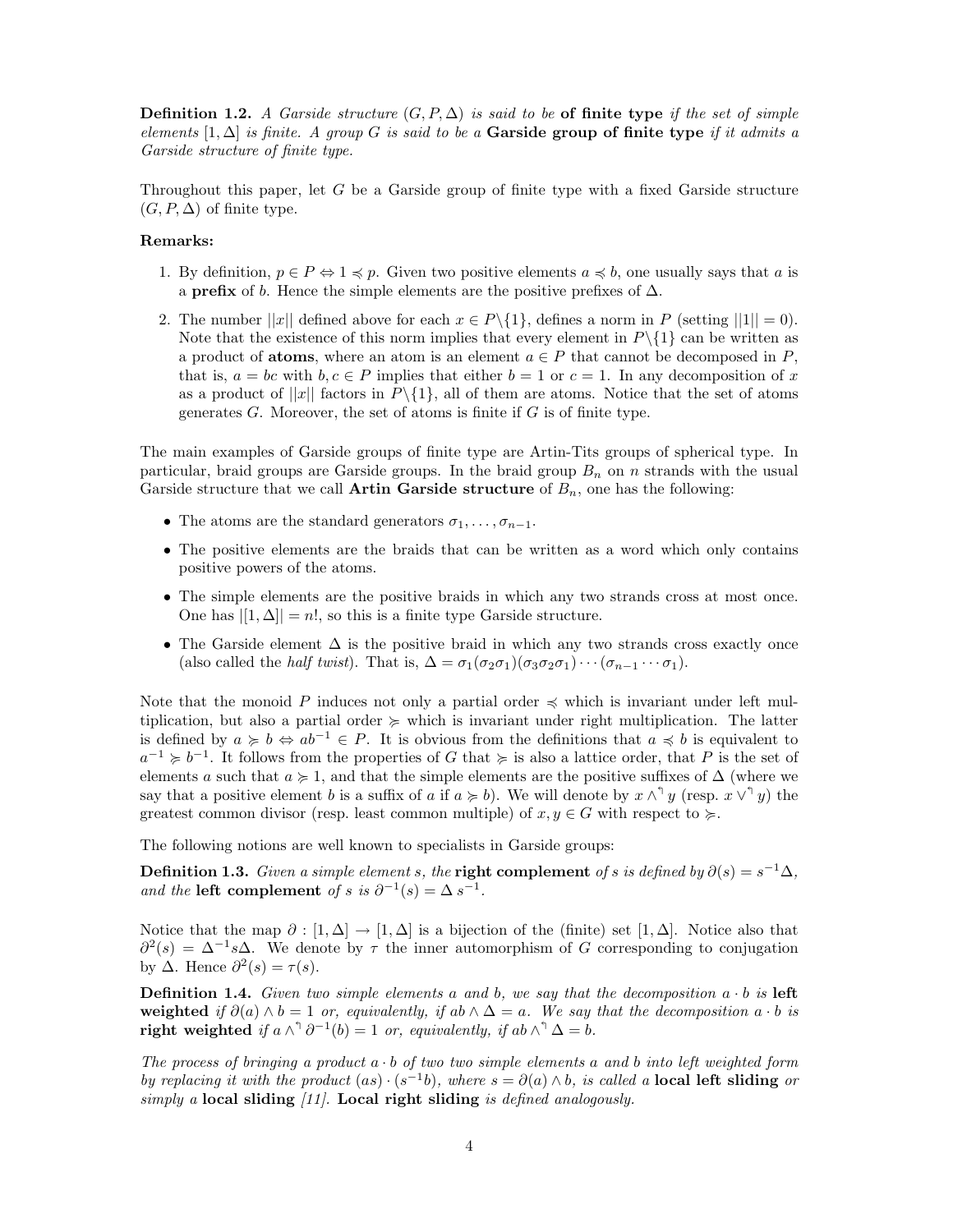**Definition 1.5.** *Given*  $x \in G$ *, we say that a decomposition*  $x = \Delta^p x_1 \cdots x_r$ *, where*  $p \in \mathbb{Z}$  *and*  $r \geq 0$ , is the **left normal form** of x if  $x_i \in [1, \Delta] \setminus \{1, \Delta\}$  for  $i = 1, \ldots, r$  and  $x_i x_{i+1}$  is a left *weighted decomposition for*  $i = 1, ..., r - 1$ . We say that a decomposition  $x = y_1 \cdots y_r \Delta^p$  is the right normal form *of* x if  $y_i \in [1, \Delta] \setminus \{1, \Delta\}$  for  $i = 1, \ldots, r$  and  $y_i y_{i+1}$  is a right weighted *decomposition for*  $i = 1, \ldots, r - 1$ *.* 

It is well known that left and right normal forms of elements in G exist and are unique. (Proposition 4.2 recalls how to compute them based on local slidings.) Moreover, the numbers  $p$  and  $r$  do not depend on the normal form (left or right) that we are considering.

**Definition 1.6.** *Given*  $x \in G$ *, whose left normal form is*  $\Delta^p x_1 \cdots x_r$  *and whose right normal form is*  $y_1 \cdots y_r \Delta^p$ , we define the **infimum**, **canonical length** and **supremum** of x, respectively, by  $\inf(x) = p, \ell(x) = r \text{ and } \sup(x) = p + r.$ 

It is shown in [7] that  $\inf(x)$  and  $\sup(x)$  are precisely the maximal and minimal integers, respectively, such that  $\Delta^{\inf(x)} \preccurlyeq x \preccurlyeq \Delta^{\sup(x)}$  (or, equivalently,  $\Delta^{\sup(x)} \succcurlyeq x \succcurlyeq \Delta^{\inf(x)}$ ). Moreover, if  $x = \Delta^p x_1 \cdots x_r$  is in left normal form, then the left normal form of  $x^{-1}$  is precisely  $x^{-1} = \Delta^{-(p+r)} \partial^{-2(p+r)+1}(x_r) \partial^{-2(p+r-1)+1}(x_{r-1}) \cdots \partial^{-2(p+1)+1}(x_1)$ . An analogous relation holds for the right normal forms of x and  $x^{-1}$ . This implies in particular that  $\inf(x^{-1}) = -\sup(x)$ ,  $\sup(x^{-1}) = -\inf(x)$  and  $\ell(x^{-1}) = \ell(x)$ .

**Definition 1.7.** *Given*  $x \in G$ , *its* (left) initial factor  $\iota(x)$  *is defined as*  $\iota(x) = x\Delta^{-\inf(x)} \wedge \Delta$ *and its* (left) final factor  $\varphi(x)$  *is defined as*  $\varphi(x) = (\Delta^{\sup(x)-1} \wedge x)^{-1} x$ *.* 

We remark that if  $\ell(x) = r > 0$ , and  $\Delta^p x_1 \cdots x_r$  is the left normal form of x, then  $\iota(x) = \tau^{-p}(x_1)$ and  $\varphi(x) = x_r$ . This explains the names given to these simple elements. Notice also that if  $r = 0$ , that is, if  $x = \Delta^p$ , then  $\iota(x) = 1$  and  $\varphi(x) = \Delta$ . From the relation between the normal forms of x and  $x^{-1}$ , we see that  $\iota(x^{-1}) = \partial(\varphi(x))$ . Right versions  $\iota^{\eta}(x) = \Delta^{-\inf(x)}x \wedge^{\eta} \Delta$  and  $\varphi^{\uparrow}(x) = x \left( \Delta^{\sup(x)-1} \wedge^{\uparrow} x \right)^{-1}$  can be defined analogously.

Definition 1.8. Let  $x^G$  denote the conjugacy class of x in G and define the summit infimum  $\inf_s(x)$  *respectively the* summit supremum  $\sup_s(x)$  *of* x *by*  $\inf_s(x) = \max\{\inf(y) \mid y \in x^G\}$  *and*  $\sup_{s}(x) = \min\{\sup(y) \mid y \in x^G\}$ . The set  $SSS(x) = \{y \in x^G \mid \inf(x) = \inf_{s}(x), \sup(y) = \sup_{s}(x)\}\$ *is called the* super summit set *of* x; the elements of  $SSS(x)$  are called super summit elements.

It is well known that  $SSS(x) \subset x^G$  is non-empty and finite [7] and it is clear from the definition that SSS(x) only depends on the conjugacy class of x. Since, by the above remark,  $\inf(y^{-1}) = -\sup(y)$ and  $\sup(y^{-1}) = -\inf(y)$  for all  $y \in G$ , one has  $y \in \text{SSS}(x)$  if and only if  $y^{-1} \in \text{SSS}(x^{-1})$ .

## 1.2 Cyclic sliding

Before explaining our algorithm, we need to describe the underlying operation called *cyclic sliding* introduced in [11]. The use of cyclic sliding (instead of the well known *cycling* and *decycling* operations) is what distinguishes the new algorithm from previously known ones. The cyclic sliding operation will be motivated and explained in more detail in the following section. Here we just give the technical definitions, so that they can be used in the algorithm. Recall that  $G$  is a Garside group of finite type with a fixed finite type Garside structure  $(G, P, \Delta)$ .

**Definition 1.9.** *Given*  $x \in G$ *, the* **preferred prefix**  $\mathfrak{p}(x)$  *of* x *is the simple element* 

$$
\mathfrak{p}(x) = \left(x\Delta^{-\inf(x)}\right) \wedge \left(x^{-1}\Delta^{\sup(x)}\right) \wedge \Delta = \iota(x) \wedge \iota(x^{-1}) = \iota(x) \wedge \partial(\varphi(x)),
$$

and the **preferred suffix**  $\mathfrak{p}^{\uparrow}(x)$  *of* x *is the simple element* 

$$
\mathfrak{p}^{\uparrow}(x)=\left(\Delta^{-\inf(x)}x\right)\wedge^{\uparrow}\left(\Delta^{\sup(x)}x^{-1}\right)\wedge^{\uparrow}\Delta=\iota^{\uparrow}(x)\wedge^{\uparrow}\iota^{\uparrow}(x^{-1})=\iota^{\uparrow}(x)\wedge^{\uparrow}\partial^{-1}(\varphi^{\uparrow}(x)).
$$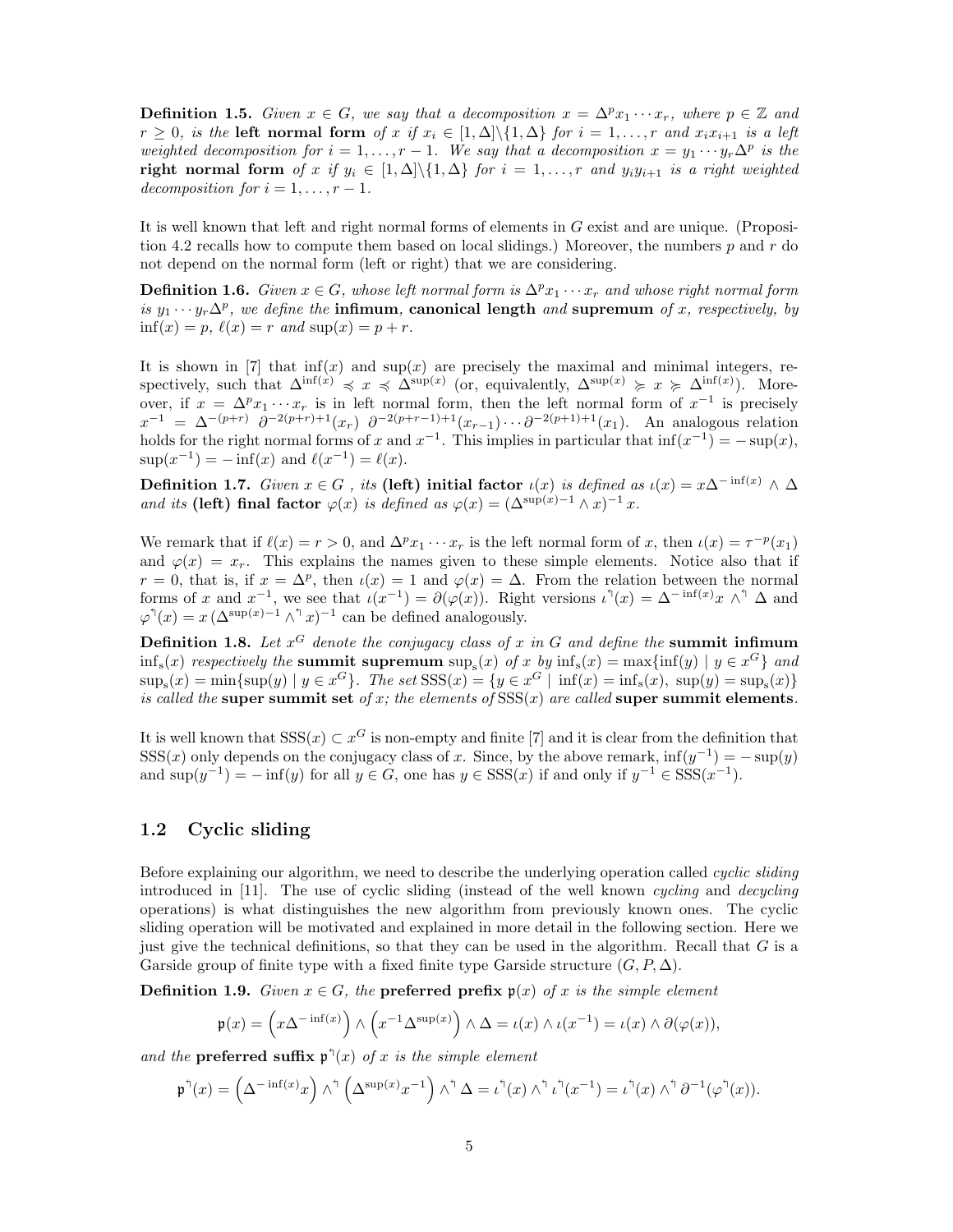**Definition 1.10.** *Given*  $x \in G$ *, the* **cyclic left sliding**  $s(x)$  *of* x *is the conjugate of* x *by its preferred prefix, that is,*

$$
\mathfrak{s}(x) = x^{\mathfrak{p}(x)} = \mathfrak{p}(x)^{-1}x \,\mathfrak{p}(x),
$$

and the **cyclic right sliding**  $\mathfrak{s}^{\mathfrak{h}}(x)$  *of* x *is the conjugate of* x *by the inverse of its preferred suffix:* 

$$
\mathfrak{s}^{\mathfrak{h}}(x) = x^{\mathfrak{p}^{\mathfrak{h}}(x)^{-1}} = \mathfrak{p}^{\mathfrak{h}}(x) x \mathfrak{p}^{\mathfrak{h}}(x)^{-1}.
$$

*If there is no possible confusion, we will call*  $\mathfrak{s}(x)$  *the* cyclic sliding*, or just the* sliding *of* x.

It will be convenient to display conjugations in a graph-theoretical style. In this way, we shall write  $u \stackrel{s}{\longrightarrow} v$  if  $u^s = v$  for some  $u, s, v \in G$ . Hence we have:

$$
x \xrightarrow{\mathfrak{p}(x)} \mathfrak{s}(x)
$$
 and  $x \xleftarrow{\mathfrak{p}^{\uparrow}(x)} \mathfrak{s}^{\uparrow}(x)$ .

Elements for which the preferred prefix (or the preferred suffix) is trivial behave particularly nicely in may ways.

Definition 1.11. An element  $x \in G$  is called left rigid or just rigid if  $\mathfrak{p}(x) = 1$ . Similarly, x is *called* **right** rigid *if*  $\mathfrak{p}^{\dagger}(x) = 1$ *.* 

The concept of rigidity was introduced in [1] and some of the properties of rigid elements were analysed there. It is obvious from the definition that left (respectively right) rigid elements are fixed points for left (respectively right) cyclic sliding. The converse clearly is not true.

The main idea of our algorithm is the following: Iterated application of cyclic sliding sends any element  $x \in G$  to a finite subset of its conjugacy class  $x^G$ . This subset only depends on  $x^G$  and is, in general, small. Hence, it can be used to solve the CDP and the CSP efficiently. This set is defined as follows:

Definition 1.12. We say that  $y \in G$  belongs to a sliding circuit if  $\mathfrak{s}^m(y) = y$  for some  $m \geq 1$ . *Given*  $x \in G$ *, we define the* set of sliding circuits of x, denoted by  $SC(x)$ *, as the set of all conjugates of* x *which belong to a sliding circuit.*

Since the partial order  $\preccurlyeq$  is invariant under  $\tau$ , one has  $\mathfrak{p}(\tau(y)) = \tau(\mathfrak{p}(y))$ , whence  $\tau$  and  $\mathfrak{s}$  commute. In particular, one has  $y \in SC(x)$  if and only if  $y^{\Delta^k} = \tau^k(y) \in SC(x)$  for all  $k \in \mathbb{Z}$ .

Our algorithm will not only compute the set  $SC(x)$ , but also conjugating elements connecting the elements of  $SC(x)$ . Basically, it constructs a connected directed graph, whose vertices correspond to the elements of  $SC(x)$  and whose arrows correspond to conjugating elements sending one given element in  $SC(x)$  to another.

**Definition 1.13.** *Given*  $x \in G$ *, the* **sliding circuits graph**  $SCG(x)$  *of* x *is the directed graph whose set of vertices is*  $SC(x)$  *and whose arrows correspond to conjugating elements as follows: There is an arrow which starts at*  $u \in SC(x)$ *, ends at*  $v \in SC(x)$  *and is labelled by*  $s \in P \setminus \{1\}$  *if and only if:*

- *1.*  $u^s = v$ .
- 2. s is an **indecomposable conjugator**, that is,  $s \neq 1$  and there is no element t, such that  $1 \prec t \prec s$  and  $u^t \in SC(x)$ .

We remark that the label of each arrow is a simple element (see Corollary 2.11).

Finally, we need to define two operations that will be applied to the conjugating elements. They are analogous to the ones defined in [10], and we use the same names.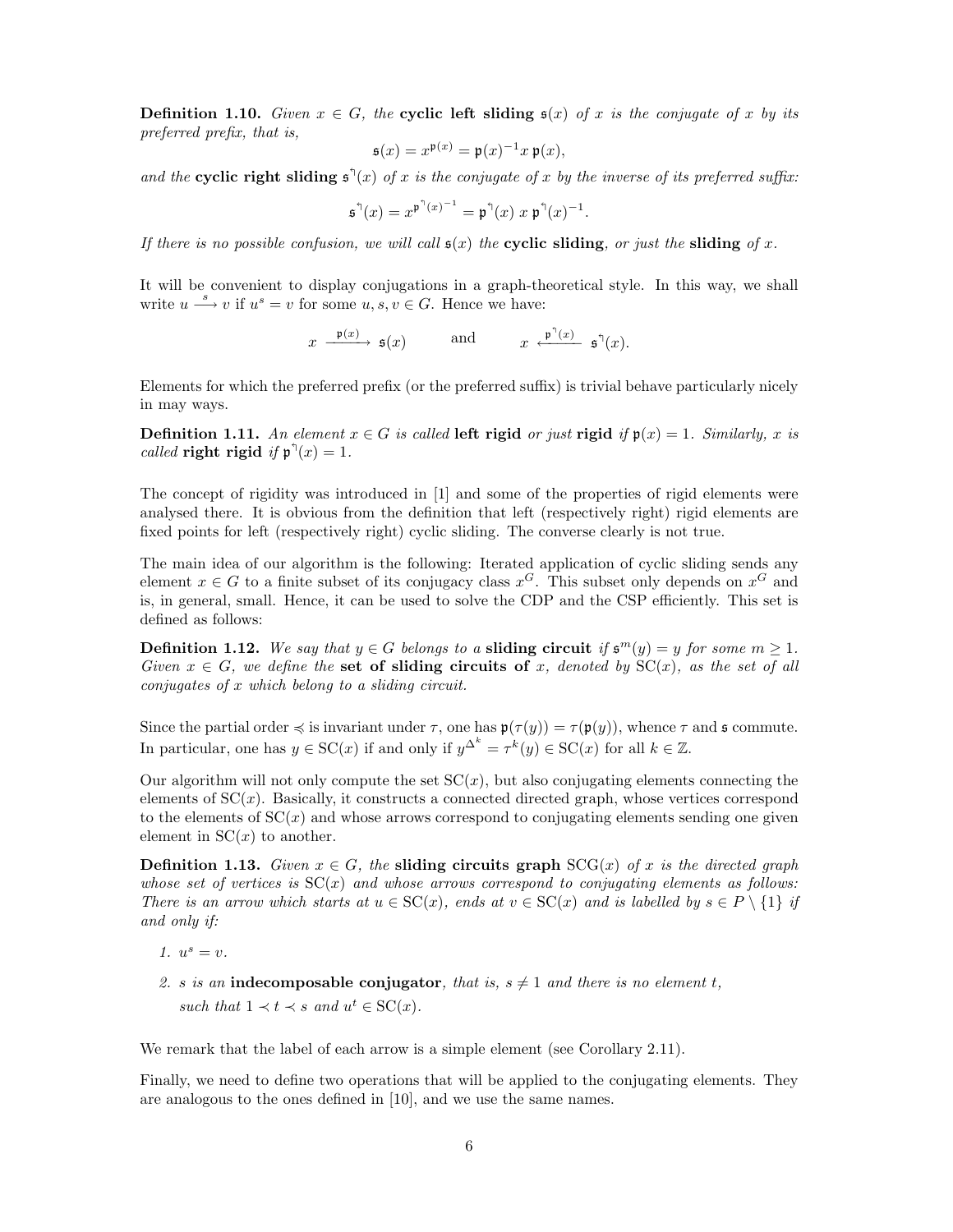**Definition 1.14.** *Given*  $x, \alpha \in G$ *, we define the* **transport** *of*  $\alpha$  *at* x *under cyclic sliding as* 

$$
\alpha^{(1)} = \mathfrak{p}(x)^{-1} \alpha \mathfrak{p}(x^{\alpha}).
$$

*That is,*  $\alpha^{(1)}$  *is the conjugating element that makes the following diagram commutative, in the sense that the conjugating element along any closed path is trivial:*



*Note that the horizontal rows in this diagram correspond to applications of cyclic sliding.*

*For an integer*  $i > 1$  *we define recursively*  $\alpha^{(i)} = (\alpha^{(i-1)})^{(1)}$ *. Note that*  $(\alpha^{(i-1)})^{(1)}$  *indicates the transport of*  $\alpha^{(i-1)}$  *at*  $\mathfrak{s}^{i-1}(x)$ *. We also define*  $\alpha^{(0)} = \alpha$ *.* 

The above operation is a way to transport a conjugating element along a sliding path. However, occasionally we will need to go backwards, in some sense, although the obtained element will not necessarily be a pre-image under transport. In Section 3.3 we will define the *pullback*  $s_{(1)}$  of a positive element s at an element  $y = \mathfrak{s}(z) \in SC(x)$  via the properties of its transport at z and define recursively  $s_{(i)} = (s_{(i-1)})_{(1)}$  for any integer  $i > 1$  and  $s_{(0)} = s$  (Definition 3.10). The details are somewhat technical and require some prior work, so we postpone them at this stage. At the moment, we just need to know how to compute pullbacks in a certain special case; this is the content of the following proposition which will be shown in Section 3.3:

**Proposition 3.15.** Let  $x \in G$ ,  $z \in SC(x)$ ,  $y = s(z)$  and let  $s \in G$  be positive such that  $y^s$  is super *summit. Then the pullback of* s *at* y*, as given in Definition 3.10, is*

$$
s_{(1)} = (\mathfrak{p}(z) \ s \ \mathfrak{p}^{\mathfrak{h}}(y^s)^{-1}) \ \vee \ 1 \ .
$$

Hence,  $s_{(1)} = \beta \vee 1$ , where  $\beta \in G$  is the element that makes the following diagram commutative, in the sense that the conjugating element along any closed path is trivial:

$$
z \xrightarrow{\mathfrak{p}(z)} y
$$
  

$$
\beta \downarrow \qquad \qquad \downarrow s
$$
  

$$
\mathfrak{s}^{\uparrow}(y^{s}) \xrightarrow{\mathfrak{p}^{\uparrow}(y^{s})} y^{s}
$$

## 1.3 The algorithm

In this subsection we will describe in detail our algorithm to solve the CDP and the CSP in a Garside group G. The only requirement needed to implement it, which we assume to be fulfilled for the given Garside group  $G$ , is to know the structure of the lattices of simple elements, with respect to both  $\preccurlyeq$  and  $\succeq$ . More precisely, one should have the following:

- 1. A list containing the atoms,  $\mathcal{A} = \{a_1, \ldots, a_{\lambda}\}.$
- 2. A function that, given  $a \in \mathcal{A}$  and  $s \in [1, \Delta]$ , determines whether  $a \preccurlyeq s$  and, in that case, computes the simple element  $a^{-1}s$ .
- 3. A function that, given  $a \in \mathcal{A}$  and  $s \in [1, \Delta]$ , determines whether  $s \geq a$  and, in that case, computes the simple element  $s a^{-1}$ .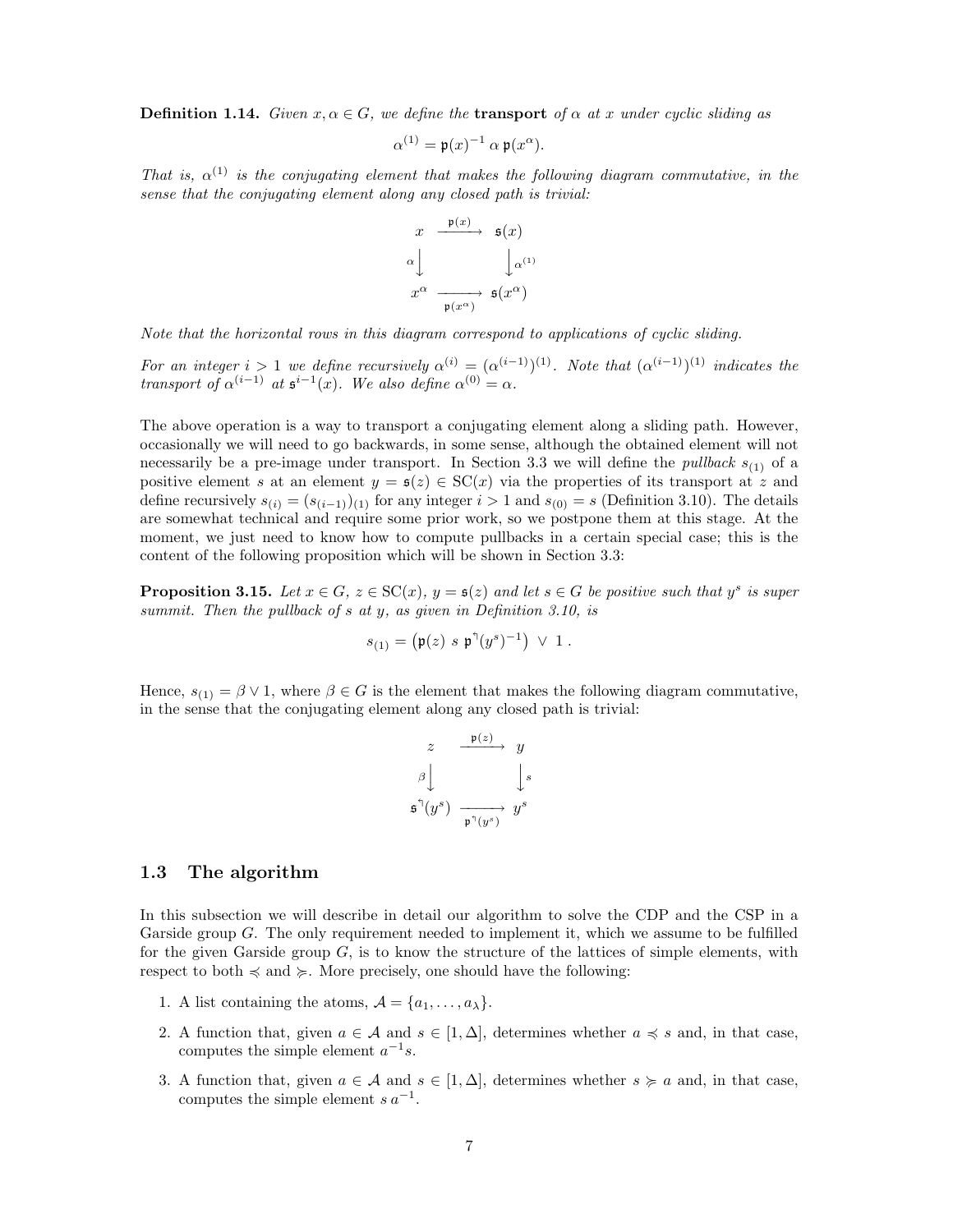In Section 4.1 we will see how, provided the above requirements are fulfilled, one can compute right and left complements, gcds and lcms, normal forms, preferred prefixes and suffixes, cyclic slidings, transports and pullbacks.

The whole algorithm is divided into three parts, called Algorithms 1, 2 and 3. Algorithm 1 computes one element  $\tilde{x}$  in the set  $\mathcal{SC}(x)$ , starting from an arbitrary element  $x \in G$ . The algorithm also computes a conjugating element from  $x$  to  $\tilde{x}$ . Algorithm 2 computes the arrows in the graph  $SCG(x)$  which start at a given vertex; this is necessary for computing the entire set  $SC(x)$ . Moreover, knowing all arrows of the graph will allow us to compute a conjugating element for every pair of elements in  $SC(x)$ . Finally, Algorithm 3 solves the CDP and the CSP in G using Algorithms 1 and 2.

We remark that Algorithm 1 is a refinement of the algorithm in [7] to compute an element in the so-called super summit set of x. Here we replace two kinds of conjugation, called *cycling* and *decycling*, by a single kind of conjugation: cyclic sliding. This is one of the reasons that make our algorithm simpler. Algorithm 2 is a modification of the analogous one given in [10], applied to cyclic sliding instead of cycling. Algorithm 3 is not new, since it is implicitly or explicitly described in [7, 9, 10] in the context of other invariant subsets of the conjugacy class, namely super summit sets, super summit sets with minimal simple elements, respectively ultra summit sets. The set  $SC(x)$  is a subset of all of these sets [11].

We recommend that the reader not try to understand the algorithms at a first reading. They will be clarified in the following sections, where each particular step of the algorithms will be explained in a more humane way. See §4.2 for remarks concerning efficient implementation of the algorithms.

### ALGORITHM 1: Computing one element in  $SC(x)$

**Input:**  $x \in G$ . **Output:**  $\widetilde{x} \in \text{SC}(x)$  and  $c \in G$  such that  $x^c = \widetilde{x}$ .

- 1. Set  $\widetilde{x} = x, c = 1$  and  $\mathcal{T} = \emptyset$ .
- 2. While  $\widetilde{x} \notin \mathcal{T}$ , set  $\mathcal{T} = \mathcal{T} \cup {\widetilde{x}}$ ,  $c = c \cdot \mathfrak{p}(\widetilde{x})$  and  $\widetilde{x} = \mathfrak{s}(\widetilde{x})$ .
- 3. Set  $y = \mathfrak{s}(\widetilde{x})$  and  $d = \mathfrak{p}(\widetilde{x})$ .
- 4. While  $y \neq \tilde{x}$ , set  $d = d \cdot \mathfrak{p}(y)$  and  $y = \mathfrak{s}(y)$ .
- 5. Return  $\tilde{x}$  and  $c = c d^{-1}$ .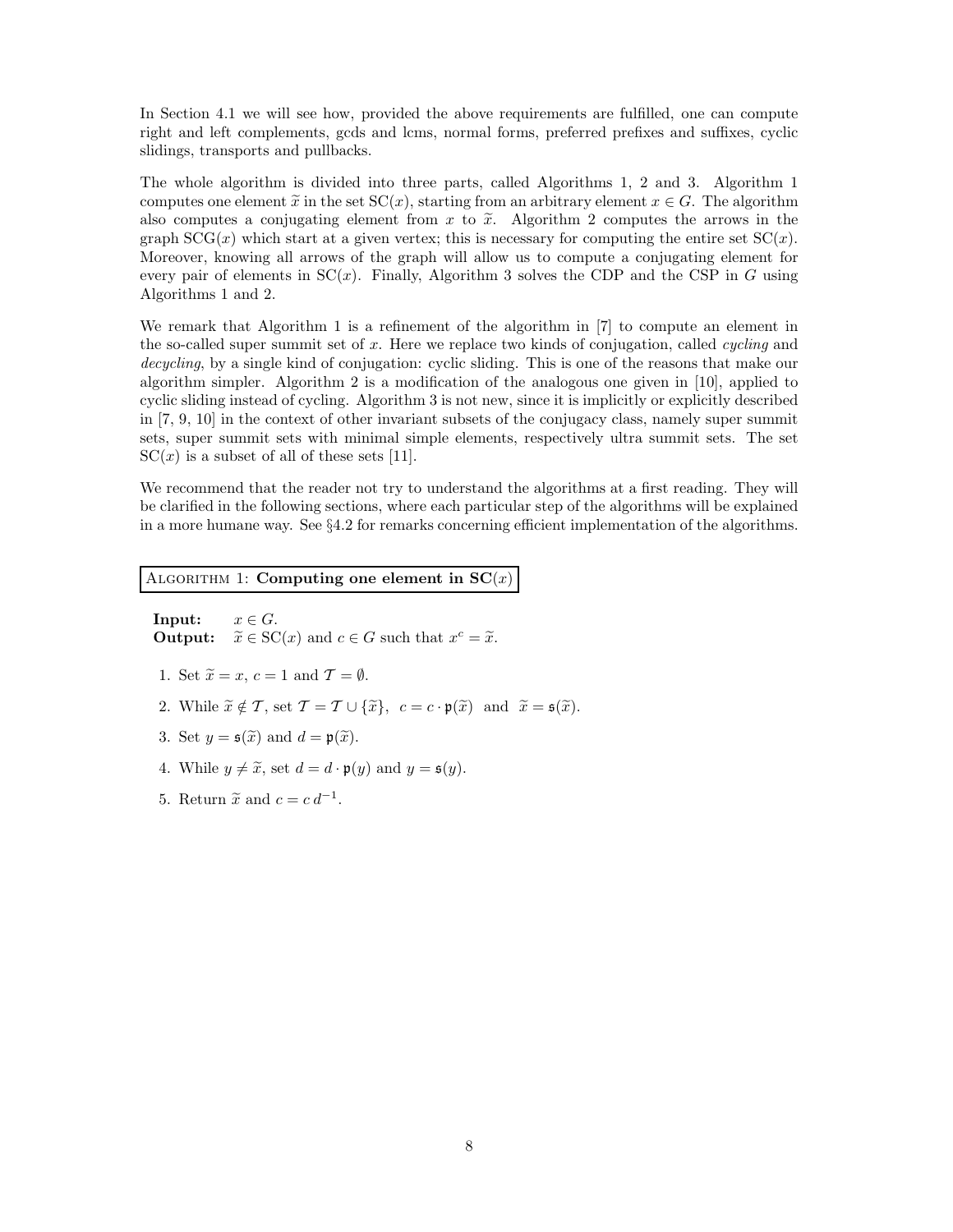### ALGORITHM 2: Computing the arrows in  $SCG(x)$  starting at a given vertex

**Input:**  $v \in \text{SC}(x)$ . **Output:** The set  $\mathcal{A}_v$  of arrows in the graph  $SCG(x)$  starting at v.

- 1. Compute the minimal integer  $N > 0$  such that  $\mathfrak{s}^N(v) = v$ .
- 2. List the atoms of G, say  $a_1, \ldots, a_\lambda$ . Set  $\mathcal{A}_v = \emptyset$  and  $Atoms = \emptyset$ .
- 3. For  $t = 1, \ldots, \lambda$  do:
	- (a) Set  $s = a_t$ .
	- (b) While  $\ell(v^s) > \ell(v)$ , set  $s = s \cdot (1 \vee (v^s)^{-1} \Delta^{\inf(v)} \vee v^s \Delta^{-\sup(v)})$ .
	- (c) If  $a_t \preccurlyeq \mathfrak{p}(v)$ , then compute the iterated N-pullbacks  $s, s_{(N)}, s_{(2N)}, \ldots$  until the first repetition, say  $s_{(rN)}$ , and set  $s = s_{(rN)}$ .
	- (d) Compute the iterated N-transports  $s, s^{(N)}, s^{(2N)}, \ldots$  until the first repetition, say  $s^{(jN)}$ . Let  $i < j$  be such that  $s^{(iN)} = s^{(jN)}$ .
	- (e) If  $a_t \preccurlyeq s^{(m)}$  for some m with  $i \leq m < j$ , then do:
		- i. If  $a_k \nless s^{(m)}$  for all  $k = 1, ..., \lambda$  such that either  $a_k \in Atoms$  or  $k > t$ , then set  $\mathcal{A}_v = \mathcal{A}_v \cup \{s^{(mN)}\}\$ and  $Atoms = Atoms \cup \{a_t\}.$
- 4. Return  $A_v$ .

ALGORITHM 3: Solving the conjugacy problems in  $G$ 

**Input:**  $x, y \in G$ .

**Output:** - Whether  $x$  and  $y$  are conjugate.

- If x and y are conjugate, an element c such that  $x^c = y$ .
- 1. Use Algorithm 1 to compute  $\widetilde{x} \in \mathrm{SC}(x)$  and  $\widetilde{y} \in \mathrm{SC}(y)$ , together with conjugating elements  $c_1$  and  $c_2$  such that  $x^{c_1} = \tilde{x}$  and  $y^{c_2} = \tilde{y}$ .
- 2. Set  $\mathcal{V} = {\tilde{x}}$ ,  $\mathcal{V}' = {\tilde{x}}$  and  $c_{\tilde{x}} = 1$ .
- 3. While  $\mathcal{V}' \neq \emptyset$ , do:
	- (a) Take  $v \in \mathcal{V}'$ .
	- (b) Use Algorithm 2 to compute  $A_v$ .
	- (c) For every  $s \in \mathcal{A}_v$ , do:
		- i. If  $v^s = \tilde{y}$ , then set  $c_{\tilde{y}} = c_v \cdot s$ . Return 'x and y are conjugate by  $c_1 \cdot c_{\tilde{y}} \cdot c_2^{-1}$ '. STOP.
		- ii. If  $v^s \notin \mathcal{V}$ , then set  $c_{v^s} = c_v \cdot s$ ,  $\mathcal{V} = \mathcal{V} \cup \{v^s\}$ , and  $\mathcal{V}' = \mathcal{V}' \cup \{v^s\}$ .
	- (d) Remove  $v$  from  $V'$ .
- 4. Return  $x$  and y are not conjugate'.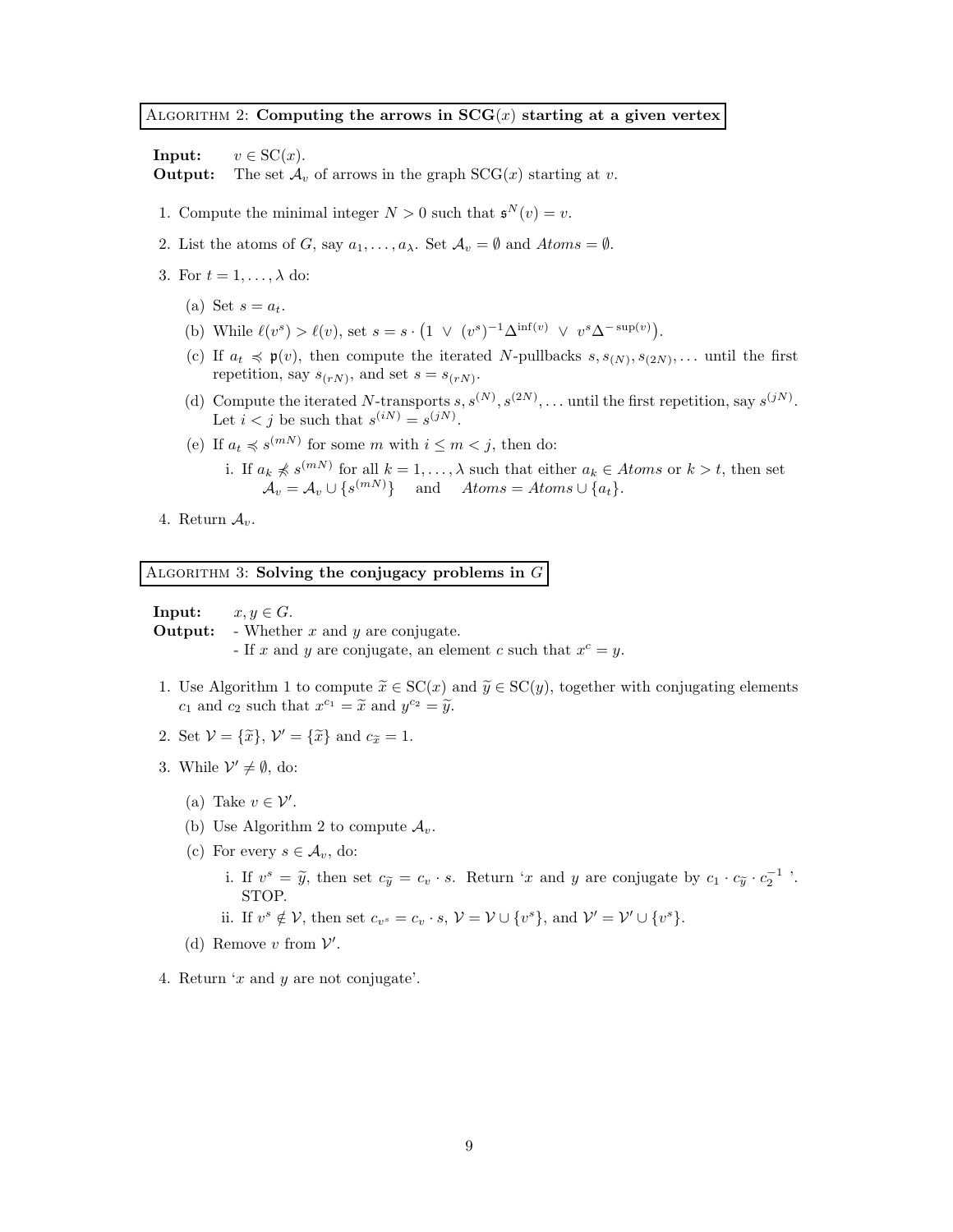# 2 Cyclic sliding and the set of sliding circuits

This section summarises some properties of the cyclic sliding operation, the transport map, and the set of sliding circuits, which we require for proving the correctness of the algorithm from Section 1.3 and for analysing its complexity. Most of these results were obtained in [11] and we refer to there for further details.

## Properties of cyclic sliding

Cyclic sliding does not increase the canonical length. As  $G$  is of finite type, this implies that iterated cyclic sliding starting from any  $x \in G$  eventually reaches a period, that is, produces an element of  $SC(x)$ . Moreover, iterated cyclic sliding achieves the minimal canonical length in the conjugacy class, that is,  $SC(x) \subseteq SSS(x)$ . More precisely, one has the following.

**Lemma 2.1** ([11, Lemma 3.4]). For every  $x \in G$ , one has the inequalities inf( $\mathfrak{s}(x) \geq \inf(x)$ ,  $\sup(\mathfrak{s}(x)) \leq \sup(x)$ *, and*  $\ell(\mathfrak{s}(x)) \leq \ell(x)$ *.* 

**Corollary 2.2** ([11, Corollary 3.5]). For every  $x \in G$ , iterated application of cyclic sliding even*tually reaches a period, that is, there are integers*  $0 \leq i < j$  *such that*  $\mathfrak{s}^{i}(x) = \mathfrak{s}^{j}(x)$ *. In particular, one has*  $\mathfrak{s}^k(x) \in \mathrm{SC}(x)$  *and*  $\mathfrak{s}^{j-i}(\mathfrak{s}^k(x)) = \mathfrak{s}^k(x)$  *for all*  $k \geq i$ *.* 

**Proposition 2.3** ([11, Corollary 3.9]). For every  $x \in G$ , if  $\ell(x)$  is not minimal in the conjugacy *class of* x, then  $\ell(x) > \ell(\mathfrak{s}^m(x))$  for some positive integer  $m < ||\Delta||$ . In particular, one has  $\mathrm{SC}(x) \subseteq \mathrm{SSS}(x)$ .

### Properties of the transport map

Under certain (mild) assumptions, the transport map respects many aspects of the Garside structure of G. In particular, transport at super summit elements preserves positive elements and powers of Δ, and it respects the partial order  $\leq$  as well as gcds with respect to  $\leq$ . One has:

**Proposition 2.4.** *Let*  $x \in G$  *and let*  $\alpha, \beta \in G$  *such that*  $x, x^{\alpha}, x^{\beta}, x^{\alpha \wedge \beta} \in \text{SSS}(x)$  *and consider transports at* x*. Then the following hold.*

- *1. If*  $\alpha$  *is positive then*  $\alpha^{(1)}$  *is positive.*
- 2. If  $\alpha$  is positive then  $\mathfrak{p}(x) \preccurlyeq \alpha \mathfrak{p}(x^{\alpha})$ .
- *3.* If  $\alpha = \Delta^k$  for  $k \in \mathbb{Z}$  then  $\alpha^{(1)} = \Delta^k$ .
- 4. If  $\alpha \preccurlyeq \beta$  then  $\alpha^{(1)} \preccurlyeq \beta^{(1)}$ .
- *5.* If  $\alpha$  *is simple then*  $\alpha^{(1)}$  *is simple.*
- *6.*  $(\alpha \wedge \beta)^{(1)} = \alpha^{(1)} \wedge \beta^{(1)}$ .

*Proof.* Claim 1 follows from [11, Lemma 3.15] and is equivalent to Claim 2, as  $\alpha^{(1)} = \mathfrak{p}(x)^{-1} \alpha \mathfrak{p}(x^{\alpha})$ . Claims 3, 4, 5 and 6 are special cases of [11, Lemma 3.16], [11, Corollary 3.18], [11, Corollary 3.19] and [11, Proposition 3.20], respectively. 口

Applying iterated cyclic sliding to a conjugate  $y^s$  of  $y \in SC(x)$  will eventually produce another element of  $SC(x)$  by Corollary 2.2. The following Lemma makes this more precise: iterated transport of s along the sliding circuit of y eventually becomes periodic and this happens exactly when  $SC(x)$  has been reached.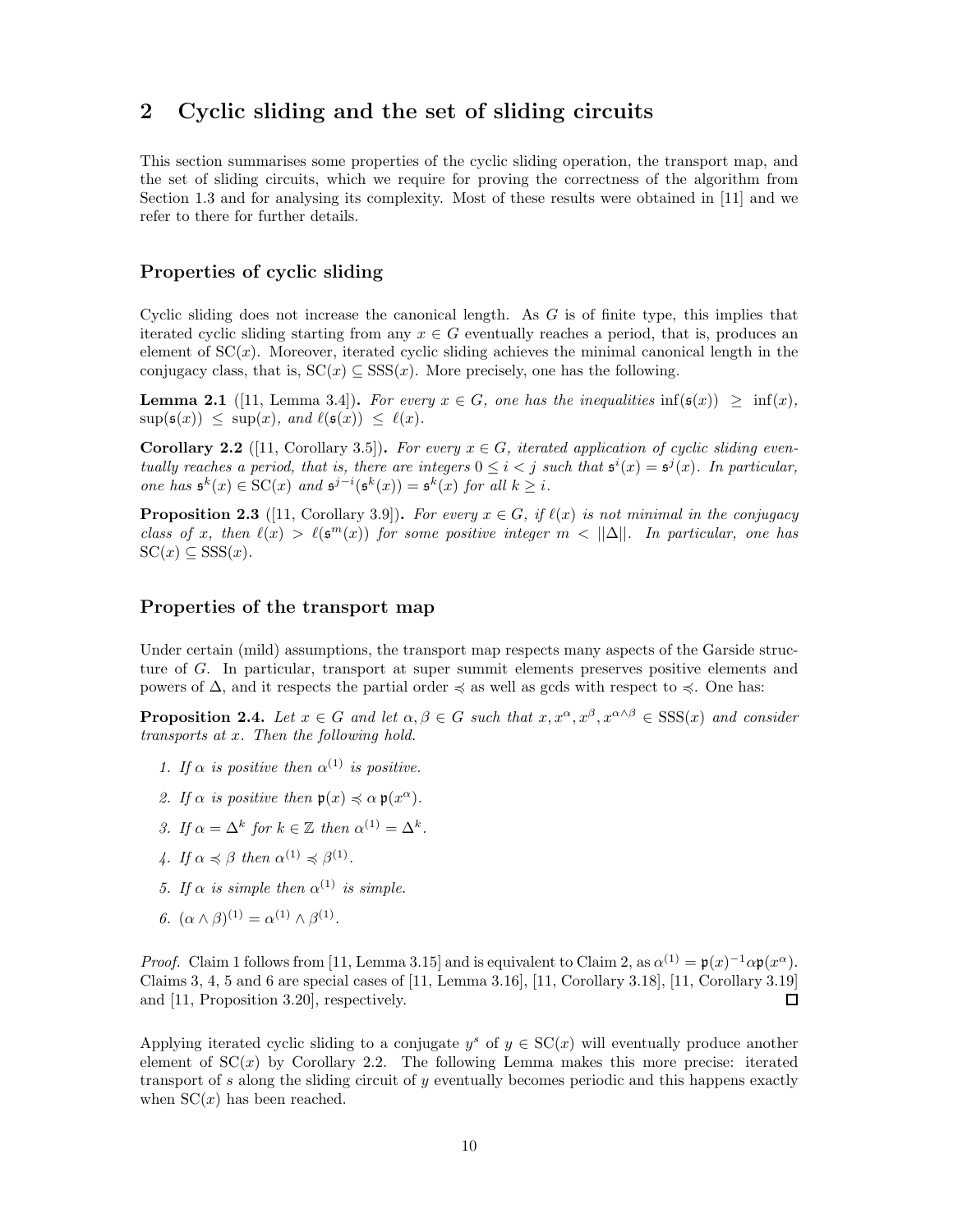**Lemma 2.5** ([11, Lemma 3.32]). Let  $x \in G$ ,  $y \in \text{SC}(x)$  and  $s \in G$  such that  $y^s \in \text{SSS}(x)$ . Let N *be a positive integer such that*  $\mathfrak{s}^N(y) = y$  *and for integers*  $i \geq 0$  *consider the transports*  $s^{(iN)}$  *at* y. *Then the following hold.*

- *1. There are integers*  $i_2 > i_1 \geq 0$  *such that*  $s^{(i_1N)} = s^{(i_2N)}$ *.*
- 2.  $y^s \in SC(x)$  *if and only if there is a positive integer* k such that  $s^{(k)} = s$ .

### Convexity properties and connectedness of the sliding circuits graph

It is well known that for any  $x \in G$ , the set of elements conjugating x to an element in  $SSS(x)$  is closed under ∧. This has become known as *convexity* and in particular implies the existence of a minimal positive element conjugating x to an element in  $SSS(x)$ .

**Proposition 2.6** ([9, Proposition 4.12] or [11, Proposition 3.29]). Let  $x \in G$ . If  $x^{\alpha}, x^{\beta} \in SSS(x)$ *for elements*  $\alpha, \beta \in G$ *, then*  $x^{\alpha \wedge \beta} \in SSS(x)$ *.* 

**Corollary 2.7** ([12, Theorem 2.4] or [11, Corollary 3.30]). Let  $x \in G$ . If  $x^{\alpha}, x^{\beta} \in SSS(x)$  for *elements*  $\alpha, \beta \in G$ *, then*  $x^{\alpha \vee \beta} \in SSS(x)$ *.* 

**Corollary 2.8** ([11, Corollary 3.31]). Let  $x \in G$ . There is a unique positive element  $\rho(x)$  (possibly *trivial) satisfying the following.*

- *1.*  $x^{\rho(x)} \in \text{SSS}(x)$ *.*
- 2.  $\rho(x) \preccurlyeq \alpha$  *for every positive*  $\alpha \in G$  *satisfying*  $x^{\alpha} \in SSS(x)$ *.*

The analogous properties for  $SC(x)$  were shown in [11]. They in particular imply that  $SCG(x)$  is a finite and connected directed graph.

**Proposition 2.9** ([11, Proposition 3.33]). Let  $x \in G$ . If  $x^{\alpha}, x^{\beta} \in SC(x)$  for elements  $\alpha, \beta \in G$ , *then*  $x^{\alpha \wedge \beta} \in \mathrm{SC}(x)$ .

**Corollary 2.10** ([11, Corollary 3.34]). Let  $x \in G$ . There is a unique positive element  $c(x)$ *(possibly trivial) satisfying the following.*

$$
1. \, x^{c(x)} \in \mathrm{SC}(x).
$$

2.  $c(x) \preccurlyeq \alpha$  *for every positive*  $\alpha \in G$  *satisfying*  $x^{\alpha} \in \mathcal{SC}(x)$ *.* 

**Corollary 2.11** ([11, Corollary 3.35]). For every  $x \in G$ , the graph  $SCG(x)$  is finite and connected. *Moreover, the arrows of*  $SCG(x)$  *correspond to simple elements, and the number of arrows starting at a given vertex is bounded above by the number of atoms of* G*.*

### Cyclic right sliding and right transport

Recall that in a Garside group G with Garside structure  $(G, P, \Delta)$ , apart from the prefix order  $\preccurlyeq$ , one also has the suffix order  $\succeq$ , defined by  $a \succcurlyeq b$  if and only if  $ab^{-1} \in P$ . With respect to the latter, one can consider the the notions of preferred suffix, cyclic right sliding and set of right sliding circuits (denoted  $SC^{\dagger}(x)$ ), which are analogous to those of preferred prefix, cyclic sliding and set of sliding circuits, but refer to the partial order  $\succcurlyeq$  instead of  $\preccurlyeq$  (cf. Definitions 1.9, 1.10) and 1.12).

Consequently, one can also define a transport map for cyclic right sliding, as follows. We remark that, when one considers these notions with respect to  $\succcurlyeq$ , and tries to relate them to the analogous notions with respect to  $\leq$ , one must consider conjugating elements *on the left*, meaning that a (left) conjugating element  $\alpha$  relates x to  $x^{\alpha^{-1}} = \alpha x \alpha^{-1}$ .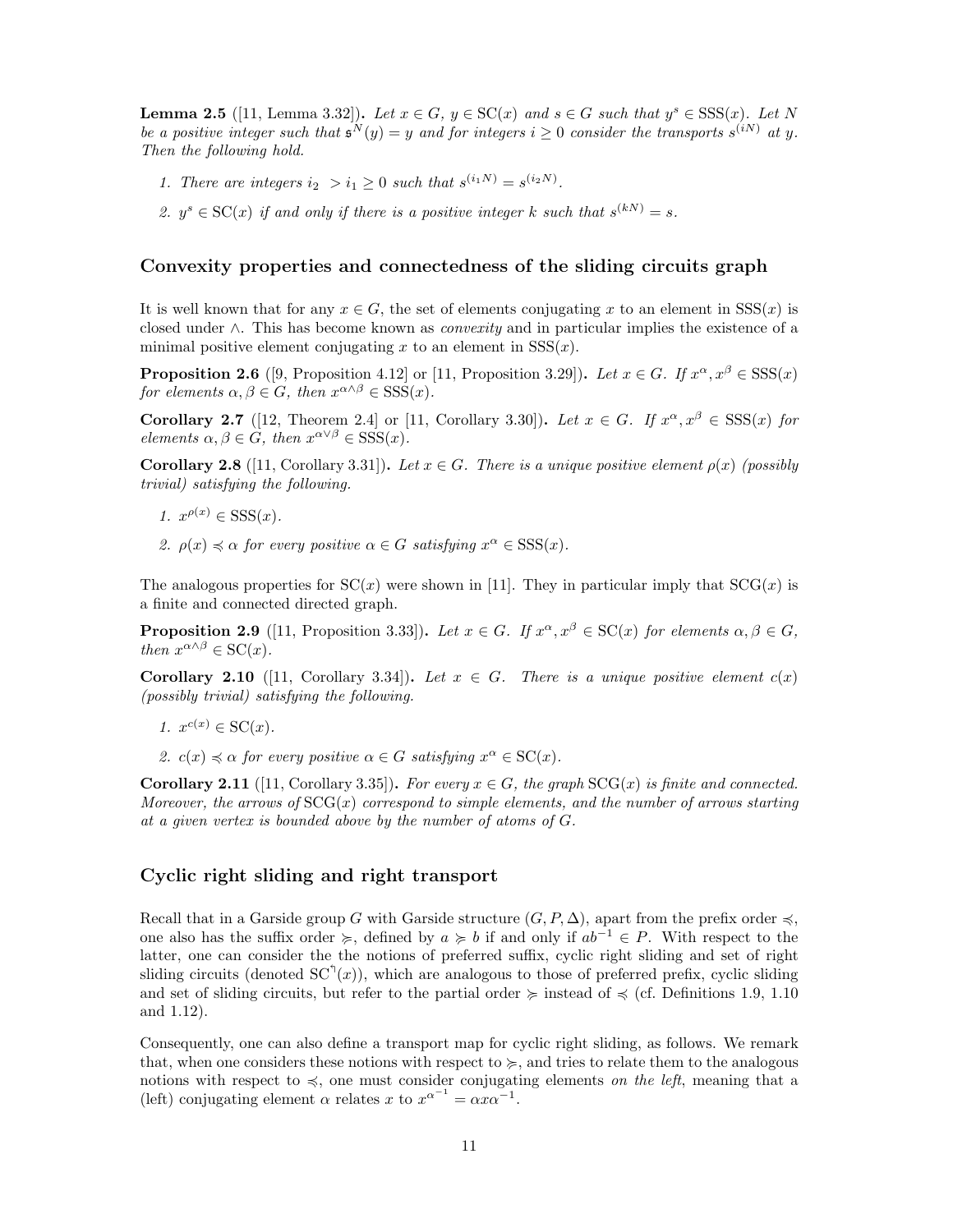**Definition 2.12.** *Given*  $x, \alpha \in G$ *, we define the* **right transport** *of*  $\alpha$  *at* x *under cyclic right* sliding as  $\alpha^{(1)^n} = \mathfrak{p}^{\mathfrak{h}}(x^{\alpha^{-1}}) \alpha \mathfrak{p}^{\mathfrak{h}}(x)^{-1}$ . That is,  $\alpha^{(1)^n}$  is the conjugating element that makes the *following diagram commutative, in the sense that the conjugating element along any closed path is trivial:*



All results for cyclic (left) sliding and (left) transport hold in analogous form for cyclic right sliding and right transport; the proofs can be translated in a straight-forward way. Alternatively, one can consider a different Garside structure. As shown in [11],  $(G, P^{-1}, \Delta^{-1})$  also is a Garside structure for  $G$ , called the **reverse Garside structure**, and cyclic right sliding and right transport with respect to  $(G, P, \Delta)$  are just cyclic (left) sliding and (left) transport with respect to  $(G, P^{-1}, \Delta^{-1})$ . We refer to [11, §3.3.2] for details. In particular, we have the following right versions of Lemma 2.1 and Proposition 2.4 (1).

**Lemma 2.13.** For  $x \in G$ , one has  $\inf(\mathfrak{s}^{\mathfrak{h}}(x)) \ge \inf(x)$ ,  $\sup(\mathfrak{s}^{\mathfrak{h}}(x)) \le \sup(x)$ , and  $\ell(\mathfrak{s}^{\mathfrak{h}}(x)) \le \ell(x)$ .

**Proposition 2.14.** Let  $x \in G$  and let  $\alpha \in G$  be positive such that  $x, x^{\alpha^{-1}} \in SSS(x)$ . Then, the *right transport*  $\alpha^{(1)}$ <sup> $\uparrow$ </sup> *of*  $\alpha$  *at* x *is positive.* 

A relation between cyclic (left) sliding and cyclic right sliding is given by the following result.

**Proposition 2.15** ([11, Proposition 3.26]). Let  $x \in G$ . Then for any  $z \in SSS(x)$  one has  $\mathfrak{p}^{\uparrow}(\mathfrak{s}(z)) \succcurlyeq \mathfrak{p}(z) \text{ and } \mathfrak{p}^{\uparrow}(z) \preccurlyeq \mathfrak{p}(\mathfrak{s}^{\uparrow}(z)).$ 

# 3 Description of the algorithm

In this section we will explain the algorithms from  $\S1.3$  and prove their correctness. The main idea of these algorithms, as for the previous solutions to the conjugacy problem given in [7, 9, 10], is the computation of a finite subset of the conjugacy class, which is an invariant of the conjugacy class, together with conjugating elements connecting each pair of elements of this subset. In our case, the finite set is  $SC(x)$ , the vertex set of the connected graph  $SCG(x)$ , and the conjugating elements will be paths in  $SCG(x)$ .

### 3.1 Algorithm 3

We start by explaining Algorithm 3 from §1.3. We remark that analogues of this algorithm, which use other sets instead of  $SC(x)$ , are already given in [7, 9, 10]. We explain the version given in this paper which uses the invariant  $SC(x)$ .

It is clear from the definition that  $SC(x)$  is an invariant subset of the conjugacy class of x. Moreover, we will see that Algorithm 1 computes, given  $x \in G$ , an element  $\tilde{x} \in SC(x)$ , that is,  $SC(x)$  is non-empty. Hence, two elements x and y are conjugate if and only if  $SC(x) = SC(y)$  or, equivalently,  $SC(x) \cap SC(y) \neq \emptyset$ . Thus, knowing how to compute  $SC(x)$ , starting from a given element  $x$ , is sufficient to solve the conjugacy decision problem.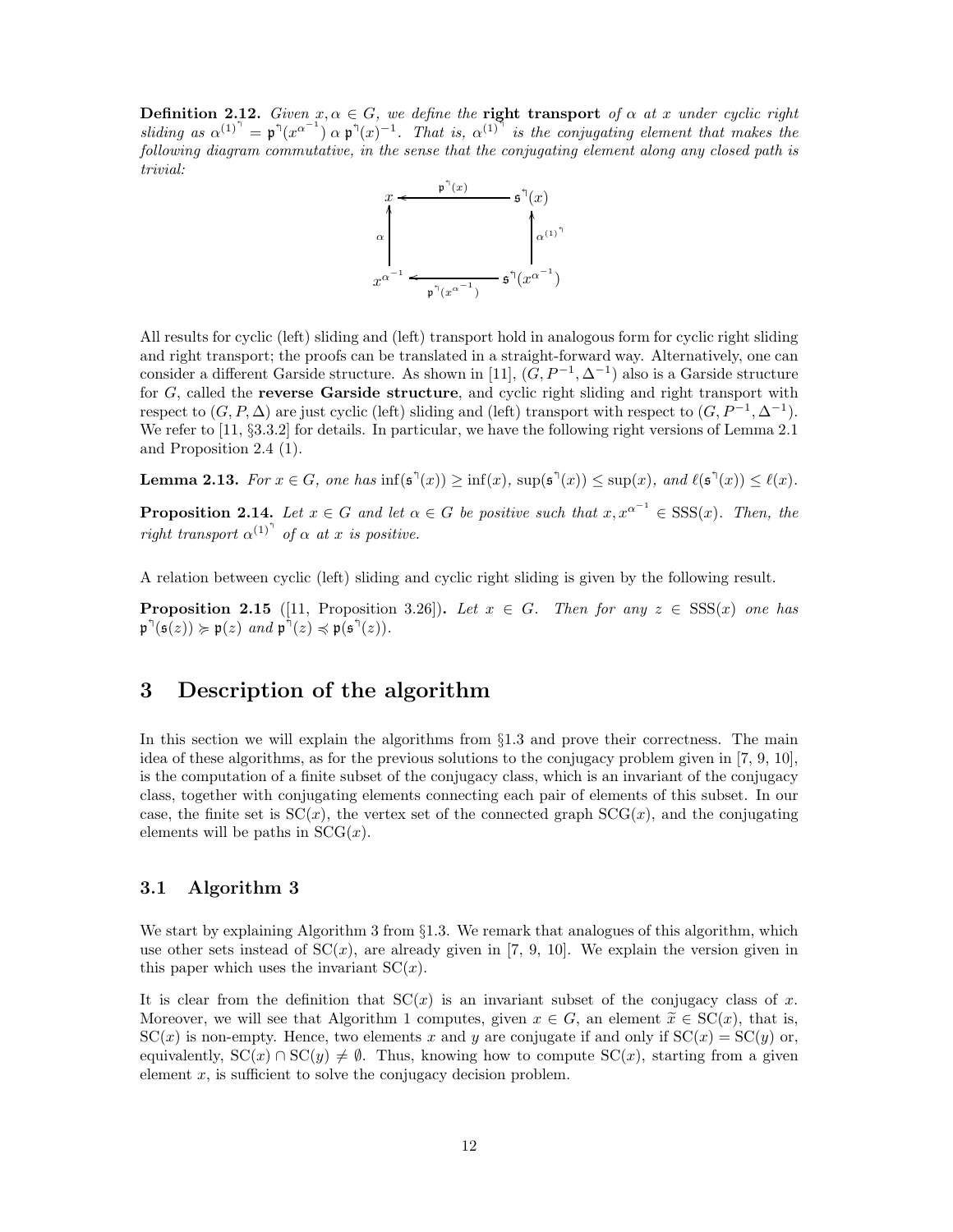If we also want to solve the conjugacy search problem, that is, we want to find a conjugating element form x to y in case they are conjugate, then we can do the following. Since  $SC(x) = SC(y)$ , we just need to find an element  $z \in SC(x)$ , a conjugating element c form x to z, and a conjugating element  $c_2$  from y to z. Then  $c c_2^{-1}$  conjugates x to y. In order to obtain these conjugating elements, we proceed as follows.

Suppose that  $x, y \in G$  are conjugate. As we shall see, Algorithm 1 computes, given  $x \in G$ , an element  $\tilde{x} \in SC(x)$  and a conjugating element  $c_1$  from x to  $\tilde{x}$ . Applying the same algorithm to y, we obtain an element  $\tilde{y} \in SC(y) = SC(x)$  and a conjugating element  $c_2$  from y to  $\tilde{y}$ . Hence, in order to obtain a conjugating element from  $x$  to  $y$ , we just need to find a conjugating element from  $\tilde{x}$  to  $\tilde{y}$ . In other words, we need to know how to relate, through a conjugation, any pair of elements of  $SC(x)$ . This is achieved thanks to the connected graph  $SCG(x)$ , since the vertices of this graph correspond to the elements in  $SC(x)$ , and a path between two vertices corresponds to a conjugating element from one vertex to the other.

Algorithm 3 computes a conjugating element from  $\tilde{x}$  to any other element in  $SC(x)$ , by computing a maximal tree of the graph  $SCG(x)$ . More precisely, the algorithm starts in step 2 by considering  $V = V' = {\tilde{x}}$  and  $c_{\tilde{x}} = 1$ . The set V contains the elements which we know belong to SC(x), so at the beginning it only contains  $\tilde{x}$ . The set  $\mathcal{V}'$  contains the elements of  $\mathcal{V}$  that have not yet been used in step 3 of the algorithm, so at the beginning  $\mathcal{V}' = \mathcal{V}$ . Finally, whenever a new element v is added to  $V$  (and also to  $V'$ ), we compute an element  $c_v$ , which is a conjugating element from  $\tilde{x}$ to v. Of course, in step 2 of the algorithm, the conjugating element from  $\tilde{x}$  to  $\tilde{x} \in \mathcal{V}$  is  $c_{\tilde{x}} = 1$ .

Now step 3 does the following: For a known element of  $SC(x)$  which has not been processed before, that is, for some  $v \in V'$ , it calls Algorithm 2 to compute the arrows of  $SCG(x)$  starting at v. For each such arrow s, it computes the endpoint  $v^s$  of the arrow. If  $v^s$  is not in  $\mathcal{V}$ , this means that we encountered a new element of  $SC(x)$ , so we add it to both V and V', and at the same time compute a conjugating element from  $\tilde{x}$  to  $v^s$ . Since we know a conjugating element  $c_v$  from  $\tilde{x}$ to v and a conjugating element s from v to  $v^s$ , we can store  $c_{v^s} = c_v \cdot s$  as conjugating element from  $\tilde{x}$  to  $v^s$ . Notice that the procedure checks whether  $v^s = \tilde{y}$ , since in this case we have already found a conjugating element  $c_{\tilde{y}}$  from  $\tilde{x}$  to  $\tilde{y}$  as desired. Concatenating it from the left with the conjugating element from x to  $\tilde{x}$  and from the right with the conjugating element from  $\tilde{y}$  to y, this produces a conjugating element from x to y which becomes the output of the algorithm. If  $\tilde{y}$ is not encountered, we remove v from  $\mathcal V'$  at the end of step 3 in order to record the fact that the arrows starting at v have been processed.

Notice that the procedure in step 3 is repeated while  $\mathcal{V}' \neq \emptyset$ . Since  $\mathcal{V} \subseteq SC(x)$ , where  $SC(x)$  is a finite set, since every element of  $V$  is added to  $V'$  exactly once, and since the procedure removes one element from  $\mathcal{V}'$  each time it is executed, this means that at some point we will have  $\mathcal{V}' = \emptyset$ and the procedure will stop. At this point, the arrows starting at every element of  $\mathcal V$  have been processed (exactly once). Moreover, one has  $V = SC(x)$ , since otherwise there would exist some element  $v \in V$  and some element  $w \in SC(x) \backslash V$  such that there is an arrow in  $SCG(x)$  from v to w. (This follows, since the graph  $SCG(x)$  is connected by 2.11.) But since  $v \in V$  and  $V' = \emptyset$ , step 3 has been applied to v, which means that w has been added to the set  $\mathcal{V}$ , a contradiction. Therefore, when the procedure stops, one has  $\mathcal{V} = \mathcal{SC}(x)$ . If  $\tilde{y}$  was not found in  $\mathcal{V}$ , this means that  $\widetilde{y} \notin \mathrm{SC}(x)$ , whence x and y are not conjugate.

Therefore, Algorithm 3 solves the conjugacy decision problem and the conjugacy search problem in Garside groups of finite type, provided that Algorithms 1 and 2 are correct.

# 3.2 Algorithm 1

Given  $x \in G$ , Algorithm 1 finds one element  $\tilde{x} \in SC(x)$  and a conjugating element c such that  $x^c = \tilde{x}$ . This is achieved by iterated applications of cyclic sliding to x. By Corollary 2.2, there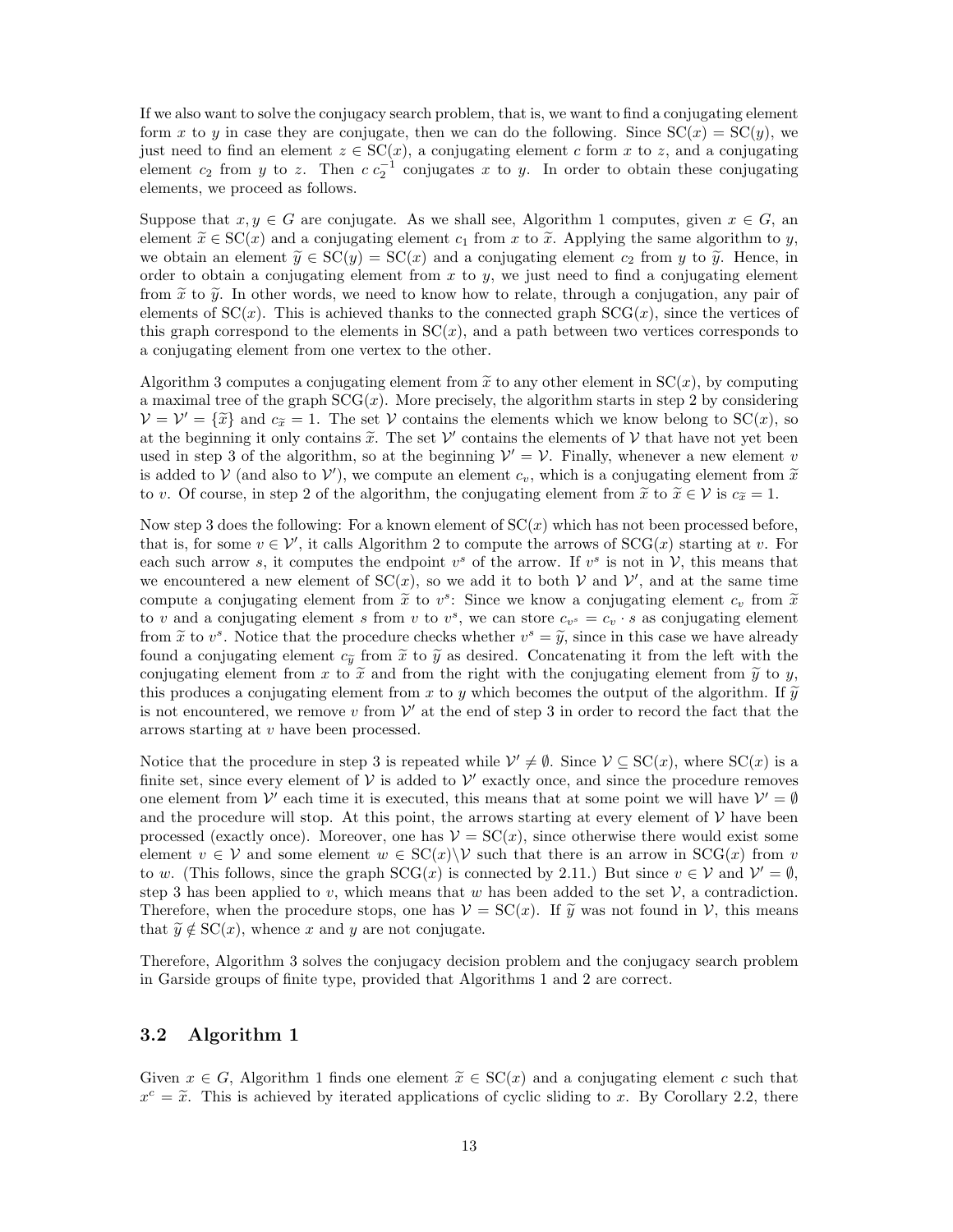must exist two positive integers  $0 \leq i < j$  such that  $\mathfrak{s}^i(x) = \mathfrak{s}^j(x)$ , that is,  $\mathfrak{s}^i(x) \in SC(x)$ . Algorithm 1 computes this element  $\mathfrak{s}^i(x)$ , where i is minimal. This is done by storing all the elements  $\{\mathfrak{s}^m(x) \mid m \geq 0\}$ , the *trajectory* of x under cyclic sliding, in a set called T. Initially, one has  $\mathcal{T} = \emptyset$  and  $\tilde{x} = x$ . At the beginning of the k-th iteration of the loop in step 2, one has  $\mathcal{T} = \{\mathfrak{s}^0(x), \mathfrak{s}^1(x), \dots, \mathfrak{s}^{k-2}(x)\}\$ and  $\widetilde{x} = \mathfrak{s}^{k-1}(x)$ . If  $\widetilde{x} \notin \mathcal{T}$ , then  $\widetilde{x}$  is added to  $\mathcal{T}$  and cyclic sliding is applied to  $\tilde{x}$  before the next iteration of the loop. Otherwise, a repetition (the first one) has been found and the loop terminates.

Moreover, c is at every time a conjugating element from x to  $\tilde{x}$ : At the beginning of the first iteration of the loop in step 2,  $c = 1$  is a conjugating element from x to  $\tilde{x} = x$ . In each iteration of the loop, the element c, which is a conjugating element from x to  $\tilde{x}$ , is multiplied on the right by  $\mathfrak{p}(\tilde{x})$ , yielding a conjugating element from x to  $\mathfrak{s}(\tilde{x})$ , and  $\tilde{x}$  is replaced by  $\mathfrak{s}(\tilde{x})$ .

Therefore, when the loop of step 2 stops,  $\tilde{x} = s^i(x) \in SC(x)$  (with *i* minimal) and *c* is a conjugating element from x to  $\tilde{x}$ , as desired. But notice that the conjugating element c is unnecessary long, as it contains, as a suffix, the product of all conjugating elements along the sliding circuit containing  $\tilde{x}$ . Steps 3 and 4 remove this suffix from c.

Step 3 initialises  $y = \mathfrak{s}(x)$  and  $d = \mathfrak{p}(x)$ . The loop in step 4 checks whether  $y = \tilde{x}$ , otherwise applies cyclic siding to y and multiplies d by the corresponding conjugating element,  $p(y)$ , in such a way that when the loop terminates, the element  $d$  equals the product of all conjugating elements along the sliding circuit containing  $\tilde{x}$ . The algorithm then returns  $\tilde{x} \in SC(x)$  and  $cd^{-1}$  as the conjugating element from x to  $\tilde{x}$ .

## 3.3 Algorithm 2

Algorithm 2 is the most involved among all the procedures in this paper. It takes an element  $v \in SC(x)$ , that is, a vertex of the graph  $SCG(x)$ , and computes the arrows of  $SCG(x)$  starting at v. In other words, Algorithm 2 computes the indecomposable conjugators from  $v$  to other elements of  $SC(x)$ . To show the correctness of each step of the algorithm, we first need to prove some theoretical results.

Proposition 2.9 and Corollary 2.10 have a consequence which is crucial for computing the sliding circuits graph of an element  $x \in G$ : Given  $y \in \text{SC}(x)$  and  $s \in G$ , there is a unique  $\preccurlyeq$ -minimal element  $c_s = c_s(y)$  satisfying  $s \preccurlyeq c_s$  and  $y^{c_s} \in SC(x)$ ; specifically,  $c_s(y) = s \cdot c(y^s)$ . Moreover, as  $s \preccurlyeq \Delta^{\sup(s)}$  and  $x^{\Delta^{\sup(s)}} \in SC(x)$ , we have  $c_s(y) \preccurlyeq \Delta^{\sup(s)}$ . In particular, the number of arrows starting at a given vertex y of  $SCG(x)$  is bounded by the number of atoms of G and the label of each arrow is a simple element. In order to find the arrows starting at  $\eta$  it is hence sufficient to consider the set of simple elements  ${c_a(y) | a}$  is an atom of G. Let us then see how to compute  $c_s(y)$  given  $y \in \mathrm{SC}(x)$  and  $s \in G$ .

By Lemma 2.5, the element  $c_s$  we are looking for is a fixed point under some power of transport along the sliding circuit containing y, and we know by Proposition 2.4 (4) that transport of conjugating elements between super summit elements respects the partial order  $\leq$ . The basic idea is to apply iterated transport to a suitable element  $p_s$ , which is derived from s and satisfies  $s \preccurlyeq p_s \preccurlyeq c_s$ , until that fixed point is reached. All we need to do is to ensure that  $y^{p_s}$  is super summit (so that  $\preccurlyeq$  is respected) and that  $s \preccurlyeq p_s^{(k)}$  for a sufficiently large multiple  $kN$  of the length  $N$  of the sliding circuit containing  $y$  (so that we can be sure that we obtain the "right" fixed point, that is, one which has s as a prefix).

The first step in the computation of  $p_s$  is to find an element  $\rho_s$  which satisfies  $s \preccurlyeq \rho_s$  and  $y^{\rho_s} \in SSS(x)$ , and which is  $\preccurlyeq$ -minimal among all elements doing so; this is due to [9]. Note that  $\rho_s \preccurlyeq c_s$  since  $SC(x) \subseteq SSS(x)$ . By Corollary 2.8, we have  $\rho_s = s \cdot \rho(y^s)$ , so we just need to be able to compute  $\rho(y^s)$ . This is achieved by the following result.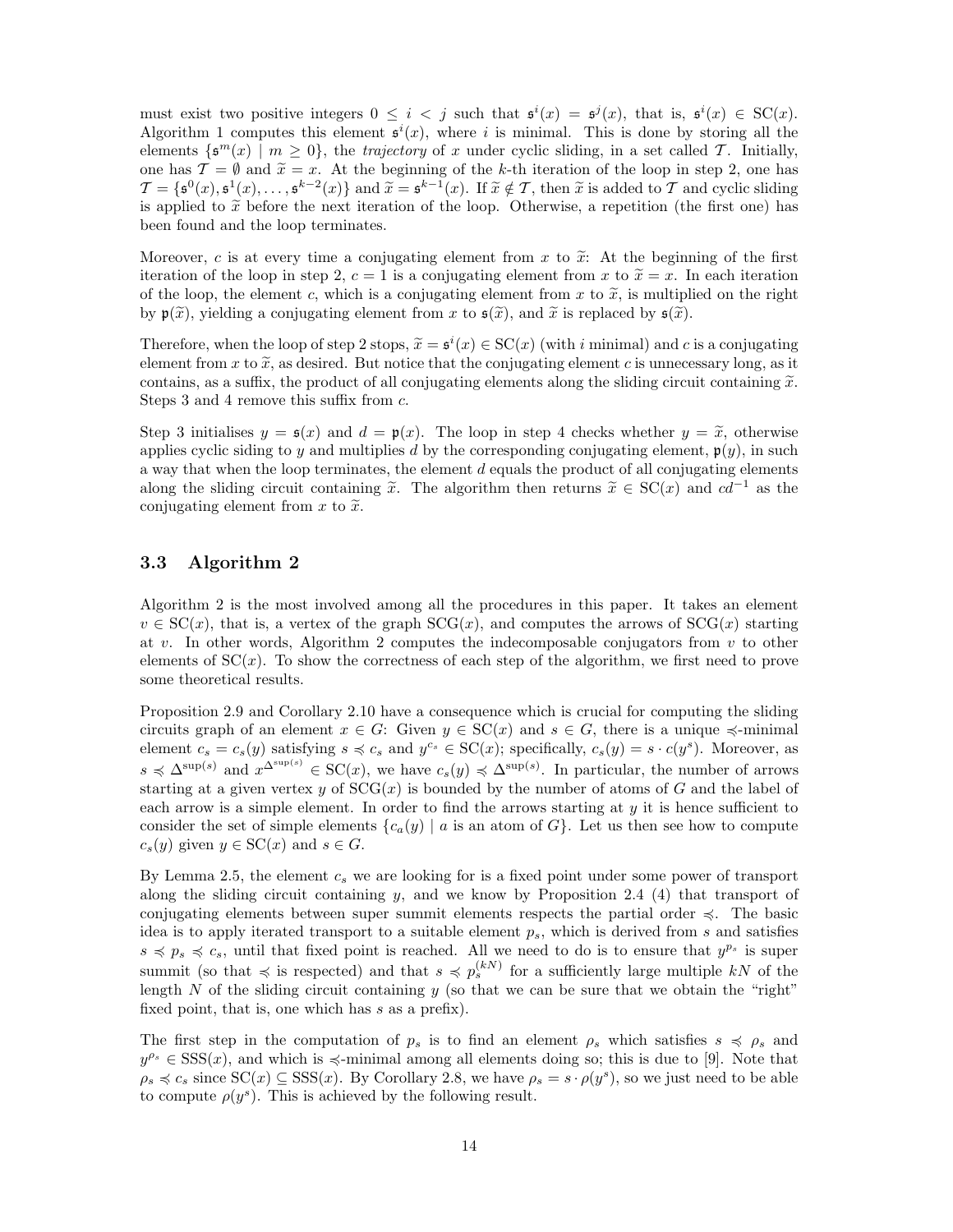**Proposition 3.1.** *For*  $x \in G$ *, the following algorithm computes*  $\rho(x)$  *as in Corollary 2.8.* 

- 1. Set  $\rho = 1$ .
- 2. While  $\inf(x^{\rho}) < \inf_s(x)$  or  $\sup(x^{\rho}) > \sup_s(x)$  do:

(a) Set 
$$
\rho = \rho \cdot (1 \vee (x^{\rho})^{-1} \Delta^{\inf_s(x)} \vee x^{\rho} \Delta^{-\sup_s(x)})
$$
.

3. Return  $\rho(x) = \rho$ .

*If*  $x = y^s$  *with*  $y \in \text{SSS}(x)$ *, then the algorithm terminates after at most*  $\ell(s) \cdot ||\Delta||$  *passes through the loop.*

*Proof.* Let  $\alpha$  be a positive element such that  $x^{\rho\alpha} \in SSS(x)$ . Then  $(x^{\rho\alpha})^{-1} \in SSS(x^{-1})$  and we have  $\sup((x^{\rho\alpha})^{-1}) = -\inf_s(x)$  and  $\sup(x^{\rho\alpha}) = \sup_s(x)$ . Thus  $x^{\rho} \preccurlyeq x^{\rho} \alpha = \alpha x^{\rho\alpha} \preccurlyeq \alpha \Delta^{\sup_s(x)}$ , whence  $x^{\rho} \Delta^{-\sup_s(x)} \preccurlyeq \alpha$  and, analogously,  $(x^{\rho})^{-1} \Delta^{\inf_s(x)} \preccurlyeq \alpha$ . As  $\alpha$  is positive, the above implies  $1 \vee (x^{\rho})^{-1}\Delta^{\inf_{s}(x)} \vee x^{\rho}\Delta^{-\sup_{s}(x)} \preccurlyeq \alpha.$  Moreover,  $1 \vee (x^{\rho})^{-1}\Delta^{\inf_{s}(x)} \vee x^{\rho}\Delta^{-\sup_{s}(x)} = 1$  if and only if  $\sup(x^{\rho}) \leq \sup_s(x)$  and  $\inf(x^{\rho}) = \sup((x^{\rho})^{-1}) \geq \inf_s(x)$ , that is, if and only if  $x^{\rho} \in SSS(x)$ .

Hence, at any stage of the above algorithm, the element  $\rho$  satisfies  $\rho \preccurlyeq c$  for every positive element  $c \in G$  such that  $x^c \in SSS(x)$ . In particular,  $\|\rho\|$  is bounded. As  $\|\rho\|$  is strictly increasing at every step of the algorithm, the algorithm terminates and outputs  $\rho(x)$  as claimed. Finally, if  $x = y^s$ with  $y \in \text{SSS}(x)$ , then  $\rho(x) \preccurlyeq s^{-1}\Delta^{\text{sup}(s)} \preccurlyeq \Delta^{\ell(s)}$ , whence the algorithm terminates after at most  $\ell(s)$ · $\|\Delta\|$  steps.  $\Box$ 

**Corollary 3.2.** *Steps*  $3(a)$  and  $3(b)$  in Algorithm 2 compute the element  $\rho_{a_t}$ . The body of the *while loop is executed at most*  $\|\Delta\|$  *times.* 

*Proof.* Note that in steps 3 (a) and 3 (b) of Algorithm 2 we have  $v \in SC(x) \subseteq SSS(x)$  and  $\ell(a_t) = 1$ . Hence, by Proposition 3.1, steps 3(a) and 3(b) in Algorithm 2 compute exactly  $a_t \cdot \rho(v^{a_t}) = \rho_{a_t}$ with at most  $\|\Delta\|$  passes through the while loop. П

The element  $1 \vee (x^{\rho})^{-1} \Delta^{\inf_s(x)} \vee x^{\rho} \Delta^{-\sup_s(x)} = (1 \vee (x^{-1})^{\rho} \Delta^{-\sup_s(x^{-1})}) \vee (1 \vee x^{\rho} \Delta^{-\sup_s(x)})$ in step 2 (a) of the algorithm in Proposition 3.1 can be computed efficiently using the following result.

**Proposition 3.3.** *If*  $x \in G$  *such that*  $\sup(x) = q + r$  *with*  $0 \le r \le \ell(x)$ *, then*  $1 \vee x\Delta^{-q}$  *is the product of the leftmost* r *factors of the right normal form of* x*.*

*Proof.* Observe that  $a \preccurlyeq b$  is equivalent to  $b^{-1} \succeq a^{-1}$  for all  $a, b \in G$  by the definitions of  $\preccurlyeq$ and  $\succeq$ . This implies that one has  $a \vee b = (a^{-1} \wedge^{\uparrow} b^{-1})^{-1}$  for all  $a, b \in G$ . Hence, in particular,  $1 \vee x\Delta^{-q} = (1 \wedge^{\dagger} \Delta^{q} x^{-1})^{-1} = ((x \wedge^{\dagger} \Delta^{q}) x^{-1})^{-1} = x(x \wedge^{\dagger} \Delta^{q})^{-1}$ . Since  $x \wedge^{\dagger} \Delta^{q}$  contains all but the leftmost  $r$  factors of the right normal form of  $x$ , the claim follows.  $\Box$ 

Next we consider the sequence of iterated transports along the sliding circuit which contains the element y. This sequence will eventually become periodic; we are interested in the periodic part.

**Definition 3.4.** Let  $x \in G$ ,  $y \in SC(x)$  and  $u \in G$  such that  $y^u \in SSS(x)$  and let N be the *length of the sliding circuit containing* y*, that is, let* N *be the smallest positive integer such that*  $\mathfrak{s}^N(y) = y$ . For integers  $i \geq 0$  consider the transports  $u^{(iN)}$  at y. By Lemma 2.5, there are integers  $i_2 > i_1 \geq 0$  such that  $u^{(i_1 N)} = u^{(i_2 N)}$ . Let  $i_1$  and  $i_2$  be minimal subject to this condition and define  $l(u) = i_2 - i_1$  and  $F(u) = \{u^{(iN)} \mid i_1 \le i < i_2\}.$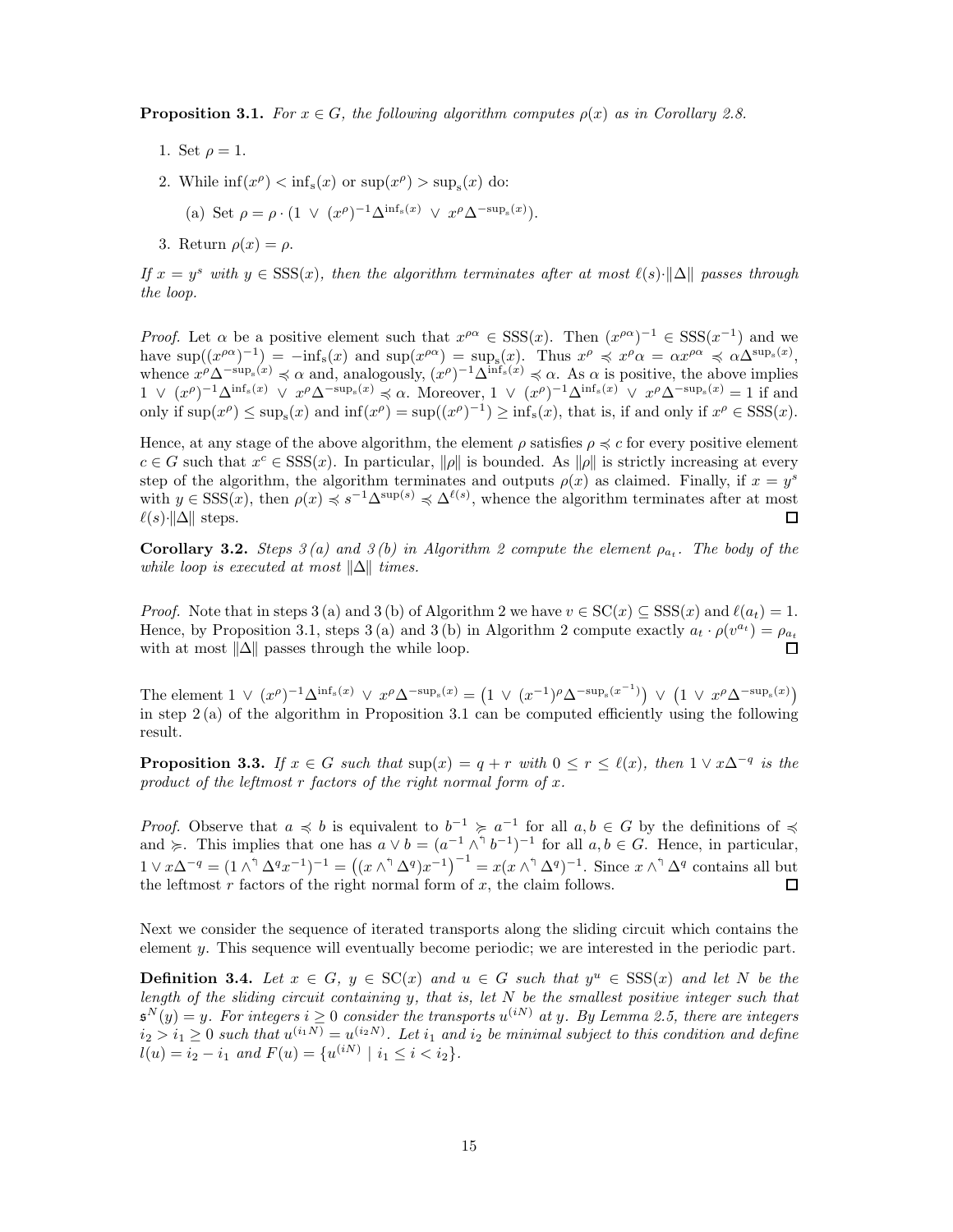Note that  $1 \in F(u)$  if and only if  $F(u) = \{1\}$ . Moreover by Lemma 2.5,  $y^u \in SC(x)$  if and only if  $i_1 = 0$ , that is, if and only if  $u \in F(u)$ . Finally, for all  $v \in F(u)$  and all  $i \in \mathbb{N}$  we have  $v^{(il(u)N)} = v$ , in particular,  $y^v \in SC(x)$ . In other words, the set  $F(u)$  contains those iterated transports  $u^{(iN)}$ of  $u$  along the sliding circuit of  $y$  which are fixed by some iterated transport along the sliding circuit, that is, those which satisfy  $y^{u^{(iN)}} \in SC(x)$ .

**Lemma 3.5.** Let  $x \in G$ ,  $y \in SC(x)$ ,  $s \in G$  and denote  $c_s = c_s(y)$ . Let N be the length of the *sliding circuit containing* y, that is, let N be the smallest positive integer such that  $\mathbf{s}^N(y) = y$ . If  $c_s \preccurlyeq c_s^{(iN)}$  for some  $i > 0$  then  $c_s^{(iN)} = c_s$ .

*Proof.* Let  $c_s^{(iN)} = c_s \gamma$  with a positive element  $\gamma$ . By induction,  $c_s \gamma \preccurlyeq c_s^{(kiN)}$  for all  $k \ge 1$  from Proposition 2.4 (4). By the preceding remark, this in particular implies  $c_s \preccurlyeq c_s \gamma \preccurlyeq c_s^{(l(c_s)iN)} = c_s$ , that is,  $\gamma = 1$ .

**Lemma 3.6.** Let  $x \in G$ ,  $y \in SC(x)$ ,  $s \in P$  and denote  $c_s = c_s(y)$ . Assume that  $p \in P$  satisfies  $p \preccurlyeq c_s$  and  $y^p \in SSS(y)$  and that  $F = F(p) \neq \{1\}.$ 

- *1. If there exists*  $v \in F$  *such that*  $s \preccurlyeq v$  *then*  $c_s = v$ *.*
- 2. If  $s \nless v$  *for all*  $v \in F$ *, then*  $c_s$  *is not an indecomposable conjugator starting at y.*

*Proof.* First note that by Proposition 2.4 (4), we have  $p^{(i)} \preccurlyeq c_s^{(i)}$  for all  $i > 0$ .

Assume first that  $v \in F$  such that  $s \preccurlyeq v$ . Then  $y^v \in SC(x)$  and the minimality of  $c_s$  implies  $c_s \preccurlyeq v$ . Now  $v = p^{(iN)}$  for some i, whence  $c_s \preccurlyeq v = p^{(iN)} \preccurlyeq c_s^{(iN)}$ . Lemma 3.5 then yields  $v = c_s$ and Claim 1 is shown.

Now assume that  $s \nless v$  for all  $v \in F$  and let i be a multiple of  $l(c_s)$  sufficiently large so that  $v = p^{(iN)} \in F$ . Since  $1 \notin F$ , we have  $v \neq 1$  and  $y^v \in SC(x)$ . Moreover,  $v = p^{(iN)} \preccurlyeq c_s^{(iN)} = c_s$  and  $v \neq c_s$ , since  $s \nless v$  but  $s \preccurlyeq c_s$ . Hence,  $c_s$  is not an indecomposable conjugator starting at y and Claim 2 is shown.  $\Box$ 

Recall that we are trying to compute the arrows of  $SCG(x)$  starting at y. In Algorithm 2, we start with an atom a and we try to see if there is an arrow c starting at y such that  $a \preccurlyeq c$  or, equivalently, such that  $\rho_a \preccurlyeq c$ . The above result says that if  $F(\rho_a) \neq \{1\}$  then we will have no problem, since either  $c_a$  can be computed by iterated transport (where  $c_a$  is the only possible candidate for being such an arrow), or we can be sure that  $c_a$  is not an arrow, since it is decomposable. Unfortunately, it may occur that  $F(\rho_a) = \{1\}$ , as we can see in the following example:

**Example 3.7.** *Consider in the Artin braid group*  $B_5$  *the elements*  $y = x = \Delta \cdot \sigma_2 \sigma_1 \sigma_4 \sigma_3 \sigma_4 \cdot \sigma_1$ *, in left normal form as written, and*  $s = \sigma_3 \sigma_2 \sigma_1$ *. It is easy to check that*  $\mathfrak{s}^6(y) = y$ *, that is,*  $y \in SC(x)$ *. Since*  $y^s = \Delta \cdot \sigma_1 \sigma_3 \cdot \sigma_3 \sigma_2 \sigma_1 \sigma_2$  *is in left normal form as written,*  $y^s \in \text{SSS}(x)$ *, that is,*  $\rho_s = s$ *.* 

*However,*  $s^{(1)} = \mathfrak{p}(y)^{-1} s \mathfrak{p}(y^s) = 1$  and hence  $F(s) = \{1\}$ *, that is, the requirements of Lemma 3.6 are not satisfied.*

The above example shows that one could possibly have  $F(\rho_a) = \{1\}$  for some atom a in the situation of Algorithm 2. In this case, Lemma 3.6 would not guarantee that iterated transport is sufficient to find  $c_a$  or to be sure that  $c_a$  is decomposable. Let us now see that there is another condition which also ensures that either  $c_a$  can be computed by iterated transport, or that it is decomposable; it is given by the corollary to the following result.

**Lemma 3.8.** Let  $x \in G$  and  $v \in SC(x)$ . Let  $s \neq 1$  be a positive element such that  $v^s \in SSS(x)$ . *If*  $s^{(k)} = 1$  *for some*  $k \geq 1$ *, then*  $s \wedge \mathfrak{p}(v) \neq 1$ *.*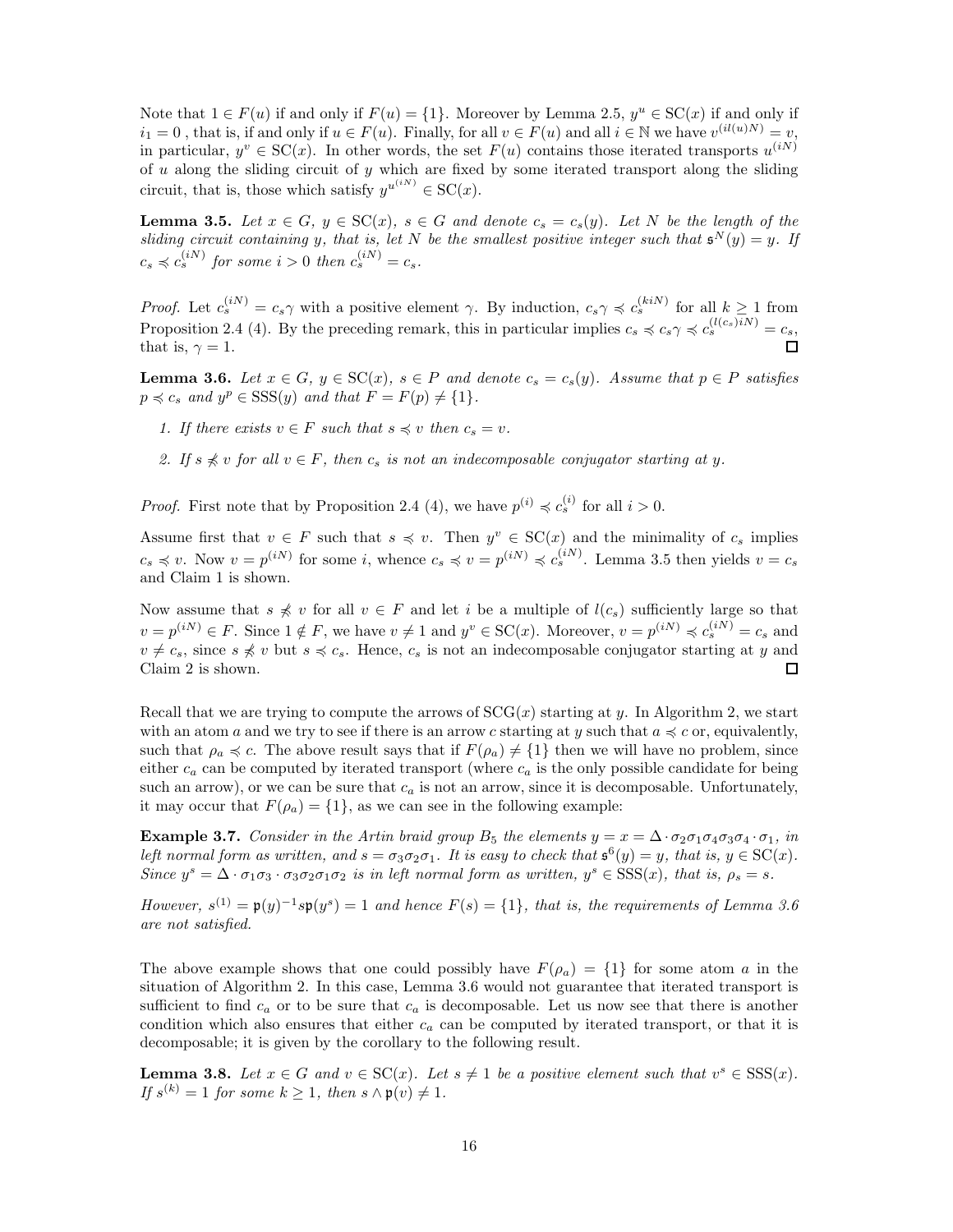*Proof.* This proof parallels the one of [10, Lemma 4.11]. Denote  $w = v^s$ . By hypothesis

$$
s^{(k)} = (\mathfrak{p}(v)\mathfrak{p}(\mathfrak{s}(v))\cdots\mathfrak{p}(\mathfrak{s}^{k-1}(v)))^{-1} s (\mathfrak{p}(w)\mathfrak{p}(\mathfrak{s}(w))\cdots\mathfrak{p}(\mathfrak{s}^{k-1}(w))) = 1,
$$

that is,

$$
s\left(\mathfrak p(w)\mathfrak p(\mathfrak s(w))\cdots\mathfrak p(\mathfrak s^{k-1}(w))\right)=\mathfrak p(v)\mathfrak p(\mathfrak s(v))\cdots\mathfrak p(\mathfrak s^{k-1}(v)).
$$

We will show the result by induction on k. If  $k = 1$ , one has  $s\mathfrak{p}(w) = \mathfrak{p}(v)$ , hence  $s \wedge \mathfrak{p}(v) = s \neq 1$ . Suppose the result is true for  $k-1$ , and consider  $s^{(1)}$ . We can assume that  $s^{(1)} \neq 1$ , otherwise the result would hold by applying the case  $k = 1$ . But we have  $(s^{(1)})^{(k-1)} = 1$ , so by induction hypothesis  $s^{(1)} \wedge \mathfrak{p}(\mathfrak{s}(v)) \neq 1$ .

Recall that the transport  $t^{(1)}$  of an element t at v satisfies  $t^{(1)} = \mathfrak{p}(v)^{-1} t \mathfrak{p}(v^t)$ . For  $t = \mathfrak{p}(v)$ this yields  $\mathfrak{p}(v)^{(1)} = \mathfrak{p}(v^{\mathfrak{p}(v)}) = \mathfrak{p}(\mathfrak{s}(v))$ . As the transport preserves  $\wedge$  by Proposition 2.4 (6), one hence has  $(s \wedge \mathfrak{p}(v))^{(1)} = s^{(1)} \wedge \mathfrak{p}(v)^{(1)} = s^{(1)} \wedge \mathfrak{p}(\mathfrak{s}(v)) \neq 1$ , which implies  $s \wedge \mathfrak{p}(v) \neq 1$  by Proposition 2.4 (3).  $\Box$ 

**Corollary 3.9.** Let  $x \in G$  and  $v \in SC(x)$ . Let a be an atom such that  $a \nless p(v)$ . Then either  $F(\rho_a) \neq \{1\}$  *or*  $c_a$  *is not an indecomposable conjugator starting at v.* 

*Proof.* Suppose that  $F(\rho_a) = \{1\}$ . This means that some iterated transport  $(\rho_a)^{(k)} = 1$  for some  $k \geq 1$ . By the above lemma, it follows that  $\rho_a \wedge \mathfrak{p}(v) \neq 1$ . Hence there must exist an atom b such that  $b \preccurlyeq \rho_a \wedge \mathfrak{p}(v)$ . Since  $b \preccurlyeq \mathfrak{p}(v)$  and  $v^{\mathfrak{p}(v)} \in \mathrm{SC}(x)$ , it follows that  $c_b \preccurlyeq \mathfrak{p}(v)$ . On the other hand, since  $b \preccurlyeq \rho_a \preccurlyeq c_a$ , it follows that  $c_b \preccurlyeq c_a$ . But one cannot have  $c_b = c_a$ , otherwise  $a \preccurlyeq c_a = c_b \preccurlyeq \mathfrak{p}(v)$ , which is not possible by hypothesis. Therefore,  $c_b$  is a proper prefix of  $c_a$ , which means that  $c_a$  is not an indecomposable conjugator starting at v.  $\Box$ 

Recall that if  $F(\rho_a) \neq \{1\}$  then either  $c_a$  can be found by iterated transport or  $c_a$  is not indecomposable. Hence, if  $a \not\preccurlyeq \mathfrak{p}(v)$ , we just need iterated transport in order to compute or to discard  $c_a$ . The case that remains to be dealt with is the case  $a \preccurlyeq \mathfrak{p}(v)$  and  $F(\rho_a) = \{1\}.$ 

We will now consider the more general situation that  $F(\rho_s) = \{1\}$  for some element  $s \in G$ . Iterated transport of  $\rho_s$  reaches the "wrong" fixed point in this situation. The solution is to apply iterated transport not to  $\rho_s$  itself, but to a related element p satisfying  $\rho_s \preccurlyeq p \preccurlyeq c_s$  for which the existence of  $v \in F(p)$  with  $s \preccurlyeq v$  is guaranteed. To this end we introduce the notion of the "pullback" of an element s, defined as the  $\leq$ -minimal among the elements whose transport has s as a prefix.

**Definition 3.10.** *Let*  $x \in G$ *,*  $z \in \text{SC}(x)$ *,*  $y = \textbf{s}(z)$  *and let*  $s \in G$  *be positive. By Propositions 2.6 and Proposition 2.4 (6), there exists a unique positive*  $\leq$ -minimal element  $s_{(1)} \in G$  *satisfying*  $z^{s_{(1)}} \in \text{SSS}(x)$  and  $s \preccurlyeq (s_{(1)})^{(1)}$ , where  $(s_{(1)})^{(1)}$  indicates the transport of  $s_{(1)}$  at z. We call  $s_{(1)}$ *the* pullback *of* s *at* y*.*

*For any integer*  $k > 1$  *we define recursively the* k-fold pullback  $s_{(k)} = (s_{(k-1)})_{(1)}$  *of* s *at* y. Note *that*  $(s_{(k-1)})_{(1)}$  *indicates the pullback of*  $s_{(k-1)}$  *at the unique element* w *in the sliding circuit of* y  $satisfying \n\mathfrak{s}^{k-1}(w) = y.$  We also define  $s_{(0)} = s.$ 

**Lemma 3.11.** Let  $x \in G$ ,  $z \in \mathrm{SC}(x)$ ,  $y = \mathfrak{s}^k(z)$  for a positive integer k and let  $s \in G$  be positive. *Then, the* k-fold pullback  $s_{(k)}$  of s at y is the minimal positive element such that  $s \preccurlyeq (s_{(k)})^{(k)}$  and  $z^{s_{(k)}} \in \text{SSS}(x)$ .

*Proof.* The claim holds for  $k = 1$  by definition of the pullback. Suppose the claim is true for  $k-1$ . By Proposition 2.4 (4), one then has  $s \preccurlyeq (s_{(k-1)})^{(k-1)} \preccurlyeq (((s_{(k-1)}')_{(1)})^{(1)})^{(k-1)} = (s_{(k)})^{(k)}$ . Moreover, if  $\alpha$  is a positive element such that  $s \preccurlyeq \alpha^{(k)}$  and  $z^{\alpha} \in SSS(x)$ , then  $\alpha^{(1)}$  is a positive element such that  $s \preccurlyeq (\alpha^{(1)})^{(k-1)}$  and  $\mathfrak{s}(z)^{\alpha^{(1)}} = \mathfrak{s}(z^{\alpha}) \in SSS(x)$ . Hence,  $s_{(k-1)} \preccurlyeq \alpha^{(1)}$  by induction. By definition of the pullback of  $s_{(k-1)}$ , we then have  $s_{(k)} = (s_{(k-1)})_{(1)} \preccurlyeq \alpha$ , as we wanted to show. □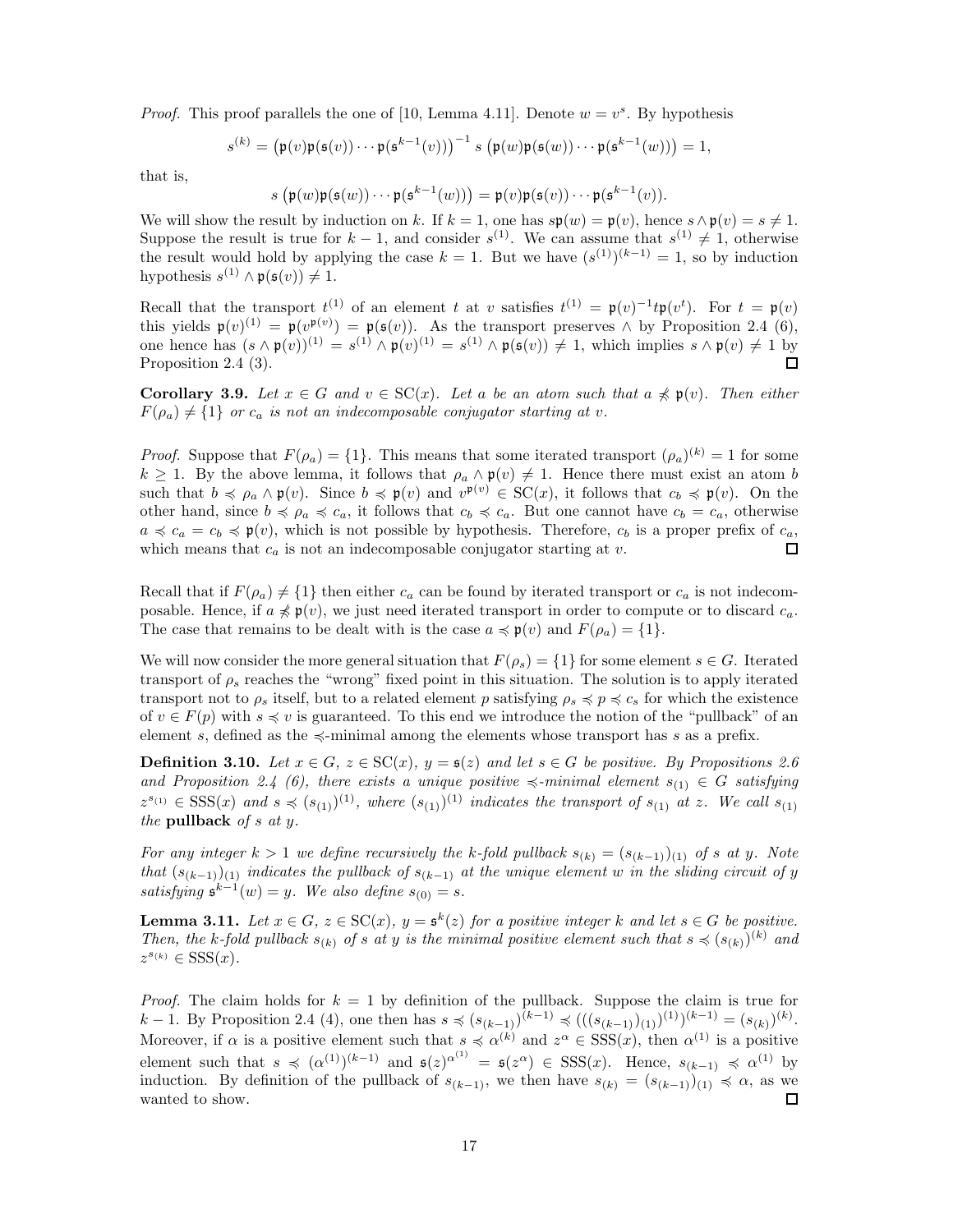**Lemma 3.12.** Let  $x \in G$ ,  $z \in \mathrm{SC}(x)$ ,  $y = \mathfrak{s}^k(z)$  for a positive integer k and let  $s, t \in G$  such that  $1 \preccurlyeq s \preccurlyeq t$ *. Then,*  $s_{(k)} \preccurlyeq t_{(k)}$ *.* 

*Proof.* By Lemma 3.11, we have  $t \preccurlyeq (t_{(k)})^{(k)}$  and  $z^{t_{(k)}} \in \text{SSS}(x)$ . But then  $s \preccurlyeq t \preccurlyeq (t_{(k)})^{(k)}$  and, again using Lemma 3.11, we obtain  $s_{(k)} \preccurlyeq t_{(k)}$  as we wanted to show. П

**Lemma 3.13.** Let  $x \in G$ ,  $z \in \mathcal{SC}(x)$ ,  $y = \mathfrak{s}(z)$  and let  $s \in G$  be positive. Then the pullback  $s_{(1)}$ *of s at* y *satisfies*  $s_{(1)} \preccurlyeq \Delta^{\sup(s)}$ *.* 

*Proof.* Let  $q = \sup(s) \ge 0$  and consider transport at z. We have  $s \preccurlyeq \Delta^q = (\Delta^q)^{(1)}$  by Proposition 2.4 (3). Moreover,  $\Delta^q$  is positive and  $y^{\Delta^q} \in SSS(x)$ . By  $\preccurlyeq$ -minimality of  $s_{(1)}$ , we obtain  $s_{(1)} \preccurlyeq \Delta^q$  as claimed. □

The next result shows how one can use pullbacks to compute  $c_s$  in the case in which  $F(\rho_s) = \{1\}$ may occur.

**Proposition 3.14.** *Let*  $x \in G$ ,  $v \in SC(x)$  *and let* N *be the length of the sliding circuit of* v, *that is, let* N *be the smallest positive integer such that*  $\mathfrak{s}^N(v) = v$ . Let  $s \in P \setminus \{1\}$  such that  $v^s \in \text{SSS}(x)$  and for integers  $k \geq 0$  consider the iterated pullbacks  $s_{(k)}$  at v. Let  $i \geq 0$  be such *that*  $s_{(iN)} = s_{(jN)}$  for some  $j > i$ . Then  $c_s$  *is the only element in*  $F(s_{(iN)})$  *which admits* s *as a prefix. In particular,*  $F(s_{(iN)}) \neq \{1\}$ .

*Proof.* First note that by Lemma 3.13, we have  $1 \preccurlyeq s_{(k,N)} \preccurlyeq \Delta^{\sup(s)}$  for all  $k \geq 0$ . As G is of finite type, the number of such elements is finite, whence there exist integers  $i \geq 0$  and  $j > i$  such that  $s_{(iN)} = s_{(jN)}.$ 

Let  $m = i(j - i) \geq i$  and denote  $p = s_{(mN)}$ . Notice that iterated N-fold pullback becomes periodic of period j−i starting from the i-th term, hence  $p_{(k(j-i)N)} = p$  for all  $k \ge 0$ , that is,  $p = s_{(k(j-i)N)}$ for all  $k \geq i$ . Now recall from Lemma 2.5 that, since  $v^{c_s} \in SC(x)$ , we have  $(c_s)^{(tN)} = c_s$  for some  $t \geq 1$ . Consider then  $M > i$  to be a multiple of t, big enough so that  $p^{(M(j-i)N)} \in F(p)$ . By Lemma 3.11,  $p = s_{(M(j-i)N)}$  is the minimal positive element such that  $s \preccurlyeq p^{(M(j-i)N)}$ . This implies that  $F(p) \neq \{1\}$  and that  $F(p)$  contains an element which admits s as a prefix. Moreover,  $s \preccurlyeq c_s = (c_s)^{(\tilde{M}(j-i)\tilde{N})}$ , where the equality in the last step holds since M is a multiple of t. By the minimality of p one finally has  $p \preccurlyeq c_s$ . We can then apply Lemma 3.6 to p, and conclude that  $c_s = p^{(M(j-i)N)} \in F(p)$ . Uniqueness also follows from Lemma 3.6.

It only remains to be shown that  $F(p) = F(s_{(iN)})$ , that is  $F(s_{(iN)}) = F(s_{(iN)})$  for m as above; indeed, we will show that  $F(s_{(kN)}) = F(s_{(iN)})$  for all  $k \geq i$ . Since iterated N-fold pullback is periodic of period  $j - i$  from the *i*-th term, we can assume  $i < k < j$ .

We have  $s_{(iN)} \preccurlyeq (s_{(kN)})^{((k-i)N)}$  and also  $s_{(kN)} \preccurlyeq (s_{(jN)})^{((j-k)N)} = (s_{(iN)})^{((j-k)N)}$  by Lemma 3.11. Applying  $(k-i)N$ -fold transport to the second expression and using Proposition 2.4 (4), one obtains  $(s_{(kN)})^{((\tilde{k}-i)N)} \preccurlyeq (s_{(iN)})^{((j-i)N)}$ , whence  $s_{(iN)} \preccurlyeq (s_{(kN)})^{((k-i)N)} \preccurlyeq (s_{(iN)})^{((j-i)N)}$ .

Using Proposition 2.4 (4) again, we can for any  $K \geq 0$  apply K-fold transport to this expression and we see that  $(s_{(iN)})^{(K)} \preccurlyeq (s_{(kN)})^{(K+(k-i)N)} \preccurlyeq (s_{(iN)})^{(K+(j-i)N)}$  for all  $K \geq 0$ . That is, for any integer K large enough so that  $s' = (s_{(iN)})^{(K)} \in F(s_{(iN)})$ , we have  $c_{s'} = s' \preccurlyeq (s')^{((j-i)N)}$  and hence  $s' = (s')^{((j-i)N)}$  by Lemma 3.5 (where  $s' = c_{s'}$  is chosen as the element s in the statement of the lemma). Hence, the above inequality implies  $s' = (s_{(kN)})^{(K+(k-i)N)}$ . As this is true for all sufficiently large K, we have  $F(s_{(iN)}) = F(s_{(kN)})$ . In particular,  $F(p) = F(s_{(iN)})$ , whence  $c_s \in F(s_{(iN)})$ , as we wanted to show. □

The following result allows us to compute pullbacks in the situation of Algorithm 2.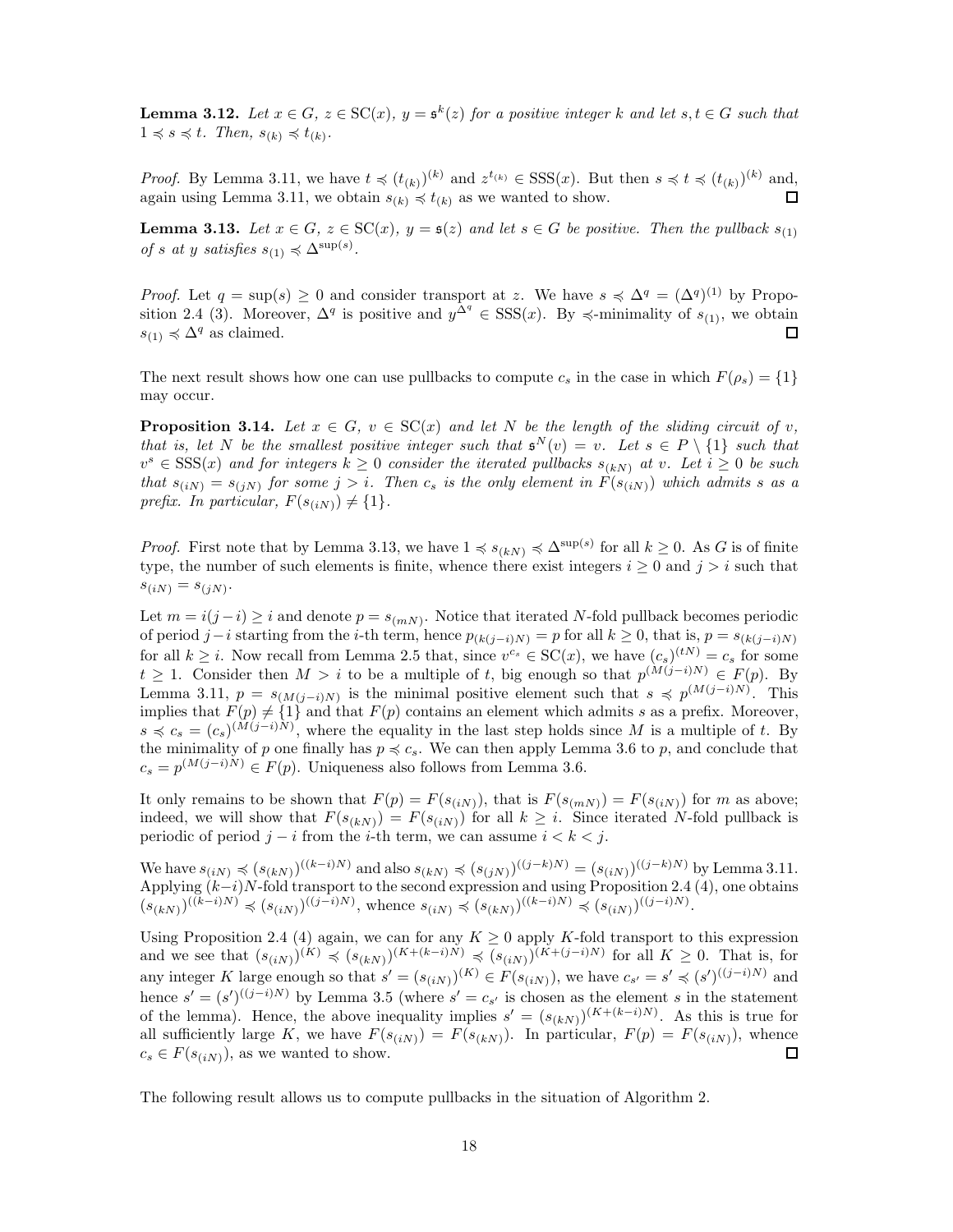**Proposition 3.15.** Let  $x \in G$ ,  $z \in SC(x)$ ,  $y = s(z)$  and let  $s \in G$  be positive such that  $y^s$  is super *summit. Then the pullback of* s *at* y*, as given in Definition 3.10, is*

$$
s_{(1)} = (\mathfrak{p}(z) \ s \ \mathfrak{p}^{\dagger} (y^s)^{-1}) \ \vee \ 1 \ .
$$

*Proof.* Let  $u = (\mathfrak{p}(z) \ s \ \mathfrak{p}^{\dagger}(y^s)^{-1}) \ \vee 1$ . We show that u satisfies the defining properties of  $s_{(1)}$ . The following commutative diagram illustrates the situation; all conjugating elements corresponding to arrows will be shown to be positive.



*Claim 1:*  $z^u \in SSS(x)$ .

Proof: As  $y^s \in SSS(x)$ , we have  $z^{p(z) s p^{\uparrow}(y^s)^{-1}} = \mathfrak{s}^{\uparrow}(y^s) \in SSS(x)$  by Lemma 2.13. Then, Corollary 2.7 implies  $z^u \in SSS(x)$ , since  $u = (\mathfrak{p}(z) \ s \ \mathfrak{p}^{\uparrow}(y^s)^{-1}) \ \vee \ 1$ .

*Claim 2: u* is a positive element and  $s \preccurlyeq u^{(1)}$ .

Proof: By definition, u is positive and  $u = \mathfrak{p}(z) s \alpha^{-1}$ , where  $\alpha = \mathfrak{p}^{\dagger}(y^s) \wedge^{\dagger} \mathfrak{p}(z) s$ . (Note that  $\alpha^{-1} = \mathfrak{p}^{\dagger}(y^s)^{-1} \vee (\mathfrak{p}(z)s)^{-1}$ . By Proposition 2.15,  $\mathfrak{p}^{\dagger}(y^s) \preccurlyeq \mathfrak{p}(\mathfrak{s}^{\dagger}(y^s))$  and since  $\mathfrak{p}^{\dagger}(y^s) \alpha^{-1}$  is positive and  $\mathfrak{s}^{\eta}(y^s) \in \text{SSS}(x)$ , we obtain with Proposition 2.4 (2)

$$
\mathfrak{p}^{\uparrow}(y^s) \preccurlyeq \mathfrak{p}(\mathfrak{s}^{\uparrow}(y^s)) \preccurlyeq \mathfrak{p}^{\uparrow}(y^s) \alpha^{-1} \mathfrak{p}\left(\mathfrak{s}^{\uparrow}(y^s)^{\mathfrak{p}^{\uparrow}(y^s) \alpha^{-1}}\right) = \mathfrak{p}^{\uparrow}(y^s) \alpha^{-1} \mathfrak{p}(y^{s \alpha^{-1}})
$$

which implies  $1 \preccurlyeq \alpha^{-1} \mathfrak{p}(y^{s\alpha^{-1}})$ . Hence,  $s \preccurlyeq s\alpha^{-1} \mathfrak{p}(y^{s\alpha^{-1}}) = \mathfrak{p}(z)^{-1}u\mathfrak{p}(z^u) = u^{(1)}$ .

*Claim 3:* If t is a positive element such that  $z^t \in SSS(x)$  and  $s \preccurlyeq t$ <sup>(1)</sup>, then  $u \preccurlyeq t$ .

Proof: Write  $t^{(1)} = s\gamma$  for some positive element  $\gamma$  and apply cyclic right sliding to y, y<sup>s</sup> and  $y^{t^{(1)}} = \mathfrak{s}(z^t)$ , as shown in the following commutative diagram.



We obtain  $t = \mathfrak{p}(z) s \gamma \mathfrak{p}(z^t)^{-1} = \mathfrak{p}(z) s \mathfrak{p}^{\mathfrak{q}}(y^s)^{-1} \gamma^{(1)^{\mathfrak{q}}} [\mathfrak{p}^{\mathfrak{q}}(\mathfrak{s}(z^t)) \mathfrak{p}(z^t)^{-1}]$ , where  $\gamma^{(1)^{\mathfrak{q}}}$  is positive by Proposition 2.14 and the factor in brackets is positive by Proposition 2.15. Therefore, we have  $\mathfrak{p}(z)$  s  $\mathfrak{p}^{\uparrow}(y^s)^{-1} \preccurlyeq t$ , and since t is positive, one finally has  $u = (\mathfrak{p}(z) \cdot \mathfrak{p}^{\uparrow}(y^s)^{-1}) \vee 1 \preccurlyeq t$ .  $\Box$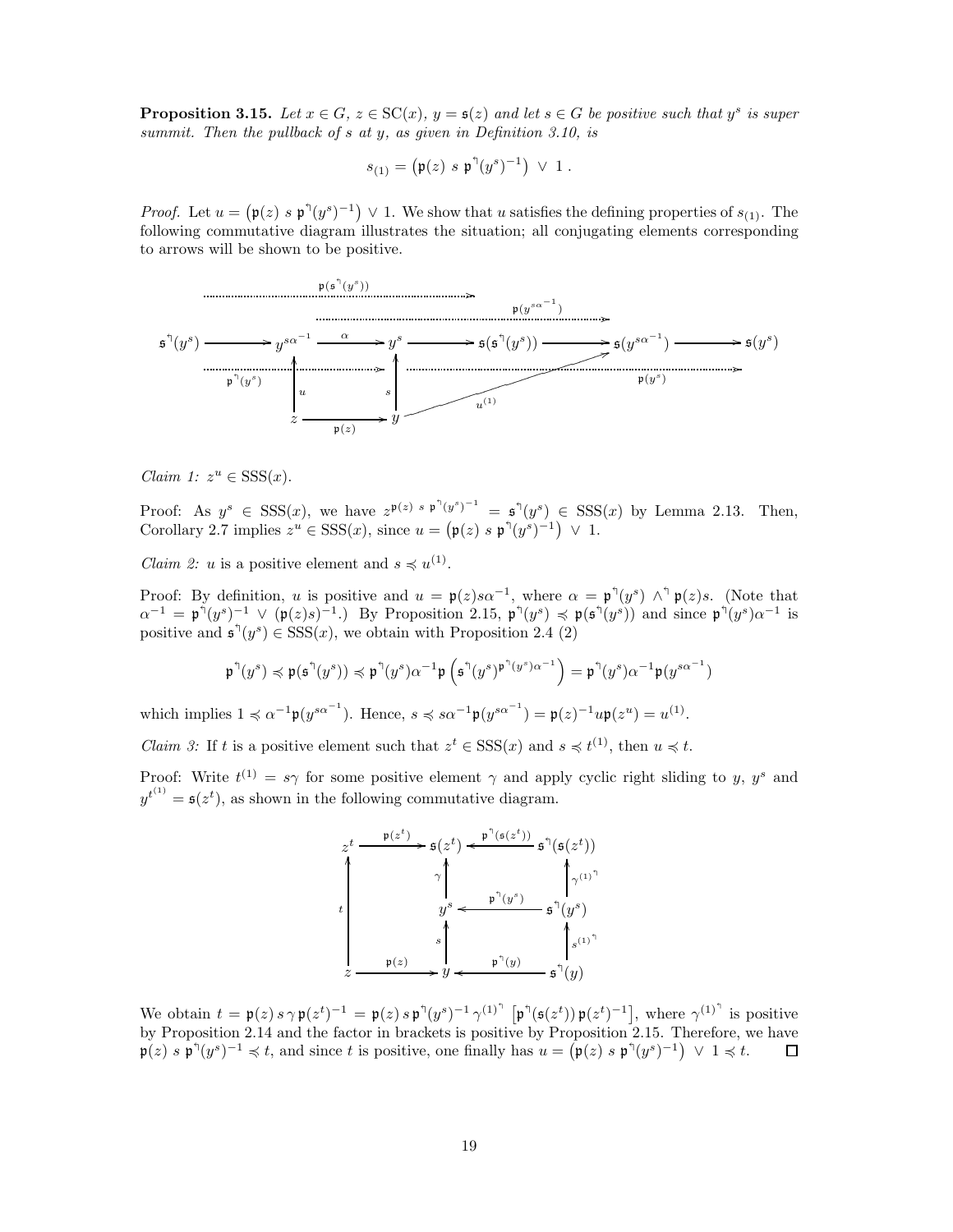**Example 3.16.** *Consider the situation from Example 3.7. The trajectory of*  $y = \Delta \cdot \sigma_2 \sigma_1 \sigma_4 \sigma_3 \sigma_4 \cdot \sigma_1$ *under cyclic sliding has length*  $N = 6$ *. Computing iterated pullbacks of*  $\rho_s = s = \sigma_3 \sigma_2 \sigma_1$  *at* y *we obtain*  $s_{(12)} = s_{(6)} = \sigma_3 \sigma_4$ . Hence, using the notation from Proposition 3.14, we have  $i = 1$  and  $j = 2.$ 

*Computing iterated transports of*  $p = s_{(iN)} = s_{(6)} = \sigma_3 \sigma_4$ , we obtain  $p^{(12)} = p^{(6)} = \sigma_3 \sigma_2 \sigma_1 \sigma_4$ . *Hence, we have*  $F(p) = \{p^{(6)}\}$  *and as*  $s \preccurlyeq p^{(6)}$ *, we obtain*  $c_s = p^{(6)} = \sigma_3 \sigma_2 \sigma_1 \sigma_4$ *.* 

*Note that*  $p \notin F(p)$ *, that is, computing iterated transports is necessary even after reaching a stable loop under iterated* N*-fold pullback.*

The results obtained in this section ensure that step 3 (c) of Algorithm 2, if executed, will compute an element  $(\rho_{a_t})_{(iN)}$ , one of whose iterated transports is precisely  $c_{a_t}$ . This computation is only done whenever  $a_t \preccurlyeq \mathfrak{p}(v)$ , which is the only case, as we saw above, in which we cannot be sure to find  $c_{a_t}$  or to be able to discard  $c_{a_t}$  as decomposable using  $F(\rho_{a_t})$ . Note, in particular, that computing pullbacks is not necessary if  $v$  is rigid (or, by [11, Theorem 1.1] equivalently, has a rigid conjugate). The algorithm continues in step 3 (d) by applying iterated transport to the corresponding element (either  $\rho_{a_t}$  or  $(\rho_{a_t})_{(iN)}$ ) until the first repetition occurs. Then, step 3(e) checks whether any of the elements in  $F(\rho_{a_t})$  respectively  $F((\rho_{a_t})_{(iN)})$  admits  $a_t$  as a prefix, in which case it will precisely be  $c_{a_t}$  by Lemma 3.6. If  $a_t$  does not occur as a prefix, then  $c_{a_t}$  is not indecomposable by Lemma 3.6, Corollary 3.9 and Proposition 3.14.

However, even if  $c_{a_t}$  occurs as an element of  $F(\rho_{a_t})$  respectively  $F((\rho_{a_t})_{(iN)})$ , it is not necessarily an indecomposable conjugator. The latter property is checked in step  $3(e)$  i: The set Atoms will eventually contain the atoms  $a_k$  such that  $c_{a_k}$  is an indecomposable conjugator starting at v and  $k = \max\{i \mid a_i \preccurlyeq c_{a_k}\}.$  Suppose that we have computed  $c_{a_t}$  for some atom  $a_t$ . If t is not the biggest index among the atoms dividing  $c_{a_t}$ , then we can discard  $c_{a_t}$  at this step since, if it is indecomposable, it will appear again in a further step of the algorithm, when the mentioned atom is processed. On the other hand, if t is the maximal index among the atoms dividing  $c_{a_t}$  but  $c_{a_t}$ is decomposable, then there must exist some indecomposable  $c_{a_l} \preccurlyeq c_{a_t}$ , where  $l \lt t$  is maximal among the atoms dividing  $c_{a_l}$ . In particular,  $a_l$  has been processed before  $a_t$ , and we must have  $a_l \in Atoms.$  Therefore, if  $a_k \not\preccurlyeq c_{a_t}$  for all  $a_k \in Atoms$  and also for all  $k > t$ , we can be sure that  $c_{a_t}$  is indecomposable, and we can add  $a_t$  to the set Atoms. This is what is done in step 3(e) i, hence Algorithm 2 computes the arrows starting at  $v$ , as claimed.

# 4 Complexity of the algorithms

### 4.1 Computing in Garside groups

In this section, we will describe how one can perform all the computations required by our algorithms in any Garside group of finite type, provided some basic operations on simple elements can be performed. We refer the reader to [13] for a similar approach.

We remark that in a particular Garside group there may be specific algorithms having better complexity than the generic ones we describe below. This is in particular the case for braid groups (see [8] and [3]). Hence one should not use the algorithms below if one just needs to make computations in braid groups.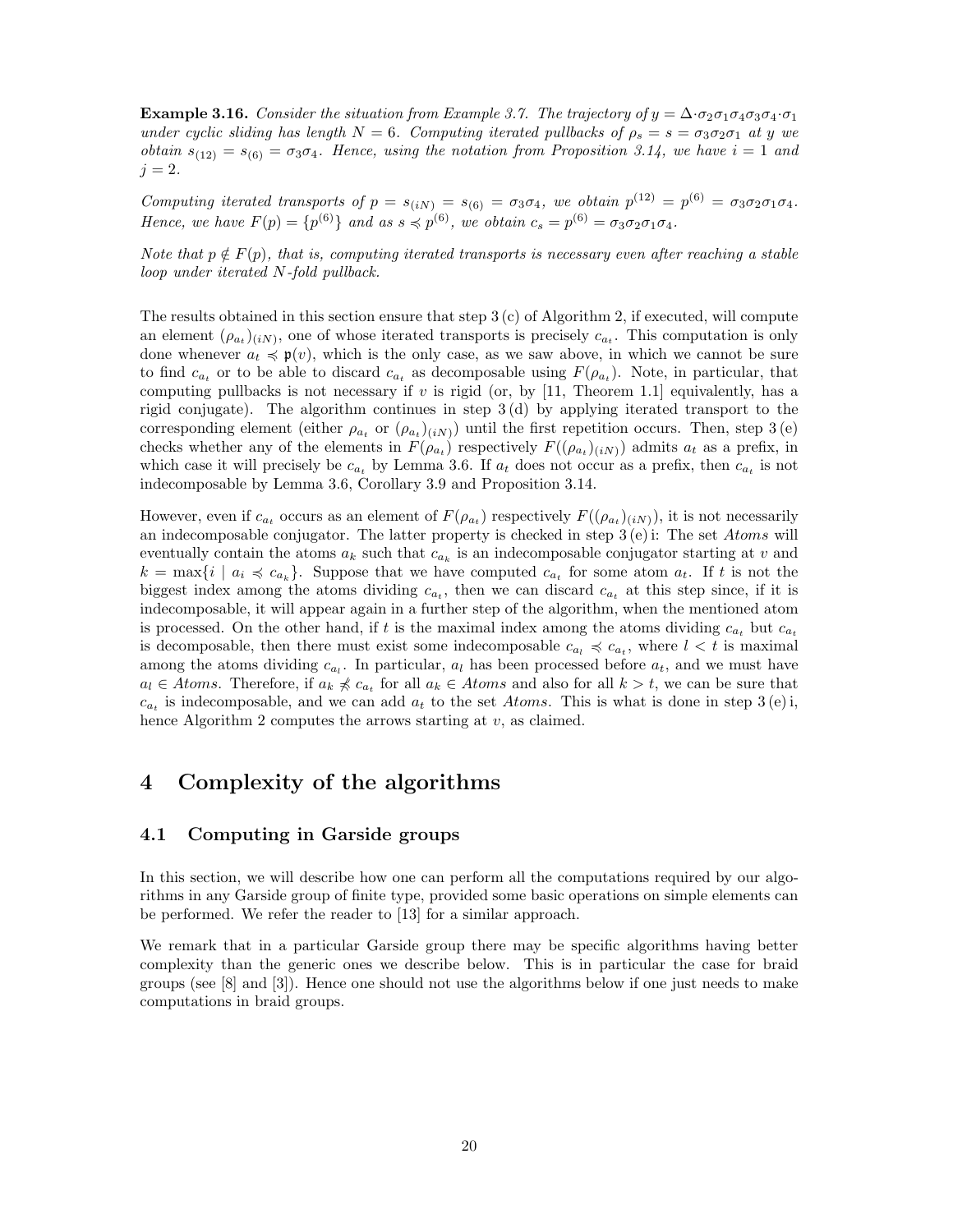Assumption 4.1. *Let* G *be a Garside group of finite type. We assume that the list of atoms*  $\mathcal{A} = \{a_1, \ldots, a_{\lambda}\}\$  of G is known and that the following operations can be performed effectively; we *consider the cost of these operations to be*  $O(C)$ *.* 

- (H) *Given a simple element* s*, compute a hash value for* s*.*
- (Op) *Given an atom*  $a \in \mathcal{A}$  *and* a simple element s, test whether  $a \preccurlyeq s$  (respectively  $s \succeq a$ ) and, if yes, compute the simple element  $a^{-1}s$  (respectively s  $a^{-1}$ ).

We further assume that elements of  $G$  are stored as products (sequences) of simple elements or inverses of simple elements. Then, two elements consisting of at most  $k$  such factors can be multiplied at a cost of  $O(k)$  simply by concatenating the corresponding sequences.

We remark that we also could have considered the following additional basic operations:

- (Op1) *Given a simple element s, test whether*  $s = 1$ *.*
- (Op2) *Given two simple elements* s and t, test whether  $s = t$ .
- (Op3) *Given an atom*  $a \in \mathcal{A}$  *and a simple element* s, test whether sa (resp. as) is simple and, if *yes, compute the simple element* sa *(resp.* as*).*

However, if s is a simple element, then  $s = 1$  is equivalent to  $a_i \nless s$  for all  $i = 1, \ldots, \lambda$ , where the latter condition can be tested using the operation (Op) at most  $\lambda$  times. Hence, (Op1) can be realised in terms of (Op) at a cost of  $O(C\lambda)$ . We will moreover see below that (Op2) and (Op3) can be realised in terms of (Op) at a cost of  $O(C\lambda ||\Delta||)$ . While doing so may not yield the most efficient ways of realising  $(Op1)$ ,  $(Op2)$  and  $(Op3)$ , it does not change the complexities of the algorithms we consider.

We remark that the operations (Op) and (Op3) can be realised at equal cost in many Garside groups; this is the case for braid groups, for instance. However, as we are working with a generic Garside group of finite type, we want to keep our assumptions to the minimum. We moreover mention that one could use (Op3) as basic operation instead of (Op): if the cost of (Op3) is  $O(C)$ , then one can test at a cost of  $O(C\lambda)$  whether a simple element is equal to  $\Delta$  and the operations (Op) and (Op2) can be realised in terms of (Op3) at a cost of  $O(C\lambda ||\Delta||)$ ; the map ∂ induces a duality between this situation and the situation from Assumption 4.1. Finally, note that (Op1) can be realised in terms of (Op3) at a cost of  $O(C\lambda)$ , if  $\Delta$  is the lcm of the atoms of G: in this case,  $\partial(s) = \Delta$  is equivalent to  $a_i \preccurlyeq \partial(s)$  for all  $i = 1, \ldots, \lambda$ , that is,  $s = 1$  is equivalent to  $sa_i \in [1, \Delta]$ for all  $i = 1, \ldots, \lambda$ .

An important remark concerning the algorithms below is the following: One of the most frequently used operations consists of determining an atom a such that  $a \preccurlyeq s$ , given a nontrivial simple element s. If the simple elements are stored as products of atoms, this operation has a cost of  $O(1)$ . However, if the simple elements are stored in a different way, it is possible that the only way to find such an atom is to check whether  $a \preccurlyeq s$  for every  $a \in \mathcal{A}$ , until the answer is positive. This has time complexity  $O(C\lambda)$ . Therefore, in the algorithms below we will sometimes write Take an atom  $a \preccurlyeq s'$ , and we will assume that this operation has a cost of  $O(C\lambda)$ , although the reader should notice that the actual cost could be only  $O(1)$  in some situations.

The first computations which we will express in terms of the basic operations are computing left and right complements of simple elements and conjugation of simple elements by  $\Delta$  or  $\Delta^{-1}$ . We will also see a generic way of performing the operations (Op2) and (Op3). The following algorithm underlies all of these: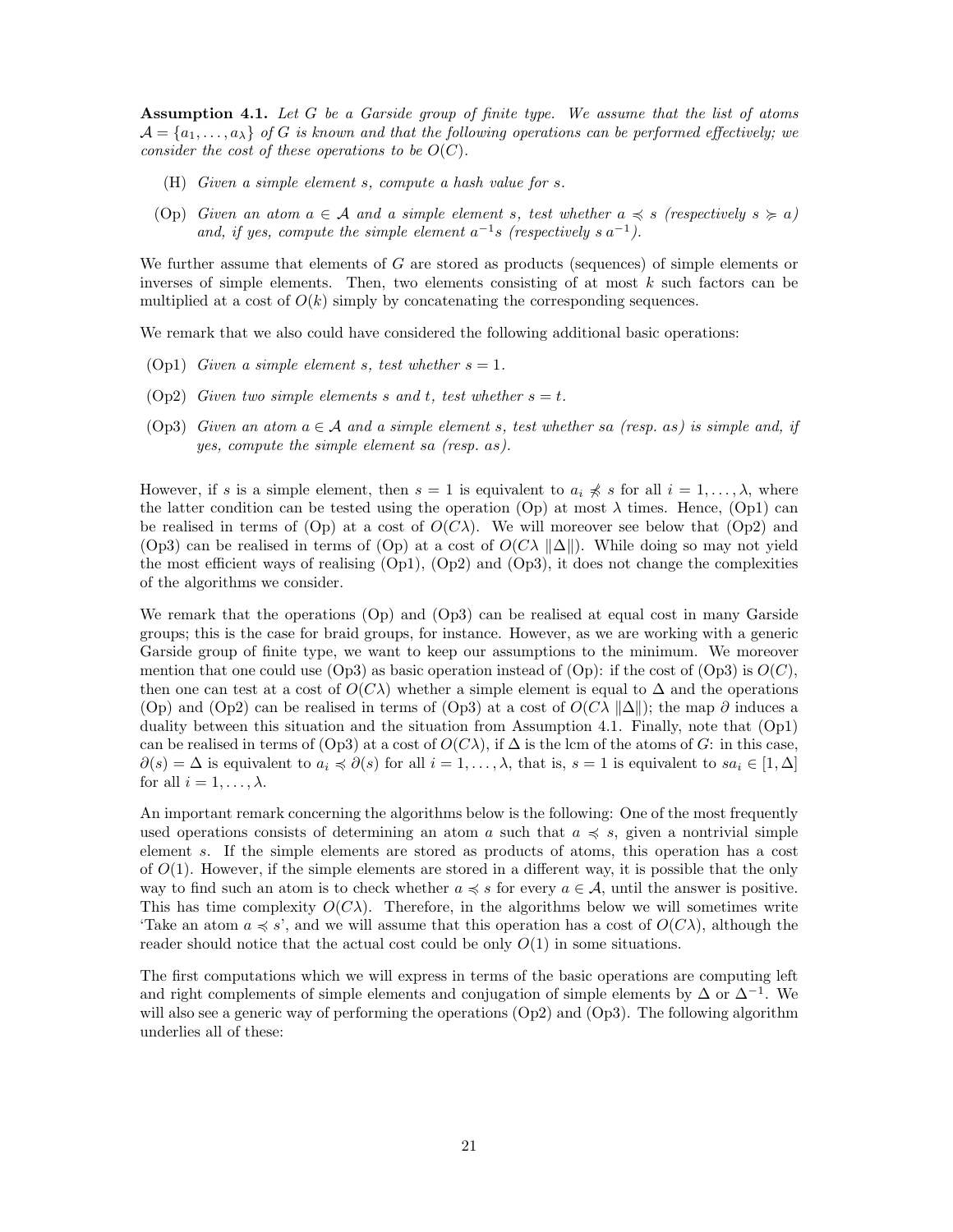#### Algorithm to compute the right complement of a simple element

Input: A simple element s. **Output:** The simple element  $\partial(s) = s^{-1}\Delta$ .

- 1. Set  $d = \Delta$ .
- 2. While  $s \neq 1$  do:
	- (a) Take an atom  $a \preccurlyeq s$ .
	- (b) Set  $d = a^{-1}d$  and  $s = a^{-1}s$ .
- 3. Return d.

At most  $\|\Delta\|$  passes through the loop are required and the costs of the test  $s \neq 1$ , step 2 (a) and step 2 (b) are  $O(C\lambda)$ ,  $O(C\lambda)$  and  $O(C)$ , respectively. Hence, the complexity of this algorithm is  $O(C\lambda ||\Delta||)$ . Notice that  $\partial^{-1}(s) = \Delta s^{-1}$  can be computed in the same way, replacing  $\preccurlyeq$  by  $\succcurlyeq$  and multiplying with  $a^{-1}$  on the right instead of on the left. The given algorithm can also be used to compute  $\tau(s) = \partial^2(s)$  or  $\tau^{-1}(s) = \partial^{-2}(s)$ , so all these operations have a cost of  $O(C\lambda ||\Delta||)$ .

Given a simple element s and an atom a, one can determine whether sa is simple by computing  $\partial(s)$  with the above algorithm and checking whether  $a \preccurlyeq \partial(s)$ , where the latter step has a cost of  $O(C)$  by Assumption 4.1. Moreover, if sa is simple, one can compute  $sa = \partial^{-1}(a^{-1}\partial(s))$ . That is, we can perform operation  $(Op3)$  that way. Similarly, one can determine whether as is simple by checking whether  $\partial^{-1}(s) \geq a$  and, if it is, one can compute  $as = \partial(\partial^{-1}(s)a^{-1})$ . All these operations have a cost of  $O(C\lambda ||\Delta||)$ .

Next, we will describe the lattice operations on simple elements, which are important for computing normal forms of elements.

### Algorithm to compute the greatest common divisor of two simple elements

**Input:** Two simple elements s and t. **Output:** The simple element  $s \wedge t$ .

- 1. Set  $i = 1$  and  $d = \Delta$ .
- 2. While  $i \leq \lambda$  do:
	- (a) If  $a_i \preccurlyeq s$  and  $a_i \preccurlyeq t$ , then
	- (b) set  $d = a_i^{-1}d$ , set  $s = a_i^{-1}s$ , set  $t = a_i^{-1}t$  and set  $i = 1$ ,
		- else
	- (c) set  $i = i + 1$ .
- 3. Return  $\partial^{-1}(d)$ .

The tests in step  $2(a)$  and the operations in step  $2(b)$  have a cost of  $O(C)$ , step 3 has a cost of  $O(C\lambda ||\Delta||)$ , and all remaining operations have a cost of  $O(1)$ . As step 2(b) is executed at most  $\|\Delta\|$  times, with at most  $\lambda$  passes through the while loop between two consecutive executions, the cost of step 2 is  $O(C\lambda \|\Delta\|)$ , so the complexity of the algorithm is also  $O(C\lambda \|\Delta\|)$ . Note that finding the atoms which are common divisors of  $s$  and  $t$  is critical for the complexity of the algorithm. Thus, even if step 3 was avoided by making use of a realisation of (Op3) with a cost of  $O(C)$ , the complexity of the algorithm would not improve.

By symmetry, one can similarly compute the greatest common divisor  $s \wedge^{\dagger} t$  with respect to  $\succcurlyeq$ .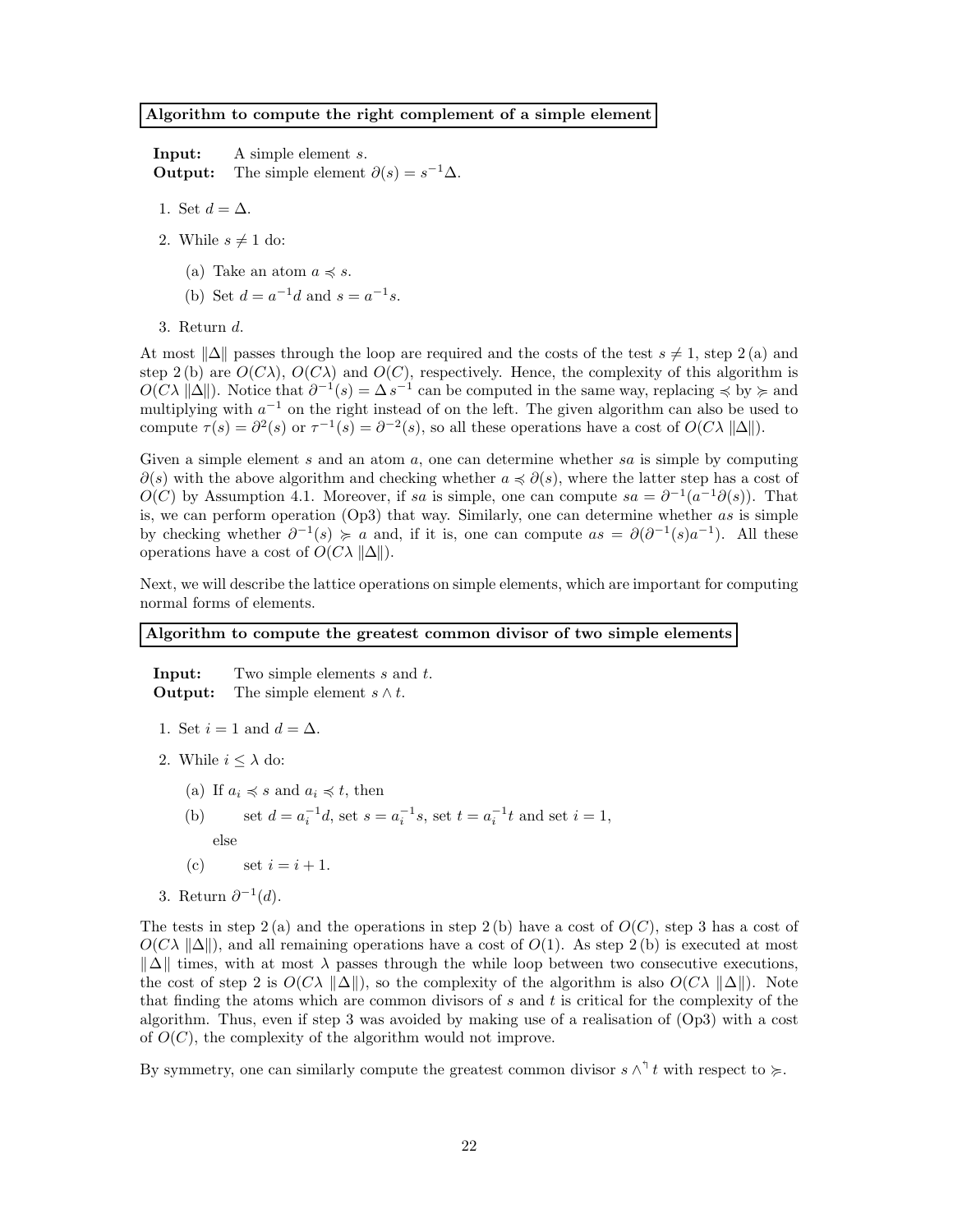Least common multiples of simple elements with respect to  $\leq$  or  $\succeq$  can now be computed using the following formulae, which can easily be seen to hold:

$$
s \vee t = \partial^{-1} (\partial(s) \wedge^{\uparrow} \partial(t)), \qquad s \vee^{\uparrow} t = \partial (\partial^{-1}(s) \wedge \partial^{-1}(t)).
$$

Therefore, computing  $s \vee t$  or  $s \vee^{\dagger} t$  also takes time  $O(C\lambda ||\Delta||)$ .

As  $s = t$  is equivalent to  $s = s \wedge t = t$ , we can use the following modification of the above algorithm to test whether two simple elements are equal, that is, perform operation (Op2).

### Algorithm to test whether two simple elements are equal

**Input:** Two simple elements s and t. **Output:** The truth value of  $s = t$ .

- 1. Set  $i = 1$  and  $d = \Delta$ .
- 2. While  $i \leq \lambda$  do:
	- (a) If  $a_i \preccurlyeq s$  and  $a_i \preccurlyeq t$ , then
	- (b) set  $d = a_i^{-1}d$ , set  $s = a_i^{-1}s$ , set  $t = a_i^{-1}t$  and set  $i = 1$ , else

(c) set 
$$
i = i + 1
$$
.

3. If  $s = 1$  and  $t = 1$ , then return true, else return false.

The cost of step 3 is  $O(C\lambda)$ ; all other steps are as before. Hence, the complexity of the algorithm is  $O(C\lambda ||\Delta||)$ . This implies, in particular, that two elements of canonical length at most k whose (left or right) normal forms are known, can be compared at a cost of  $O(C\lambda k \|\Delta\|)$  by comparing their infima (at a cost of  $O(1)$ ) and at most k pairs of simple elements.

The following algorithm computing the local sliding of a pair of simple elements is also just a small modification of the algorithm as the one computing the gcd of two simple elements:

### Algorithm to compute the local sliding of a pair of simple elements

**Input:** Two simple elements s and t. **Output:** The simple elements  $s(\partial(s) \wedge t)$  and  $(\partial(s) \wedge t)^{-1}t$ .

- 1. Set  $i = 1$  and  $s' = \partial(s)$ .
- 2. While  $i \leq \lambda$  do:
	- (a) If  $a_i \preccurlyeq s'$  and  $a_i \preccurlyeq t$ , then
	- (b) set  $d = a_i^{-1}d$ , set  $s' = a_i^{-1}s'$ , set  $t = a_i^{-1}t$  and set  $i = 1$ , else

(c) set 
$$
i = i + 1
$$
.

3. Return  $\partial^{-1}(s')$ , t.

The cost of step 1 is  $O(C\lambda ||\Delta||)$ ; all other steps are identical. Hence, the local sliding of a pair of simple elements can also be computed at a cost of  $O(C\lambda ||\Delta||)$ .

Knowing how to compute local slidings, one can use the standard algorithms to compute the left or right normal form of any element (see  $\S1.1$ ), based on the following well-known result.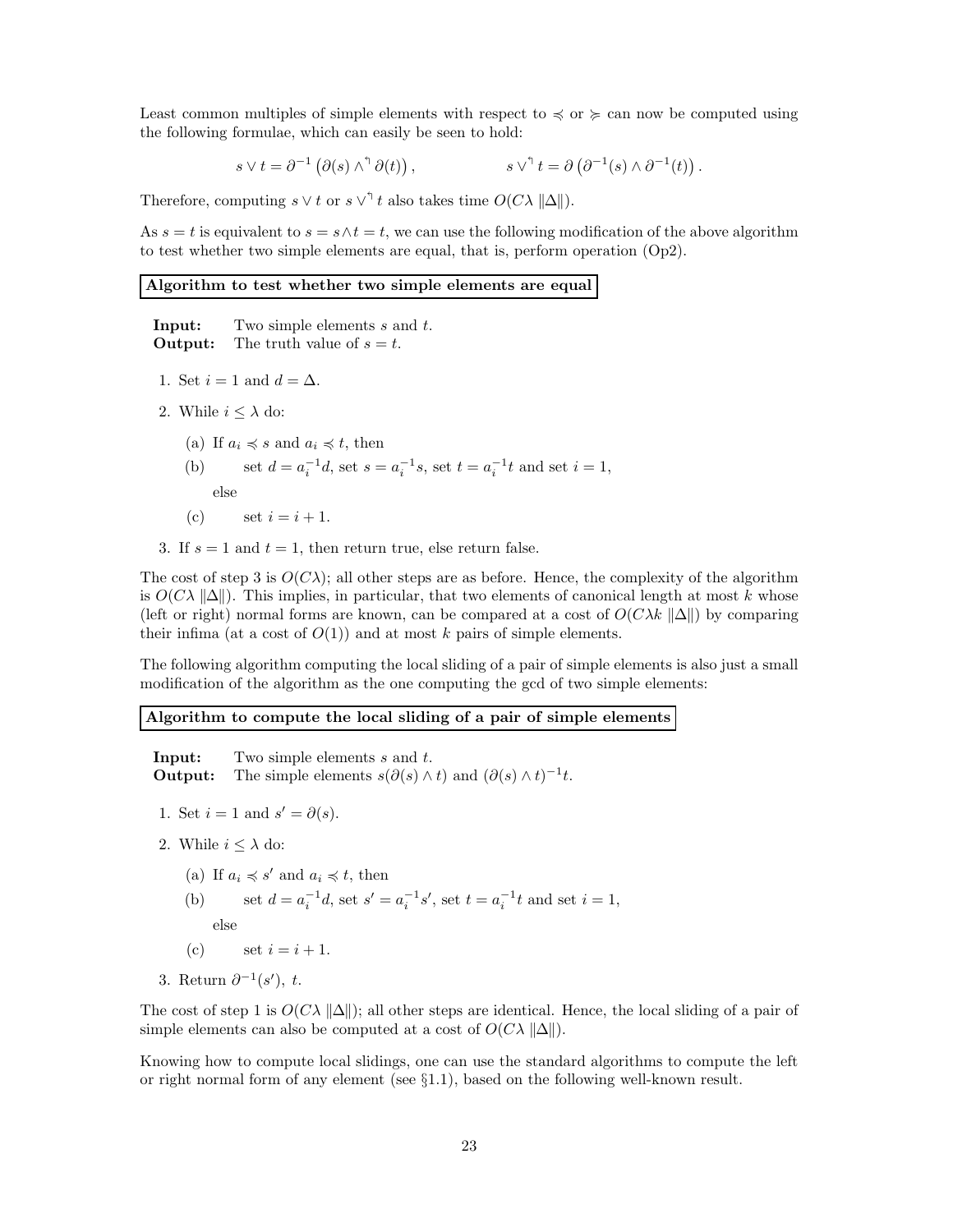**Proposition 4.2** (see, for example, [4, Props. 3.1 and 3.3] or [8]). Let  $s_1, \ldots, s_k$  and  $s'_0, s'_{k+1}$  be *simple elements such that the product*  $s_1 \cdots s_k$  *is in left normal form as written.* 

- 1. Consider the product  $s'_0 s_1 \cdots s_k$ . For  $i = 1, \ldots, k$  apply a local sliding to the pair  $s'_{i-1} s_i$ , that is, let  $t_i = \partial(s'_{i-1}) \wedge s_i$  and define  $s''_{i-1} = s'_{i-1}t_i$  and  $s'_i = t_i^{-1}s_i$ . Finally define  $s''_k = s'_k$ . Then,  $s''_0 \cdots s''_k$  is the left normal form of  $s'_0 s_1 \cdots s_k$  (where possibly  $s''_0 = \Delta$  or  $s''_k = 1$ ).
- 2. Consider the product  $s_1 \cdots s_ks_{k+1}'$ . For  $i = k, ..., 1$  apply a local sliding to the pair  $s_is'_{i+1}$ , *that is, let*  $t_i = \partial(s_i) \wedge s'_{i+1}$  *and define*  $s'_i = s_i t_i$  *and*  $s''_{i+1} = t_i^{-1} s'_{i+1}$ *. Finally define*  $s''_1 = s'_1$ *.* Then,  $s''_1 \cdots s''_{k+1}$  is the left normal form of  $s_1 \cdots s_ks'_{k+1}$  (where possibly  $s''_1 = \Delta$  or  $s''_{k+1} = 1$ ).

Given an element x written as a product of  $k$  simple elements or inverses of simple elements, the left normal form of x can be obtained as follows. First, one replaces each inverse  $s^{-1}$  of a simple element with  $\Delta^{-1}\partial^{-1}(s)$ ; at most k replacements are necessary and each replacement has a cost of  $O(C\lambda ||\Delta||)$ . Then, one collects all appearances of  $\Delta$  or  $\Delta^{-1}$  on the left hand side, applying  $\tau$ or  $\tau^{-1}$  as required, so that the element will be written as  $\Delta^q s_1 \cdots s_k$ , where each  $s_i$  is a simple element; the number of applications of  $\tau$  or  $\tau^{-1}$  is bounded by  $k(k-1)/2$  and each application has a cost of  $O(C\lambda ||\Delta||)$ . Finally, one applies local slidings to every pair of consecutive simple elements until every pair is left weighted; it follows from Proposition 4.2 that at most  $k(k-1)/2$ local slidings are required, each at a cost of  $O(C\lambda ||\Delta||)$ . Therefore, the complexity of computing the left normal form of x is  $O(C\lambda k^2 ||\Delta||)$ . Computing right normal forms is analogous and has the same complexity.

Note, however, that if the left normal form (resp. the right normal form) of x is known and s is a simple element, then the left normal forms (resp. the right normal forms) of xs, sx, xs<sup>-1</sup>, s<sup>-1</sup>x, x<sup>s</sup> and  $x^{s^{-1}}$  can be computed at a cost of  $O(C\lambda k \|\Delta\|)$ , where  $k = \ell(x)$ : the number of applications of  $\tau$  or  $\tau^{-1}$  is bounded by k and only  $O(k)$  local slidings are required by Proposition 4.2.

We now show how to compute the gcd of two arbitrary elements  $a$  and  $b$ , given as products of simple elements and inverses of simple elements with at most  $k$  factors. First, we write them in left normal form, say  $\Delta^p a_1 \cdots a_r$  and  $\Delta^q b_1 \cdots b_t$ . If we denote  $m = \min\{p, q\}$ , we can consider  $a' = \Delta^{-m}a$  and  $b' = \Delta^{-m}b$ . Notice that a' and b' are positive elements, and one of them has infimum zero. Since  $a \wedge b = \Delta^m a' \wedge \Delta^m b' = \Delta^m (a' \wedge b')$ , it is sufficient to know how to compute gcds of positive elements and we will hence detail the algorithm to compute  $a \wedge b$  assuming a and b are positive; the cost of reducing to this case by computing the normal forms of a and b is  $O(C\lambda k^2 \|\Delta\|)$ . We remark that, if the left normal form of a positive element a is known, then  $a \wedge \Delta$  is also known, since it is precisely the first factor in its left normal form (which may be  $\Delta$ ).

### Algorithm to compute the greatest common divisor of two positive elements

**Input:** Two positive elements a and b. **Output:** The element  $a \wedge b$ .

- 1. Set  $u = \Delta$ ,  $a' = a$ ,  $b' = b$  and  $d = 1$ .
- 2. While  $u \neq 1$  do:
	- (a) Compute the left normal forms of  $a'$  and  $b'$ .
	- (b) Set  $s = a' \wedge \Delta$  and  $t = b' \wedge \Delta$ .
	- (c) Set  $u = s \wedge t$ .
	- (d) Set  $d = du$ , set  $a' = u^{-1}a'$  and  $b' = u^{-1}b'$ .
- 3. Return d.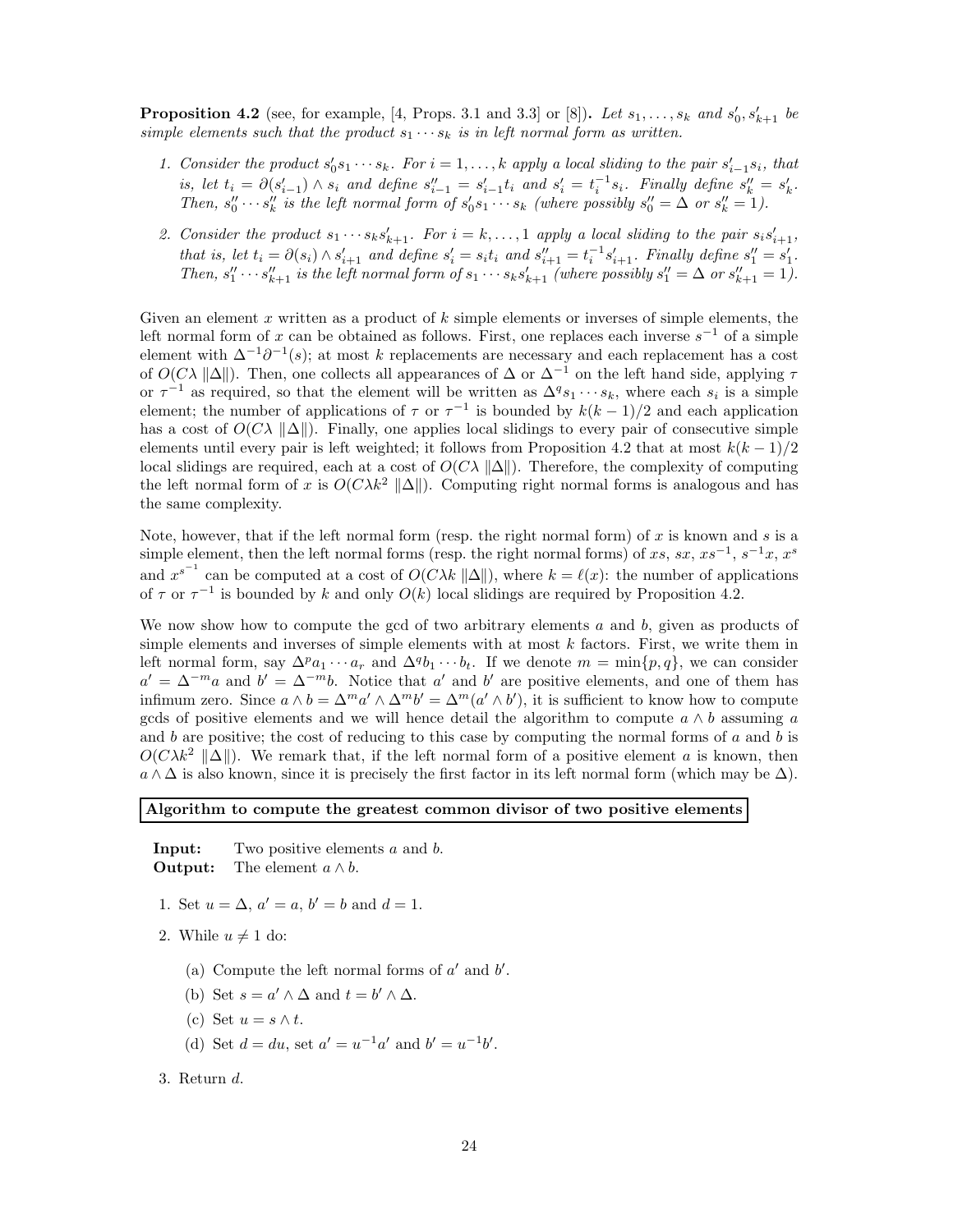Since a and b are positive, one has  $(a \wedge b) \wedge 1 = 1$ . It is then easy to see by induction that after the *i*-th pass through the while loop one has  $d = (a \wedge b) \wedge \Delta^i$ . Hence, if a and b are given as products of simple elements and inverses of simple elements with at most  $k$  factors, the number of repetitions of the while loop is bounded by  $k+1$ . The cost of step 2 (a) in the first pass through the while loop is  $O(C\lambda k^2 ||\Delta||)$ , but in all subsequent passes, the cost is  $O(C\lambda k ||\Delta||)$  by Proposition 4.2. As the costs of steps 2 (b), 2 (c) and 2 (d) are  $O(1)$ ,  $O(C\lambda ||\Delta||)$  and  $O(k)$ , respectively, the complexity of the algorithm hence is  $O(C\lambda k^2 ||\Delta||)$ . Computing the right gcd  $a \wedge^{\uparrow} b$  is analogous and has the same complexity.

One can now compute the least common multiple of two elements  $a$  and  $b$ , given as products of simple elements and inverses of simple elements with at most  $k$  factors, as follows. Compute the normal forms of a and b and let  $m = \max\{\sup(a), \sup(b)\}\$ . The elements  $a^{-1}\Delta^m$  and  $b^{-1}\Delta^m$  are both positive, whence we can compute  $d = (a^{-1}\Delta^m)\wedge^{\gamma}(b^{-1}\Delta^m)$  using (the right version of) the algorithm above. Then,  $a \vee b = (a^{-1} \wedge^{\uparrow} b^{-1})^{-1} = \Delta^{m}((a^{-1} \Delta^{m}) \wedge^{\uparrow} (b^{-1} \Delta^{m}))^{-1} = \Delta^{m} d^{-1}$ . This cost of this computation is dominated by computing d as the right gcd of  $a^{-1}\Delta^m$  and  $b^{-1}\Delta^m$ which has cost  $O(C\lambda k^2 ||\Delta||)$ . Thus, the complexity of computing the lcm  $a \vee b$  is  $O(C\lambda k^2 ||\Delta||)$ . Computing the right lcm  $a \vee^{\uparrow} b$  is analogous and has the same complexity.

The computations of the preferred prefix and the cyclic sliding of an element can now be done just by applying the definitions, since we already know how to perform all operations that occur. For instance, in order to compute the preferred prefix of an element  $x$ , given as a product of simple elements and inverses of simple elements with  $k$  factors, one first computes the left normal form of  $x = \Delta^p x_1 \cdots x_r$ , which takes time  $O(C\lambda k^2 ||\Delta||)$ . Then one applies the formula given in Definition 1.9, namely  $\mathfrak{p}(x) = \iota(x) \wedge \partial(\varphi(x))$ . Since  $\iota(x) = \tau^{-p}(x_1)$  with  $|p| \leq k$  and  $\varphi(x) = x_r$ , the complexity of computing  $p(x)$  from the normal form of x is  $O(C\lambda k||\Delta||)$ . The normal form of  $\mathfrak{s}(x) = x^{\mathfrak{p}(x)}$  can then be computed in  $O(C\lambda k \|\Delta\|)$ . Thus, the cost of applying a cyclic sliding is dominated by the cost of computing the normal form, that is, applying a cyclic sliding has complexity  $O(C\lambda k^2 ||\Delta||)$ . Note that if the normal form of x is known, then  $p(x)$  and the normal form of  $\mathfrak{s}(x)$  can be obtained at a cost of  $O(C\lambda k \|\Delta\|)$ .

The transport of an element  $\alpha$  at an element x is given by the formula  $\alpha^{(1)} = \mathfrak{p}(x)^{-1} \alpha \mathfrak{p}(x^{\alpha})$ . If x and  $\alpha$  are given as products of simple elements and inverses of simple elements with at most k factors, then  $\alpha^{(1)}$  can be computed with the above formula in time  $O(C\lambda k^2 ||\Delta||)$  by the arguments from the previous paragraph. In other words, applying a transport has the same complexity as computing a normal form. Note that if the normal form of x is known and  $\alpha$  is simple, then the normal form of  $x^{\alpha}$  can be obtained at a cost of  $O(C\lambda k \| \Delta \|)$ , whence  $\alpha^{(1)}$  can be computed at a cost of  $O(C\lambda k \|\Delta\|)$  by the arguments above.

Computing the preferred suffix, applying a cyclic right sliding and applying right transport are analogous and the complexities are the same as for the left versions discussed above.

Finally, the pullback of a positive element  $s$  at an element  $y$ , with the hypotheses and the notation of Proposition 3.15, is  $s_{(1)} = (\mathfrak{p}(z) \cdot s \mathfrak{p}^{\dagger}(y^s)^{-1}) \vee 1$ ; we assume that we also know the element z. If  $y$ ,  $z$  and  $s$  are given as products of simple elements and inverses of simple elements with at most k factors, then  $s_{(1)}$  can be computed in time  $O(C\lambda k^2 ||\Delta||)$  using the operations described above. If s is simple and if the left normal form of z and the right normal form of y are known, then  $\mathfrak{p}(z)$  s  $\mathfrak{p}^{\uparrow}(y^{s})$  can be computed at a cost of  $O(C\lambda k \| \Delta \|)$  and, since this product involves only 3 simple factors, the subsequent computation of the lcm has a cost of  $O(C\lambda ||\Delta||)$ , whence in this case  $s_{(1)}$  can be obtained at a cost of  $O(C\lambda k \| \Delta \|)$ . Computing the right pullback  $s_{(1)}$  is analogous and has the same complexity.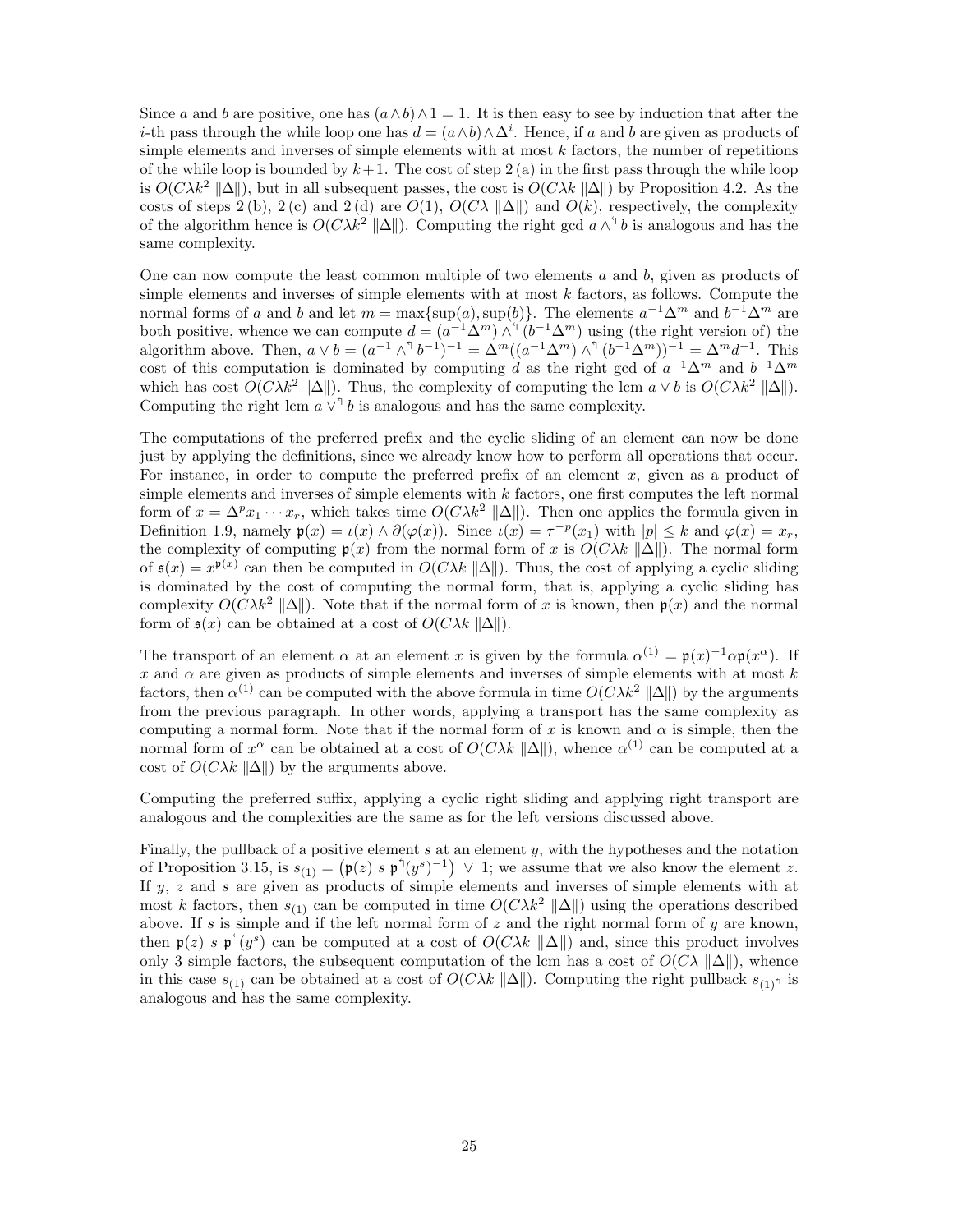Summarising the results obtained in this section, we have:

Theorem 4.3. Let G be a Garside group of finite type with Garside element  $\Delta$  and set of atoms  $\mathcal{A} = \{a_1, \ldots, a_{\lambda}\}\$ for which Assumption 4.1 is satisfied. Moreover, let a be an atom of G, let s *and* t *be simple elements of* G *and let* x, y and  $\alpha$  *be elements of* G, given as products of simple *elements or inverses of simple elements with at most* k *factors.*

- *1. The following operation can be performed in*  $O(C\lambda)$ :
	- Test whether  $s = 1$ .
- 2. The following operations can be performed in  $O(C\lambda ||\Delta||)$ :
	- Test whether  $s = t$ .
	- *Compute*  $\partial(s)$ *,*  $\partial^{-1}(s)$ *,*  $\tau(s)$  *or*  $\tau^{-1}(s)$ *.*
	- *Test whether the product* as *is simple and, if so, compute* as*.*
	- *Test whether the product* sa *is simple and, if so, compute* sa*.*
	- *Compute*  $s \wedge t$ *,*  $s \wedge^{\uparrow} t$ *,*  $s \vee t$  *or*  $s \vee^{\uparrow} t$ *.*
	- *Perform a local (left or right) sliding on the product*  $s \cdot t$ .
- *3. The following operations can be performed in*  $O(C\lambda k \|\Delta\|)$ :
	- Test whether  $x = y$ , if the left normal forms or the right normal forms of x and y are *known.*
	- *Compute the left normal form* [*resp. the right normal form*] *of* xs, sx, xs<sup>-1</sup>, s<sup>-1</sup>x, x<sup>s</sup> *or*  $x^{s^{-1}}$ *, if the left normal form* [*resp. the right normal form*] *of* x *is known.*
	- *Compute*  $\mathfrak{p}(x)$  *or*  $\mathfrak{s}(x)$  [*resp.*  $\mathfrak{p}^{\uparrow}(x)$  *or*  $\mathfrak{s}^{\uparrow}(x)$ ]*, if the left normal form* [*resp. the right normal form*] *of* x *is known.*
	- *Compute the left transport*  $s^{(1)}$  [*resp. the right transport*  $s^{(1)}$ <sup> $\uparrow$ </sup>] *of s at x*, *if the left normal form* [*resp. the right normal form*] *of* x *is known.*
	- *Compute the left pullback*  $s_{(1)}$  [*resp. the right pullback*  $s_{(1)}$ <sup>1</sup>] *of s at x*, *if it is defined and if the right normal form* [*resp. the left normal form*] *of* x *and the left normal form of the element*  $z \in SC(x)$  *satisfying*  $s(z) = x$  [*resp. the right normal form of the element*  $z \in SC^{\{ \}}(x)$  satisfying  $\mathfrak{s}^{\{ \}}(z) = x$  are known.
- *4. The following operations can be performed in*  $O(C\lambda k^2 ||\Delta||)$ :
	- *Compute the left normal form of* x *or the right normal form of* x*.*
	- *Compute*  $x \wedge y$ *,*  $x \wedge^{\mathcal{A}} y$ *,*  $x \vee y$  *or*  $x \vee^{\mathcal{A}} y$ *.*
	- *Compute*  $\mathfrak{p}(x)$ ,  $\mathfrak{p}^{\uparrow}(x)$ ,  $\mathfrak{s}(x)$  *or*  $\mathfrak{s}^{\uparrow}(x)$ *.*
	- *Compute the left transport*  $\alpha^{(1)}$  *of*  $\alpha$  *at* x *or the right transport*  $\alpha^{(1)}$ <sup> $\uparrow$ </sup> *of*  $\alpha$  *at* x.
	- *Compute the left pullback*  $\alpha_{(1)}$  [*resp. the right pullback*  $\alpha_{(1)}$ <sup>1</sup>] *of*  $\alpha$  *at* x, *if it is defined* and if the element  $z \in SC(x)$  satisfying  $\mathfrak{s}(z) = x$  [*resp. the element*  $z \in SC^{\dagger}(x)$  satisfying  $\mathfrak{s}^{\mathfrak{h}}(z) = x$  *is known.*

## 4.2 Complexity of the new algorithms

Knowing the computational cost of the basic operations, we can now analyse the complexity of the algorithms for computing  $SC(x)$  from Section 1.3. Firstly, we define some bounds which will be used in the sequel.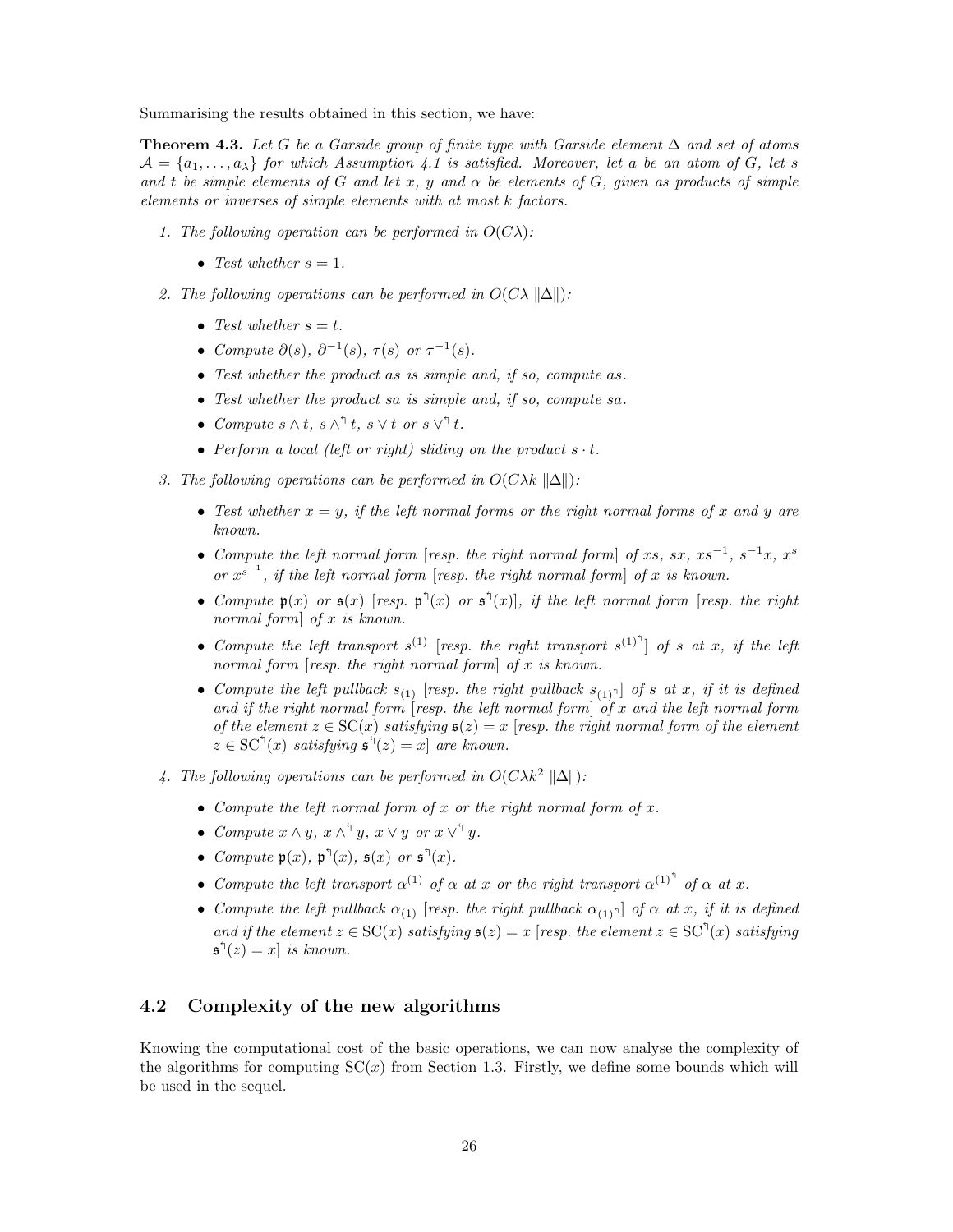Notation 4.4. *Let* x *be an element of* G *given as a product of simple elements or inverses of simple elements with at most* k *factors.*

- [Distance to cyclic sliding repetition] *Let* T *be an integer such that there exist two integers*  $0 \leq i < j \leq T$  satisfying  $\mathfrak{s}^{i}(x) = \mathfrak{s}^{j}(x)$ .
- **[Length of sliding circuits]** Let M be an integer such that for any element  $z \in SC(x)$  there *exists a positive integer*  $N \leq M$  *with*  $\mathfrak{s}^N(z) = z$ *.*
- [Distance to transport repetition] *Let* R *be an integer such that for any element*  $z \in SC(x)$ and any simple element s satisfying  $z^s \in \text{SSS}(x)$  there exist two integers  $0 \le i < j \le R$ satisfying  $s^{(iN)} = s^{(jN)}$ , where  $s^N(z) = z$  and  $s^{(m)}$  denotes m-fold transport at z for  $m \in \mathbb{N}$ .

**Remark 4.5.** It is easy to see that integers  $T$ ,  $M$  and  $R$  as above exist and to give some obvious (but very crude) upper bounds for them: By Corollary 2.2, iterated cyclic sliding becomes periodic, so T as above exists. Indeed, it follows from Proposition 2.3 that  $\mathfrak{s}^m(x) \in \text{SSS}(x)$  for all  $m \geq k \|\Delta\|$ . As  $|SSS(x)| \leq |[1,\Delta]|^k$ , one can choose  $T \leq k ||\Delta|| + |[1,\Delta]|^k$ . Moreover, as  $SC(x) \subseteq SSS(x)$  is finite, M as above exists and one can choose  $M \leq |\mathrm{SC}(x)|$ . (Hence, in particular,  $M \leq |[1, \Delta]|^k$ .) Finally, by Proposition 2.4 (5), transports of simple elements are simple. Since  $G$  is of finite type, R as above exists and one can choose  $R \leq |[1, \Delta]|$ .

**Lemma 4.6.** *Let*  $x \in G$ ,  $z \in SC(x)$ *, and let s be a simple element such that*  $z^s \in SSS(x)$ *. If* N, *i*, *j* and *K* are integers such that  $\mathfrak{s}^N(z) = z$ ,  $0 \leq i < j \leq K$  and  $(s_{(KN)})^{(iN)} = (s_{(KN)})^{(jN)}$ , where  $t^{(m)}$  denotes m-fold transport of t at z and  $t_{(m)}$  denotes m-fold pullback of t at z for  $m \in \mathbb{N}$ , then  $s_{(KN)} = s_{((K+j-i)N)}$ .

*Proof.* By Lemma 3.11 we have  $s_{(KN-iN)} \preccurlyeq (s_{(KN-iN)})_{(iN)}$  $\bigg( \begin{matrix} iN \end{matrix} \bigg) = \bigg( s_{(KN)} \bigg)^{(iN)} = \bigg( s_{(KN)} \bigg)^{(jN)}.$ Again using Lemma 3.11, we obtain  $(s_{(KN-iN)})_{(jN)} \preccurlyeq s_{(KN)}$ , that is,  $s_{((K+j-i)N)} \preccurlyeq s_{(KN)}$ .

Similarly, we have  $s_{(KN-jN)} \preccurlyeq \left( \left( s_{(KN-jN)} \right)_{(jN)} \right)$  $\binom{ jN }{ k } = \left( s_{(KN)} \right)^{ ( jN ) } = \left( s_{(KN)} \right)^{ ( iN ) }$  and from this obtain  $(s_{(KN-jN)})_{(iN)} \preccurlyeq s_{(KN)}$ , that is,  $s_{((K+i-j)N)} \preccurlyeq s_{(KN)}$ . Applying  $(j-i)N$ -fold pullback to the last statement yields  $s_{(KN)}$   $\preccurlyeq s_{((K+j-i)N)}$  using Lemma 3.12.

Hence,  $s_{(KN)} = s_{((K+j-i)N)}$  as we wanted to show.

$$
\Box
$$

**Corollary 4.7.** *Consider for*  $x \in G$  *the bounds from Notation 4.4. For any element*  $z \in SC(x)$ and any simple element s satisfying  $z^s \in \text{SSS}(x)$  there exist two integers  $0 \leq i < j \leq 2R$  satisfying  $s_{(iN)} = s_{(jN)}$ , where  $\mathfrak{s}^N(z) = z$  and  $s_{(m)}$  denotes m-fold pullback at z for  $m \in \mathbb{N}$ .

*Proof.* By the choice of R there are integers  $0 \leq i' < j' \leq R$  such that  $(s_{(RN)})^{(i'N)} = (s_{(RN)})^{(j'N)}$ . We then have  $s_{(RN)} = s_{((R+j'-i')N)}$  by Lemma 4.6. Setting  $i = R$  and  $j = R + j' - i'$ , we have  $0 \leq i < j \leq 2R$  and  $s_{(iN)} = s_{(jN)}$  as desired. □

**Proposition 4.8.** Let G be a Garside group of finite type with Garside element  $\Delta$  and  $\lambda$  atoms, *and let* x *be an element of* G *given as a product of simple elements or inverses of simple elements with at most* k *factors. Using the bounds from Notation 4.4, the complexity of Algorithm 1 is*  $O(C\lambda k(k+T) ||\Delta||)$ .

*Proof.* Observe that  $\ell(\mathfrak{s}^i(x)) \leq k$  for all non-negative integers i. In particular, the normal forms of two such elements can be compared at a cost of  $O(C\lambda k \|\Delta\|)$  by Theorem 4.3. Note further that a hash function depending on all factors in the normal form can be computed at a cost of  $O(Ck)$ , if the normal form is known. We use a sufficiently large hash table, together with this hash function,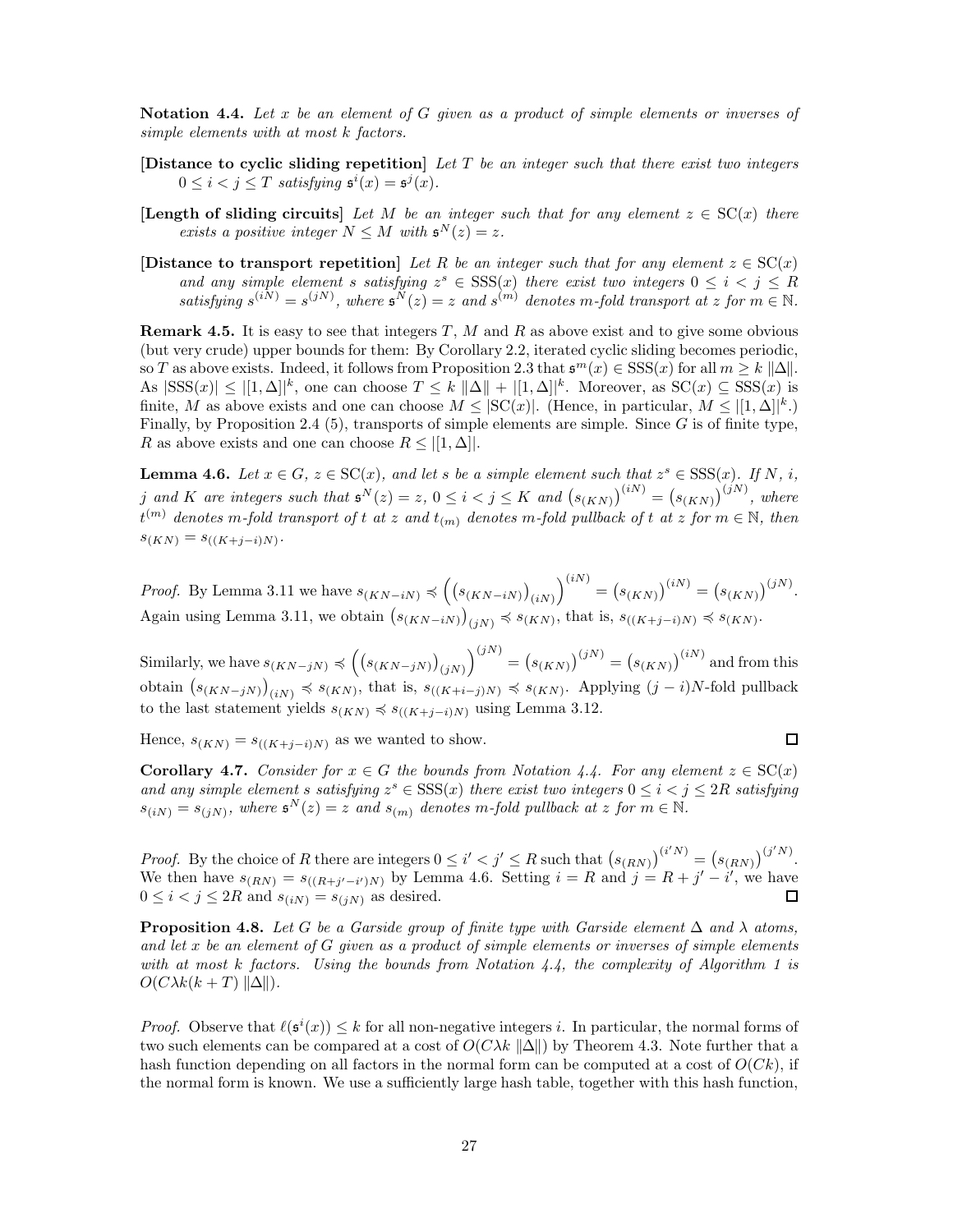to store the trajectory T in step 2. If the normal form of an element y with  $\ell(y) \leq k$  is known, testing whether  $y \in \mathcal{T}$  (and storing it if it is not) then has a cost of  $O(C\lambda k ||\Delta||)$ .

We initially compute the normal form of x at a cost of  $O(C\lambda k^2 ||\Delta||)$ . Step 1 has a cost of  $O(1)$ . Step 3 and each pass through the while loops in step 2 and step 4 have a cost of  $O(C\lambda k \|\Delta\|)$  by Theorem 4.3. The number of passes through the while loops is bounded by T. Step 5 has a cost of  $O(T)$ . Hence the claim holds. П

**Proposition 4.9.** Let G be a Garside group of finite type with Garside element  $\Delta$  and  $\lambda$  atoms, *and let* v *be an element of* G *given as a product of simple elements or inverses of simple elements with at most* k *factors. If the left and right normal forms of* v *are known, then, using the bounds* from Notation 4.4, the complexity of Algorithm 2 is  $O(C\lambda^2 k \|\Delta\| (\|\Delta\| + RM)).$ 

*Proof.* In step 1, we perform  $N \leq M$  times the following operations: apply a cyclic sliding to an element whose left and right normal forms are known, compute the left normal form and the right normal form of the result and compare it to v; each of these has a cost of  $O(C\lambda k \|\Delta\|)$  by Theorem 4.3. Hence, the cost of step 1 is  $O(C\lambda kM \|\Delta\|)$ .

Step 2 has a cost of  $O(\lambda)$ ; we store the set  $\mathcal{A}_v$  as a list and the set  $Atoms \subseteq \{a_1, \ldots, a_\lambda\}$  as an array of  $\lambda$  flags.

Steps 3(a) to (e) are executed  $\lambda$  times. Step 3(a) has a cost of  $O(1)$ ; the costs of the remaining steps are as follows:

For step 3 (b) note that at any time we have  $a_t \preccurlyeq s \preccurlyeq \rho_{a_t} \preccurlyeq \Delta$ , so s is simple. In particular,  $\sup(v^s) - \sup(v) \in \{0, 1\}.$  As the right normal form of v is known and s is simple, the right normal form of  $v^s$  can be computed at a cost of  $O(C\lambda k \| \Delta \|)$  by Theorem 4.3. By Proposition 3.3, we can obtain the element  $1 \vee v^s \Delta^{-\sup(v)}$  from the right normal form of  $v^s$  at a cost of  $O(1)$ : it is the leftmost factor in the right normal form if  $\sup(v^s) = \sup(v) + 1$ , and it is trivial if  $\sup(v^s) = \sup(v)$ . In the same way, we can obtain  $1 \vee (v^s)^{-1} \hat{\Delta}^{\inf(v)}$  from the right normal form of  $(v^s)^{-1}$ . Observe that the right normal form of  $(v<sup>s</sup>)<sup>-1</sup>$  is related to the right normal form of  $v<sup>s</sup>$ : the leftmost factor in the right normal form of  $(v<sup>s</sup>)<sup>-1</sup>$  can be obtained from the rightmost non- $\Delta$  factor in the right normal form of v<sup>s</sup> by applying the map  $\partial$  or  $\partial^{-1}$  at most  $2k + 1$  times, that is, at a cost of  $O(C\lambda k \| \Delta \|)$  by Theorem 4.3. As both  $1 \vee v^s \Delta^{-\sup(v)}$  and  $1 \vee (v^s)^{-1} \Delta^{\inf(v)}$  are simple, so is their lcm. In particular, computing the lcm and the final multiplication (which is a local sliding) each have a cost of  $O(C\lambda ||\Delta||)$  by Theorem 4.3. Hence, since the number of passes through the while loop is at most  $\|\Delta\|$  by Proposition 3.1, step 3 (b) has a cost of  $O(C\lambda k \|\Delta\|^2)$ .

In step 3 (c) the initial test  $a_t \preccurlyeq \mathfrak{p}(v)$  has a cost of  $O(C)$ . We can store the simple elements  $s_{(i,N)}$   $(i = 1, 2...)$  in a sufficiently large hash table, using the hash function from Assumption 4.1. Testing whether  $s_{(i,N)}$  has already occurred (and storing it if not) then has a cost of  $O(C\lambda ||\Delta||)$ . Since the left and right normal forms of all elements in the sliding circuit of  $v$  are known from step 1, each pullback can be computed at a cost of  $O(C\lambda k \| \Delta \|)$  by Theorem 4.3. As the number of pullbacks which need to be computed is bounded by  $2RM$  by Corollary 4.7, the cost of step  $3(c)$ hence is  $O(C\lambda kRM \|\Delta\|)$ .

By the same arguments, step 3 (d) has a cost of  $O(C\lambda kRM ||\Delta||)$ , since each transport can be computed at a cost of  $O(C\lambda k \|\Delta\|)$  and the number of transports which need to be computed is bounded by RM.

The test in the outer if statement in step  $3(e)$  has a cost of  $O(CR)$ , whereas the test in the if statement in step 3 (e) i has a cost of  $O(C\lambda)$ , since testing whether  $a_k \in Atoms$  has a cost of  $O(1)$ . As the remaining operations in step 3 (e) i have a cost of  $O(1)$ , the cost of step 3 (e) is  $O(C(\lambda + R))$ .

Hence, the complexity of Algorithm 2 is  $O(C\lambda^2 k ||\Delta|| (||\Delta|| + RM)$  as claimed.

 $\square$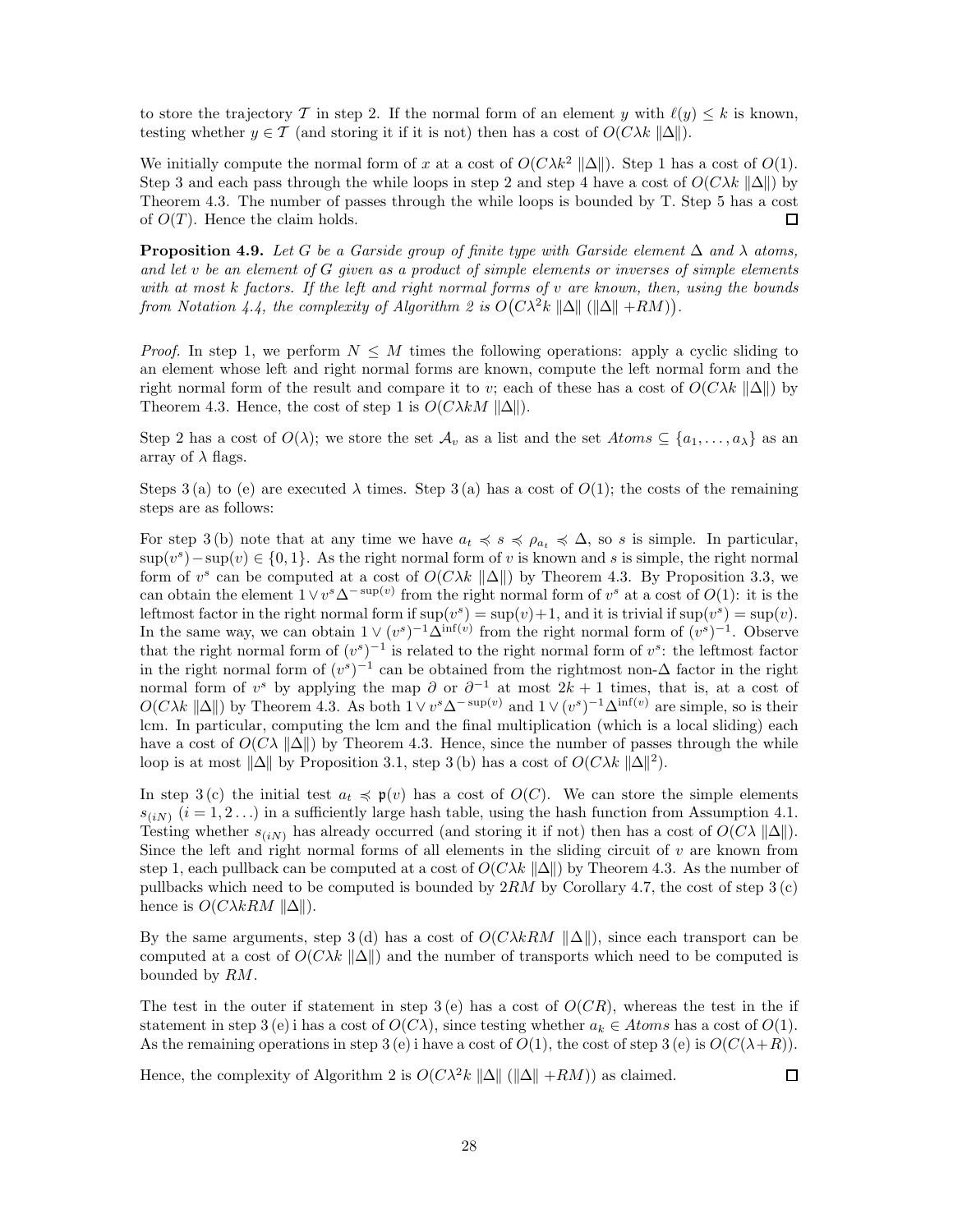**Theorem 4.10.** Let G be a Garside group of finite type with Garside element  $\Delta$  and  $\lambda$  atoms, and *let* x *and* y *be elements of* G *given as products of simple elements or inverses of simple elements with at most* k *factors. Let* T *,* M *and* R *be the maxima of the bounds from Notation 4.4 for* x *and* y*, respectively.*

*The complexity of Algorithm 3 is*  $O(C\lambda k \|\Delta\| \cdot (k + T + |\mathrm{SC}(x)|\lambda(||\Delta|| + RM))).$ 

*Proof.* Observe that  $\ell(z) \leq k$  for all  $z \in SC(x)$ . In particular, the (left) normal forms of two such elements can be compared at a cost of  $O(C\lambda k \| \Delta \|)$  by Theorem 4.3. Note further that a hash function depending on all factors in the normal form can be computed at a cost of  $O(Ck)$ , if the normal form is known. We use a sufficiently large hash table, together with this hash function, to store the set V. More precisely, whenever a new element  $v^s \in SC(x)$  is found, where s is an indecomposable conjugator and  $v \in V$ , we store the left normal form and the right normal form of  $v^s$ , as well as the indecomposable conjugator s, in the hash table entry for  $v^s$ . If the left normal form and the right normal form of  $v^s$  are known, testing whether  $v^s \in V$ , and storing all required data if it is not, has a cost of  $O(C\lambda k \| \Delta \|)$ . The set  $\mathcal V'$  is stored as a list (storing hash table indices instead of actual elements), whence storing or retrieving an element of  $\mathcal V'$  has a cost of  $O(1)$ . Observe that the conjugating elements  $c_v$  for  $v \in V$  are implicit in the spanning tree structure for  $SCG(x)$  with root  $\tilde{x}$  which is computed: for any  $v \in V$ , the conjugating element  $c_v$  can be obtained by tracing back the path to the root which is given by the indecomposable conjugators stored for every entry in the hash table. In particular, there is no actual computation of  $c_{v^s} = c_v \cdot s$ in step 3 (c) ii; at most  $c_{\tilde{y}}$  is ever explicitly computed (in step 3 (c) i).

Step 1 has a cost of  $O(C\lambda k(k+T) ||\Delta||)$  by Proposition 4.8; this includes computing the left and right normal forms of  $\tilde{x}$  and  $\tilde{y}$ . For step 3 (c) note that, since the left normal form and the right normal form of  $v$  are known, the left normal form and the right normal form of each conjugate  $v^s$ can be computed at a cost of  $O(C\lambda k\|\Delta\|)$  by Theorem 4.3. Steps 3(a), 3(d) and 4 have a cost of  $O(1)$ . Steps 2, 3(c) ii, as well as the test of the condition in step 3(c) i have a cost of  $O(C\lambda k \|\Delta\|)$ . Step 3 (b) has a cost of  $O(C\lambda^2 k \|\Delta\| (\|\Delta\| + RM)$  by Proposition 4.9. The body of the while loop in step 3 is executed  $|SC(x)|$  times and the body of the for loop in step 3(c) is executed at most  $\lambda$  times. The actual computation of the conjugating element  $c_1 \cdot c_{\tilde{y}} \cdot c_2^{-1}$  in step 3 (c) ii has a cost of  $O(T + |SC(x)|)$ , but is executed at most once.

Thus, the complexity of Algorithm 3 is

$$
O\Big(C\lambda k(k+T)\|\Delta\|\Big) + O\Big(|\mathrm{SC}(x)|\cdot C\lambda^2 k\|\Delta\|\left(\|\Delta\|+RM\right)\Big) + O\Big(|\mathrm{SC}(x)|\lambda\cdot C\lambda k\|\Delta\|\Big) + O\Big(T+|\mathrm{SC}(x)|\Big) = O\Big(C\lambda k\|\Delta\|\cdot\big(k+T+|\mathrm{SC}(x)|\lambda(\|\Delta\|+RM)\big)\Big)
$$

 $\Box$ 

as claimed.

**Remark 4.11.** Unfortunately, the obvious bounds for T and M given in Remark 4.5 are exponential in k. For the Artin braid groups  $B_n$  one has  $|[1,\Delta]|=n!$ , that is, the above bounds are also exponential in n (or  $\|\Delta\|$ ) for this sequence of Garside groups, as is the bound for R given in Remark 4.5. Moreover, no bound for  $|SC(x)|$  is currently known which is better than the obvious bound  $|SC(x)| \leq |SSS(x)| \leq |[1,\Delta]|^k$  (cf. Remark 4.5); the latter again is exponential. None of these bounds adequately describes the behaviour observed in computer experiments.

We conjecture that there are bounds for T, M and R which are polynomial in k and  $\|\Delta\|$ . If the elements of  $SC(x)$  are rigid, then one can choose  $R = \Delta \|\Delta\|$  by [11, Proposition 4.3 and Corollary 4.4], and obviously  $M = 1$ . However, even in this case, no realistic bound for T is known.

The situation for  $|SC(x)|$  is more complicated. It is shown in [2] that  $|USS(x)|$  grows exponentially in n for periodic elements of the Artin braid groups  $B_n$ . By [11, Proposition 5.1], the same is true